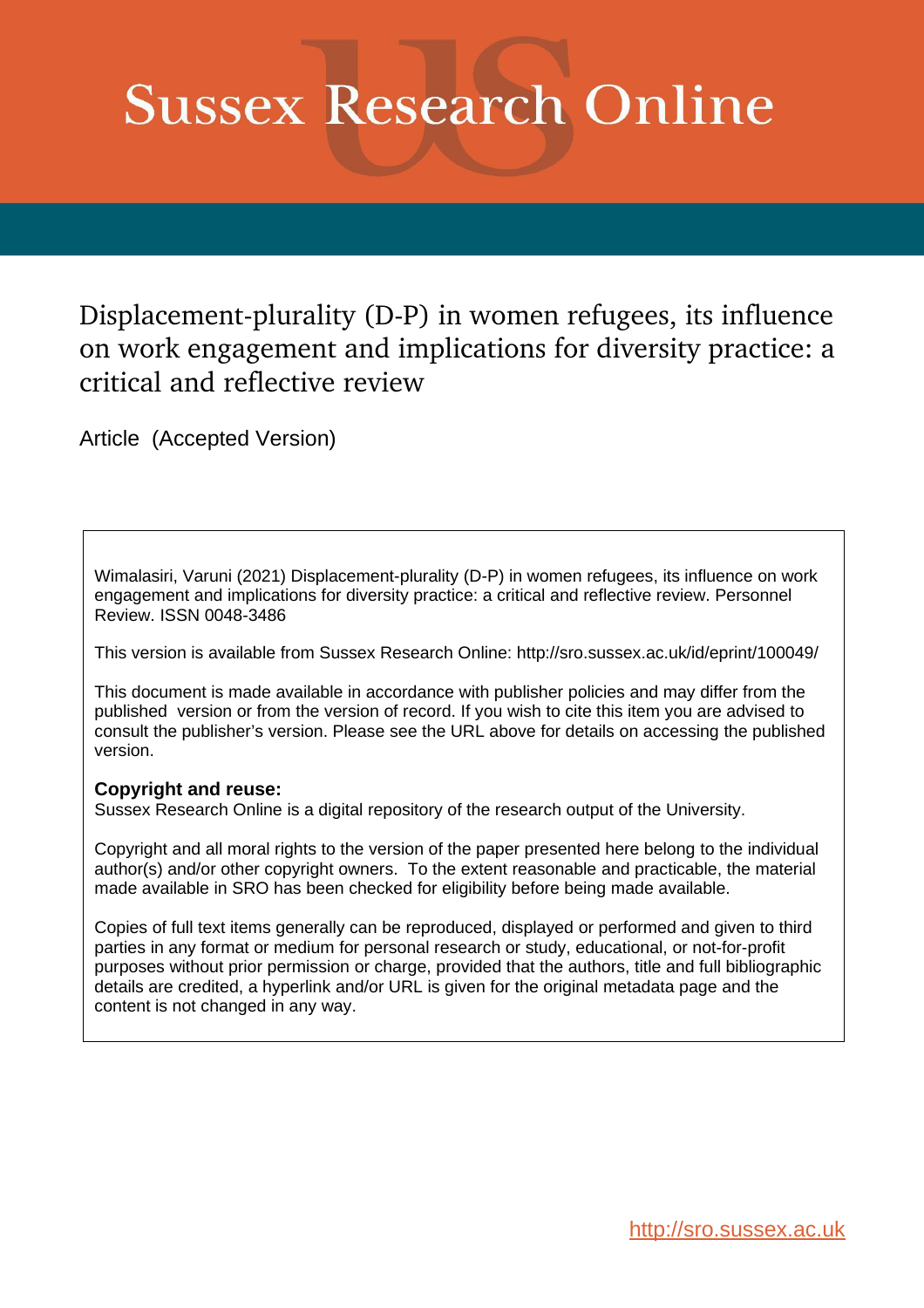Personnel F



# **Displacement-Plurality (D-P) in women refugees and its influence on work seeking and engagement during settlement, and implications for diversity practices**

| Journal:                          | Personnel Review                                              |
|-----------------------------------|---------------------------------------------------------------|
| Manuscript ID                     | PR-04-2020-0305.R2                                            |
| Manuscript Type:                  | <b>Review Article</b>                                         |
| Keywords:                         | Gender, Diversity Managment, Displacement-Plurality, Refugees |
| Methodologies:                    | Critical                                                      |
|                                   |                                                               |
| <b>SCHOLARONE™</b><br>Manuscripts |                                                               |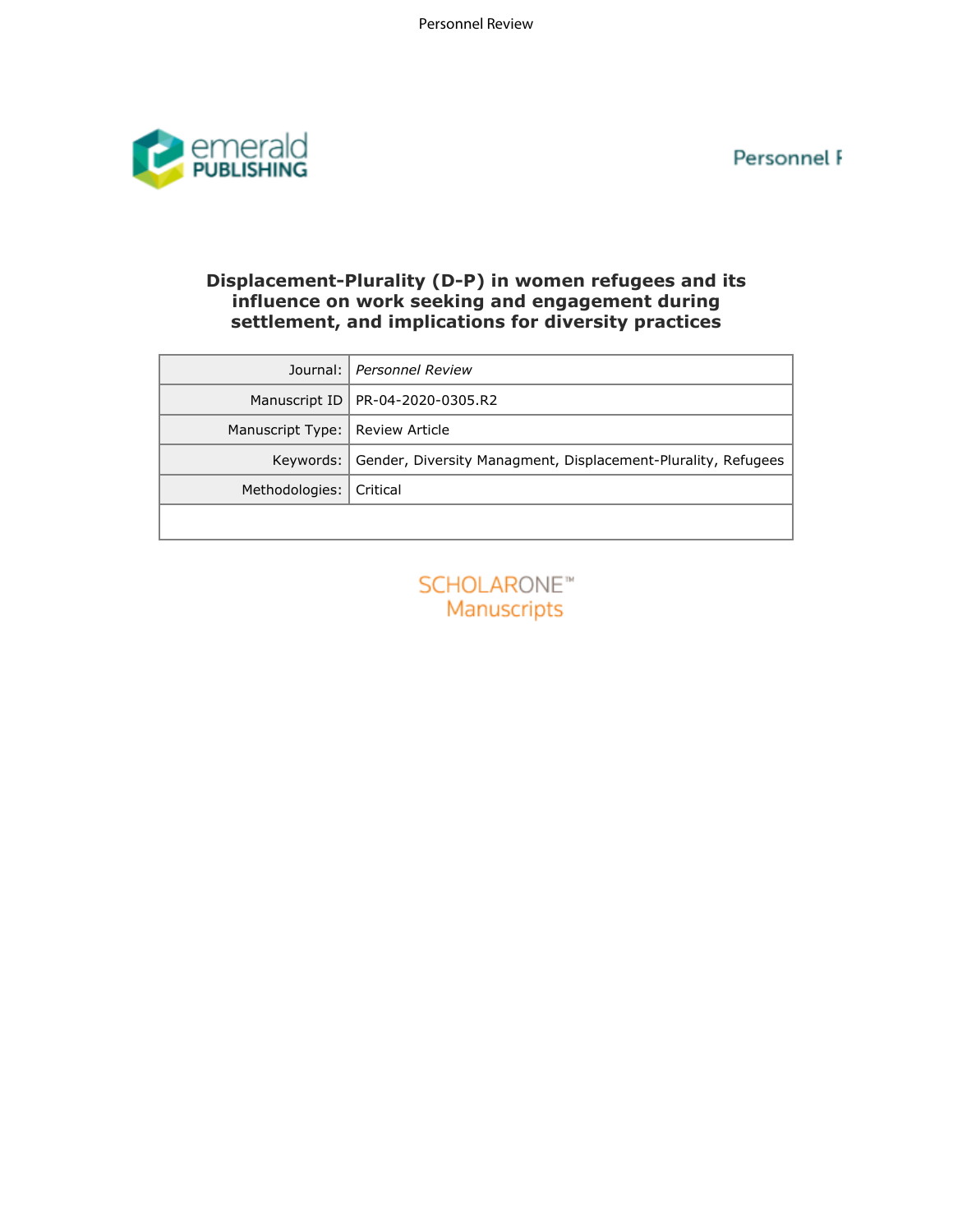**Displacement-plurality (D-P) in women refugees, including its influence on work seeking and engagement during settlement, and implications for workplace diversity practice: a reflective and critical review and call for research**

Personnel Review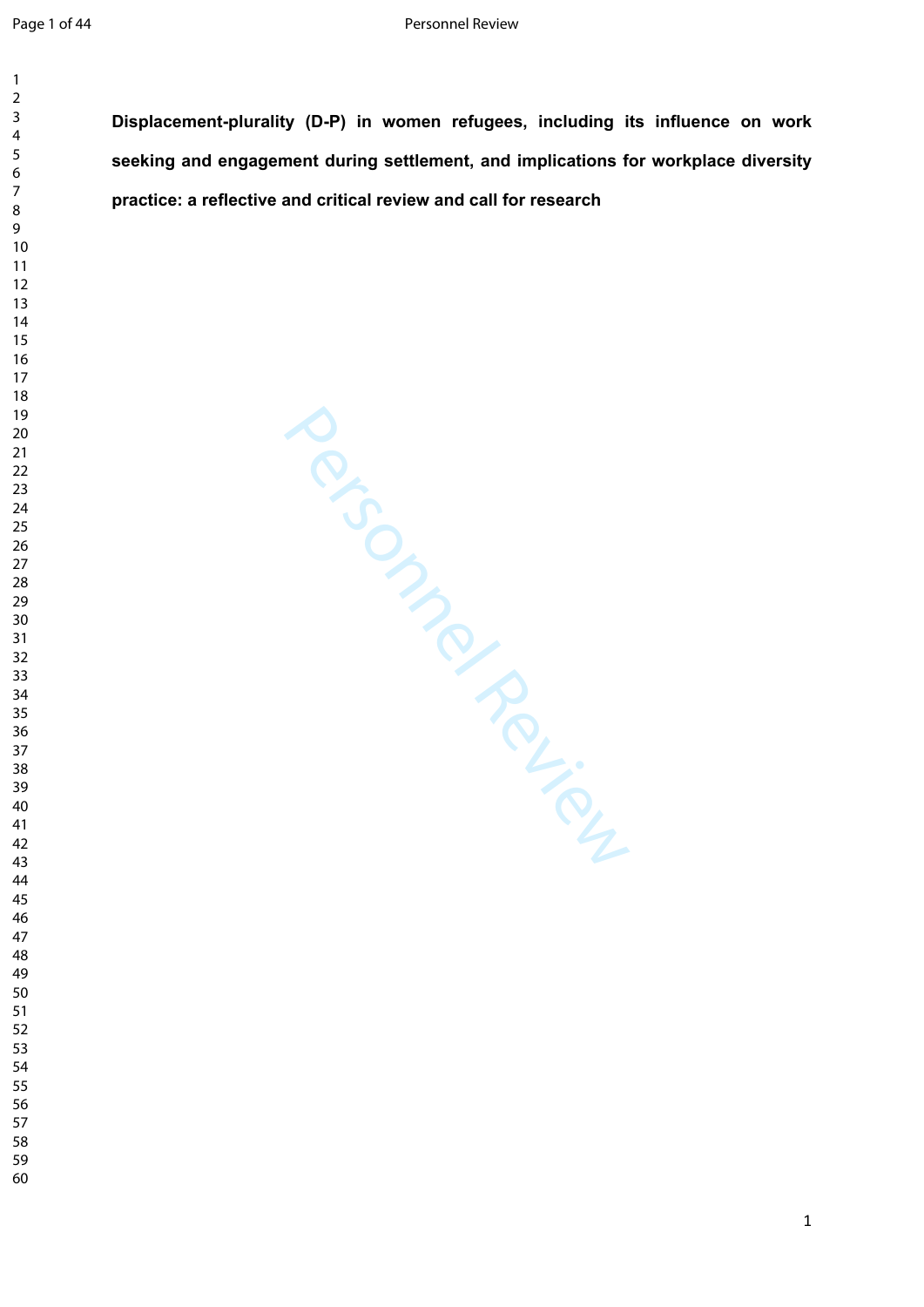#### **Abstract**

Approach: This paper is a reflective and critical review of the intersection between gender, forced displacement and work. It addresses a blind spot in the current work literature, which fails to address the impact of displacement on refugee women and the consequences of displacement for vocational engagement during resettlement.

Purpose: Much of the current research on women refugees and work focuses solely on settlement, neglecting the effects of displacement within this equation, despite its significant impact. Drawing from the wider literatures of international development, migration, gender, work psychology, and sociology, this paper provides a framework to guide informed research within this area.

the wider literatures of international developn<br>sociology, this paper provides a framework to g<br>contributes to current literature in four way<br>pripheral-intersections literature informing Ack<br>t contributes to a deeper under Findings: This paper contributes to current literature in four ways. First, it adds forced displacement to the peripheral-intersections literature informing Acker's theory of 'inequality regimes'. Secondly, it contributes to a deeper understanding of how pluralities and intersectionality develop during forced displacement, by introducing the theory of displacement-plurality (D-P). Thirdly, it contributes to Human Resource Management (HRM) diversity practice by explaining the relationship between D-P and related constructs, such as work engagement (WE), economic empowerment (EE), work-related factors (WRF), and psycho-social factors (PSF), to help improve localised diversity practices in relation to refugee populations. Fourthly, it provides a detailed framework to guide research and practice in this area, supported by a critical evaluation of the current refugee work literature.

Originality/Value: When we understand displacement-related factors, we can move towards a more emancipatory approach to intersectionality, allowing us to develop a more sophisticated approaches to diversity in organisations. In turn, this helps us to understand people's lived experiences and their responses to organisational interventions more effectively.

**Keywords: gender; diversity management, displacement-plurality; refugees**

 $\mathbf{1}$  $\overline{2}$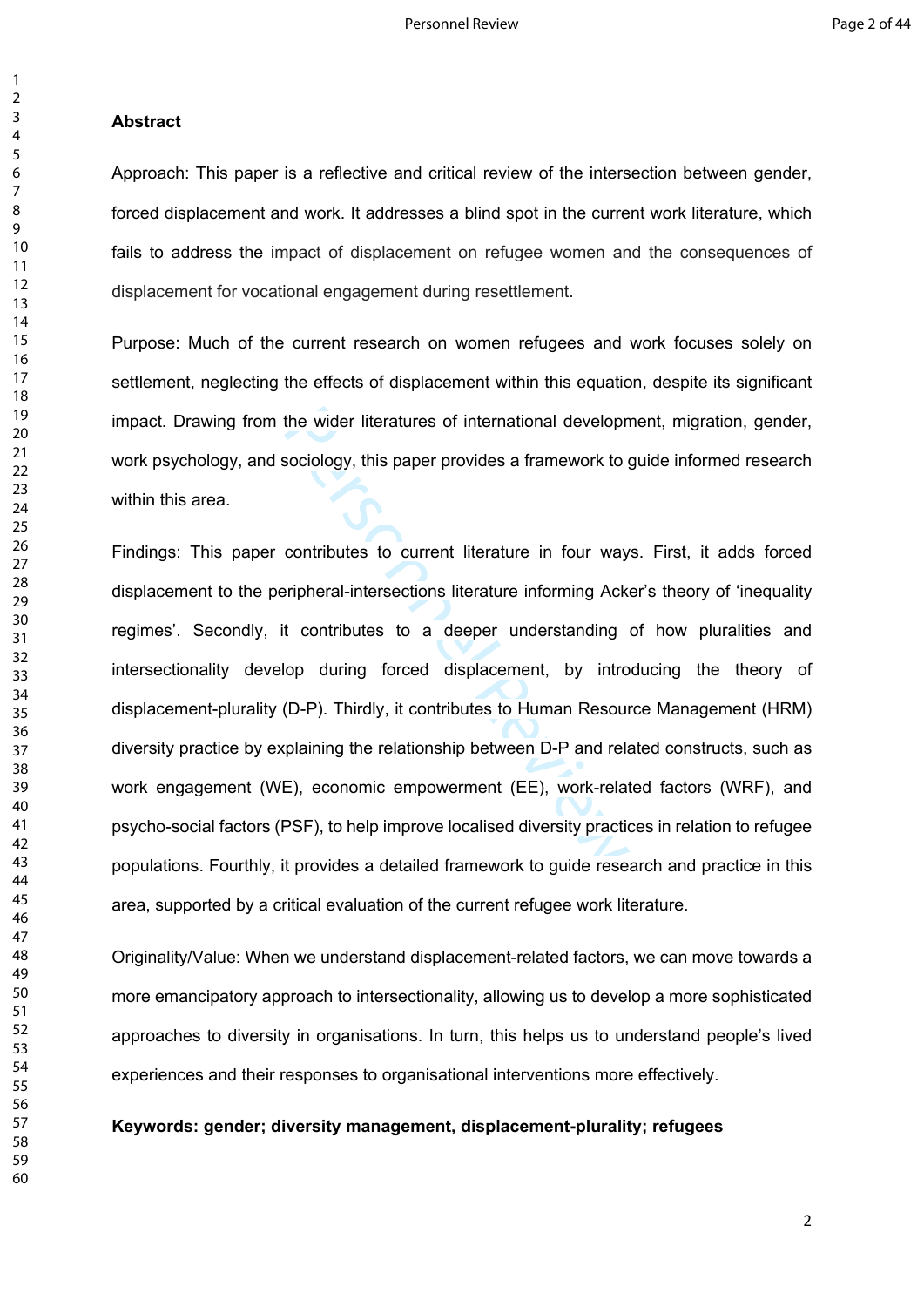## $\overline{2}$  $\overline{3}$  $\overline{4}$  $\overline{7}$

## **Introduction**

or, and treating basic aliments. They are also<br>rimments, as well as protection and basic<br>r, aspects such as mental well-being, leisure<br>ent are thought of as secondary when peopl<br>al (Hudnall and Lidner 2006). Moreover, duri In 2018 the UNHCR reported that 24 million people were displaced to host countries across the world, making this the fastest growing and most vulnerable population in the world (Hainmueller, Hangartner et al. 2016). Despite their physically and emotionally arduous journeys to safety, refugees often experience exile as uprooting, social marginalisation, and social drift, even after reaching host countries (Ekblad and Jaranson 2004). Aid programmes attend to matters relating to the first stage of resettlement, such as shelter, nourishment, registering with a doctor, and treating basic ailments. They are also concerned with political implications for governments, as well as protection and basic human rights during displacement. However, aspects such as mental well-being, leisure opportunities, work, and economic empowerment are thought of as secondary when people are considered to be fighting for mere survival (Hudnall and Lidner 2006). Moreover, during resettlement, agencies' strategies aim to maintain traditional family units (Manchanda 2017). Helping male heads of households into work reduces caseloads, and allows the agencies to attend to larger numbers, because women tend to present a more complex picture in relation to work (Halpern 2008). This strategy does not empower, and it continues to create a low-income minority within refugee populations, as well as creating skills deficits, poverty wages, and a dual burden on women for work and family care (Gowayed 2019). Refugees are also likely to experience a racialised and gendered labour market where they are disadvantaged compared to native workers, are often exploited, and have fewer career opportunities, exacerbating the weaknesses of the agencies' resettlement strategies (Itto 2008, Knappert, Kornau et al. 2018, Knappert, van Dijk et al. 2019). Evidence shows that refugees commonly earn less than natives, that this likelihood increases for women refugees (IMF 2016), and that refugee women are shown to be most disadvantaged, with only 7 per cent achieving employed status in the UK (Cheung and Phillimore 2014). In order to overcome such disadvantageous resettlement strategies, the United Nations Refugee Agency made transactional resettlement and the economic empowerment of women and girl refugees key priorities, in their Global Compact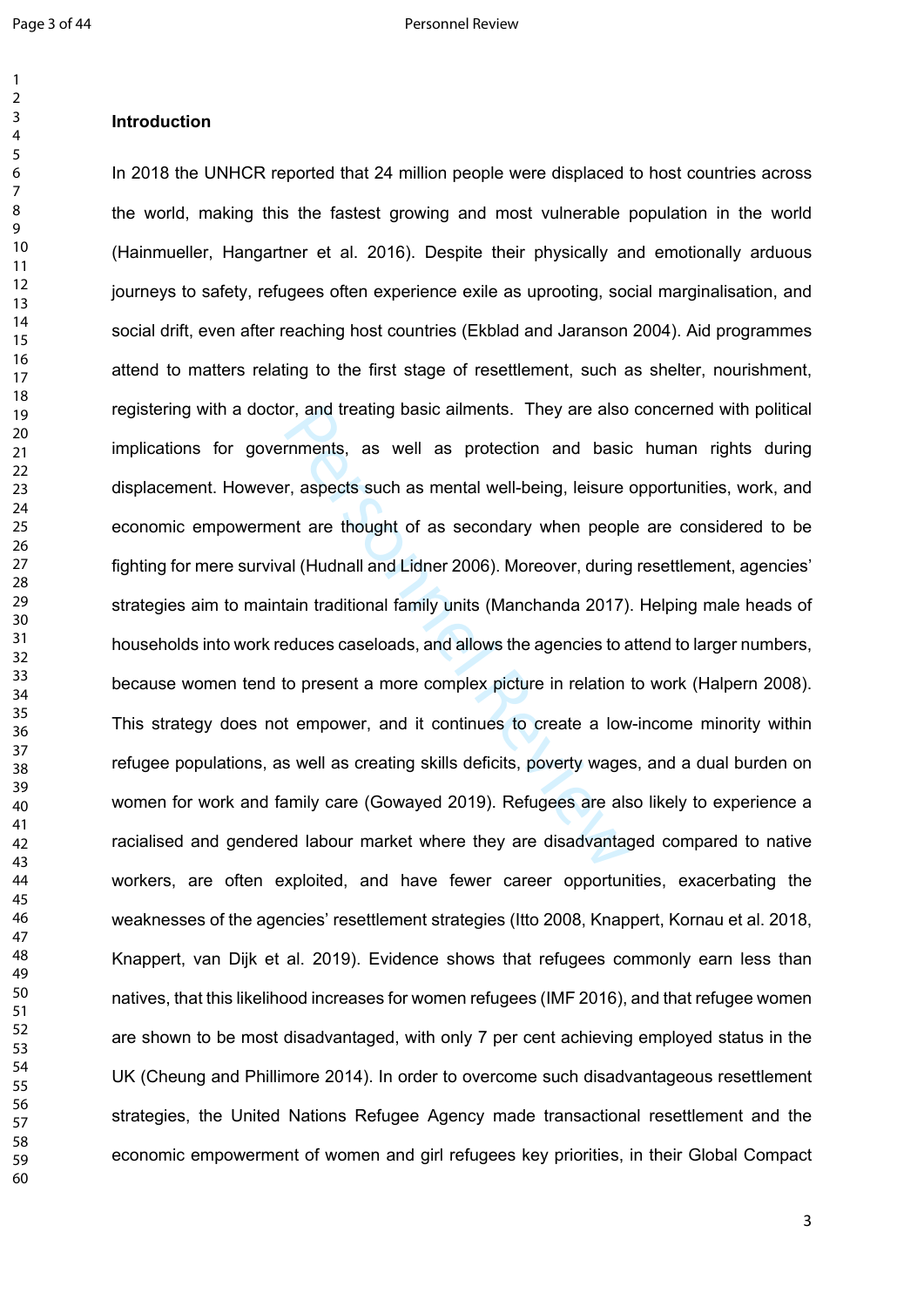$\mathbf{1}$ 

for Refugees in 2018 (UNHCR 2018). The compact provides a concrete set of measures to ensure responsible refugee resettlement by member countries, including creating jobs and opportunities in local host areas, and placing emphasis on economic empowerment of women and development of girls (Betts 2018, UNHCR 2018). Stemming from this, countries like the UK would have a responsibility to create sustainable vocational routes for refugees, and this is likely to have a domino effect on policy and practice over the coming years. With these improved provisions creating more opportunity for diaspora populations to enter the workforce, it is imperative for HR practice to consider the place of refugees within the current minority landscapes, and the implications for workplace diversity programmes.

indexions for workplace diversity programmes<br>resource management (IHRM) scholars<br>e diversity programmes which consider:<br>balisation and internationalisation; and, finding<br>segments of the global labour force (Syed 2<br>al. 2015 International human resource management (IHRM) scholars have called for more authentically equitable diversity programmes which consider: the changing labour demographic due to globalisation and internationalisation; and, finding more effective ways to engage under-utilised segments of the global labour force (Syed 2007, Groutsis, Ng et al. 2014, Öztürk, Tatli et al. 2015, Knappert, van Dijk et al. 2019). The benefits of effective diversity programmes include higher market capitalisation (Singh 2007), increased creativity, enhanced learning (Blazevic and Lievens 2004), increased post (migrant) settlement effectiveness, and improved performance and retention of talented personnel in organisations (Groutsis, Ng et al. 2014, Knappert, van Dijk et al. 2019). Further benefits include decreased litigation against employers for discrimination (Cox 1994), and more justice-led approaches to diversity management (Noon 2007). Workplace diversity practices have progressed from seeing diversity as simply affecting any employee who is not a white, Anglo-Saxon, able bodied, heterosexual male (Linnehan and Konrad 1999), to more intersectional and contextspecific approaches. New approaches include relational frameworks (Syed and Özbilgin 2009), corporate culture (Gordon 1995), micro-emancipation (Zanoni and Janssens 2007), and queer theory (Metcalfe, Woodhams et al. 2008), which explore in detail how intersections create disadvantages in working life for respective populations. HRM literature recognises that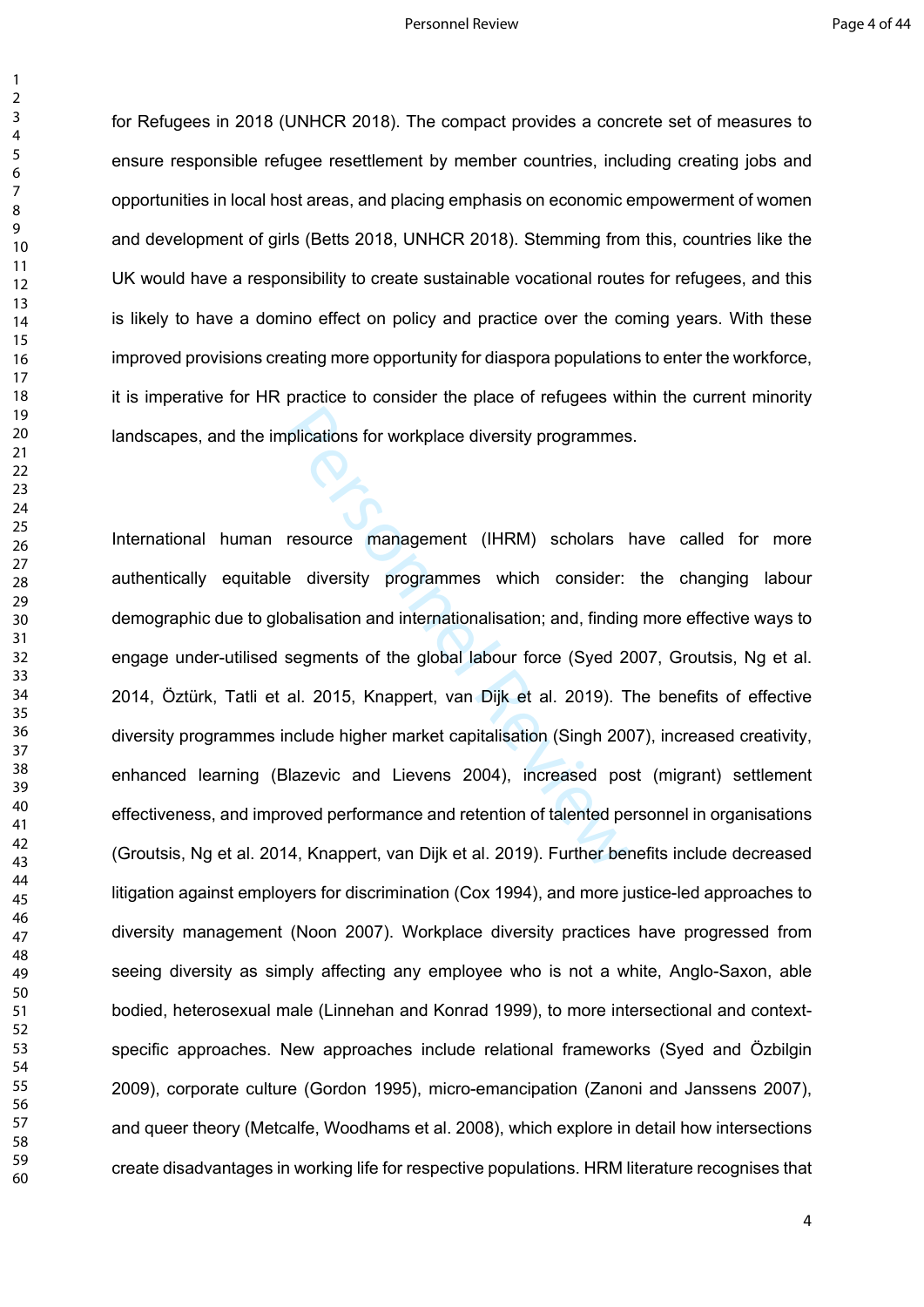#### Page 5 of 44 Personnel Review

there are segments of the labour force which remain disadvantaged as a result of belonging to a minority by age, gender, ethnicity, race, sexuality, and other minority characteristics. However, for effective change-inducing diversity management to occur, localities need to be foregrounded in solutions (Öztürk, Tatli et al. 2015). As a result, there are calls for organisations to take more emic approaches, that seek to understand behaviours in their particular cultural contexts, both to improve diversity practices through the extensive use of diagnostic checks, and to understand diversity questions within the specific context in which they are to be applied (Öztürk, Tatli et al. 2015). Such sophisticated approaches also allow diversity programmes to compensate for simplistic equality laws which are unable to accommodate intersectionalities (Healy, Bradley et al. 2011).

to compensate for simplistic equality laws<br>tionalities (Healy, Bradley et al. 2011).<br>there is currently little research and inform<br>re reinforced within HRM, in relation to refugee<br>here are doubts as to whether there is a t Despite this progress, there is currently little research and informed practice about how systems of inequality are reinforced within HRM, in relation to refugee populations (Knappert, Kornau et al. 2018). There are doubts as to whether there is a truly level playing field within workplaces for this population (Knappert, Kornau et al. 2018, Arifeen Shehla and Syed 2019). In an attempt to understand refugees' behaviour, researchers too often draw on literature relating to migrant groups which bear the closest resemblance to refugee populations. This approach is misleading, because migrants differ from refugees in a multitude of ways, including: their status, types of visa, displacement and personal circumstances; their levels of personal and psychological safety; their access to immediate knowledge and resources, in comparison to resident populations; and the levels of agency they are able to exercise on their country of residence and place of work (Campion 2018). The unique life experiences refugees accumulate during displacement, as well as their original backgrounds and circumstances, make economic, social, and cultural integration a complex experience for women refugees. An experience which is quite distinct from that of migrants, who would have more agentic approaches towards, and choice in, work-related settlement (Newland, Tanaka et al. 2007, Campion 2018). There is also evidence in displacement literature to show that there is a whole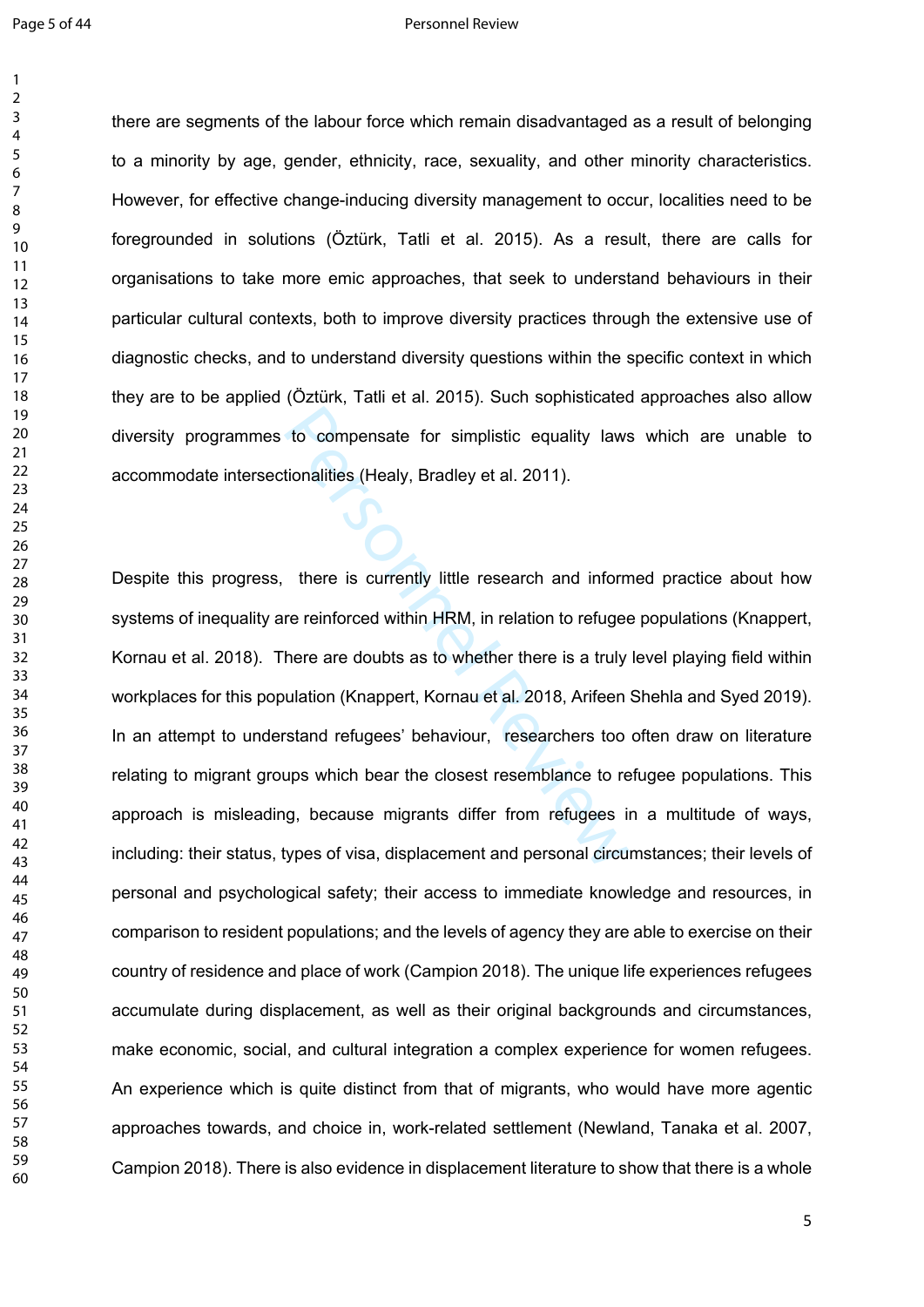#### Personnel Review **Page 6 of 44**

 $\mathbf{1}$ 

also guide work-engagement: whether certating countries can determine their take-up (C:<br>earch attention given to plurality and intersed<br>(Mellahi and Budhwar Pawan 2010, Arifeen §<br>given to refugee women (Tomlinson 2010, Ari landscape of gendered eventualities shaping the lens through which a woman views her world during resettlement, which in turn determines the level of disadvantage experienced (Manchanda 2001). Within this literature, gender is conceptualised as a dynamic process ; it is as much about practices and what people say, as it is about the static qualities of identity, social status and what is learned through socialisation."(Martin 2003). As such, the concept of gender contains multiple meanings, expectations and behaviours that are fluid and shifting, yet robust and persistent at the same time, lending itself to being understood through the Ackerian lenses of plurality and intersectionality (Connell 1987, Acker 1998, Acker 2012). Personal perceptions also guide work-engagement: whether certain jobs are considered 'man's work' in originating countries can determine their take-up (Campion 2018). Although there is increasing research attention given to plurality and intersectionality in minority and ethnic women at work (Mellahi and Budhwar Pawan 2010, Arifeen Shehla and Syed 2019), very little attention is given to refugee women (Tomlinson 2010, Arifeen Shehla and Syed 2019). Diversity practices developed through such a misinformed lens can give rise to unintended inequality regimes, above and beyond the pre-existing inequalities of class, gender and race that minority groups are already more likely to be exposed to (Acker 2006, Holck 2016). On the other hand, if the multifaceted influences of intersectionality on a person are named and visible, then their (harmful) effects could be lifted to allow more equitable diversity practices (Reskin 2002).

This paper aims to address this blind spot in the literature, through a reflective and critical review of the impact of displacement on women and how it affects their vocational engagement during resettlement. The conceptualisation of ideas embodied within the paper closely follows the evolution of a programme of research by the author, which looks into work engagement of women refugees. The concept is informed by the author's research over a four-year period, her personal interactions and discussions with members of the refugee community, and her observations of the unintentionally oppressive regimes to which they are subjected. This is a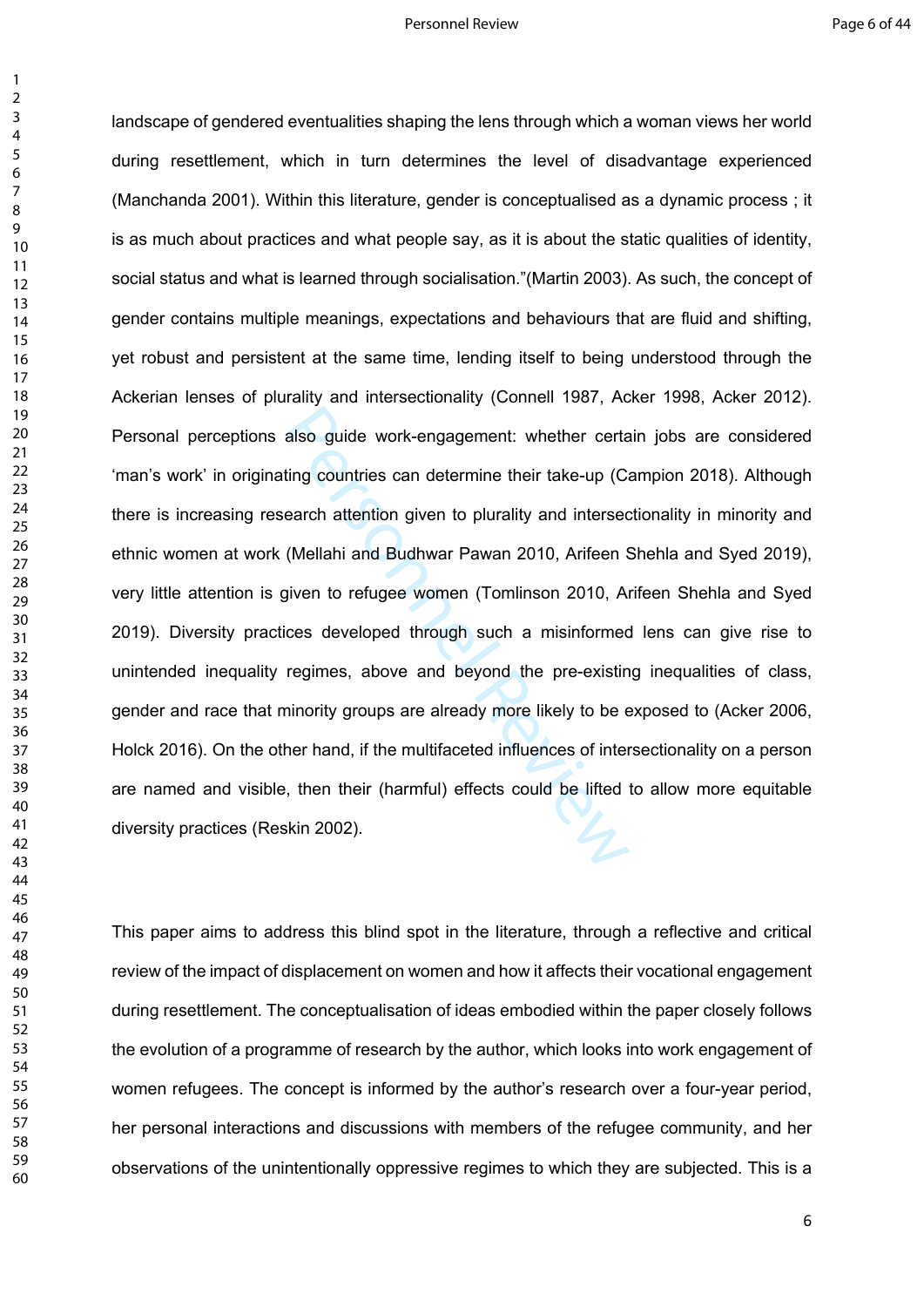#### Page 7 of 44 Personnel Review

arch findings on refugee populations, to unde<br>
WE) and economic empowerment (EE), and its<br>
work-related factors (WRF) and psycho-soci<br>
ons for HRM diversity practices in relation t<br>
provides an illustration of the conceptu reflective and critical review, rather than an exhaustive and systematic one, intended to explicate some of the author's own observations, in addition to those of other researchers and practitioners engaging with the area of women's economic empowerment in resettlement. The paper draws on a diverse set of literatures, including international development, migration, gender, occupational psychology, sociology, and human resource management, to critique the lived experiences observed and their implications for work. The theory of displacementplurality (D-P) is proposed to explain how gender-related factors, and specifically plurality created during displacement, impacts the work lives of women refugees. The paper then evaluates current research findings on refugee populations, to understand the effect of D-P on work engagement (WE) and economic empowerment (EE), and its mediating effect on the relationship between work-related factors (WRF) and psycho-social factors (PSF). In the process, the implications for HRM diversity practices in relation to women refugees are discussed. Diagram 1 provides an illustration of the conceptualisation that is discussed and debated throughout this paper. It is hoped that this paper will provide the much needed push for researcher engagement and multidisciplinary academic debate in this area.

[Diagram 1 here]

# **Towards a theory of displacement-plurality (D-P) in women refugees**

There is evidence in international development literature on gender aspects of displacement to show that women do not have the linear trajectory through displacement and resettlement that is currently thought to be the case (Tomlinson 2010, Manchanda 2017, Kandanearachchi and Ratnayake 2018). Media depictions of refugee women as helpless and superfluous persons with children, dislocated, destitute, uprooted and unwanted (Manchanda 2001) continue to misrepresent the actuality of their predicament. During war, women become heads of households, taking on sole responsibility for caring for the young and elderly, as well as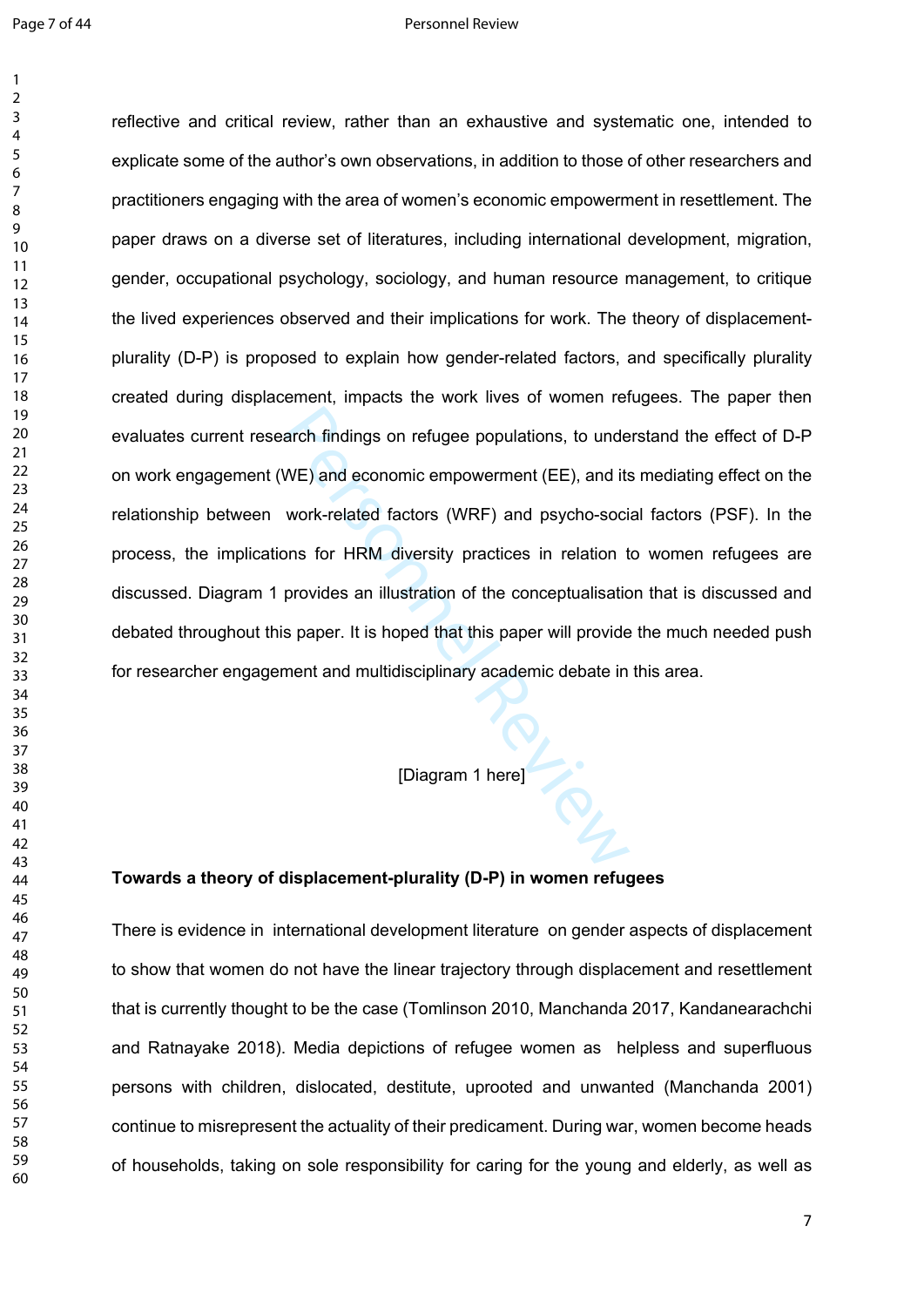$\mathbf{1}$ 

II-versed prior to displacement, and there complisions; for some women this might mean shying<br>viously not their norm (Vithanagama 2018). T<br>end to the psychological consequences of their<br>also see an abrupt transitioning of protecting them from the atrocities of war, and managing the full running of day to day activities (Manchanda 2017). At the same time, they must cope with the psychological impact on themselves from witnessing war and from being under the constant threat of physical or sexual violence against themselves or those under their care. This threat of sexual violence, which is commonly used as a weapon of war against women and girls, makes them more vulnerable during displacement than men and boys (Manchanda 2001). Access to income is also reduced for women during displacement, due to their primary roles as caretakers; usually their own needs become secondary to their children's. This can give rise to reduced self-efficacy in skills in which they were well-versed prior to displacement, and there could be a general lack of confidence to try new things; for some women this might mean shying away from engaging in work, as this was previously not their norm (Vithanagama 2018). This leaves little time or space for women to attend to the psychological consequences of their own experience of war. The end of a war can also see an abrupt transitioning of women's roles, where they are required to hand over sole power of the household and decision making to men, who may or may not be returning from war. This also plays out at a societal level, where peacetime sees male/female roles revert to their original expectations, even in some of the most long-running conflicts, such as those in Sri Lanka and Israel (Manchanda 2017).

During resettlement, refugee women play the role of change agent *and* act as a source of continuity and tradition, as they have primary responsibility for reconstructing domestic life. The possibility of them making an economic contribution is therefore overlooked (Mahler and Pessar 2006). Although challenging, plurality created in displacement is also a source of empowerment for women (Pessar 2001, Wimalasiri and Phatak 2017). For instance, Pessar (2001) found that refugee camps create transnational subjects who can think and act beyond hegemonic constructs of national citizenship and male supremacy. Even the simplest items, such as ingredients for food, are used as powerful tools with which to reaffirm cultural identities in the face of aggressive, oppressive regimes instituted within refugee camps during war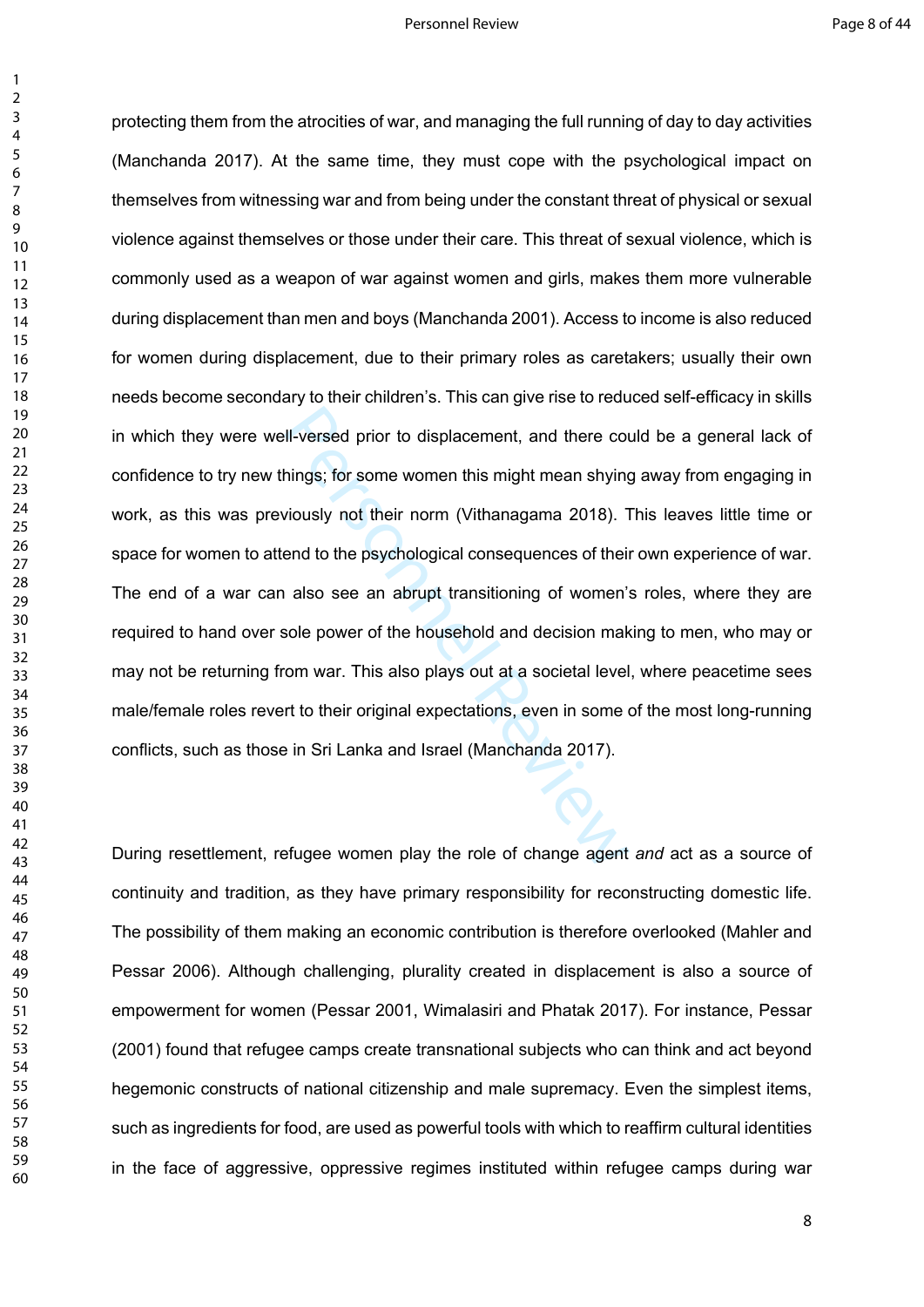#### Page 9 of 44 Personnel Review

lacement - considered a positive impact on w<br>their hard-won equality weakened, if not revers<br>nen to actively seek out work in order to<br>ce, and agency (Ritchie, 2018). But sometime<br>ent (for example, by taking on domestic wo (Wimalasiri and Phatak, 2017). It is likely that these otherwise oppressive spaces are used in unique ways to renegotiate belonging, as refugees consider their own 'belonginingness' and 'otherness' to their surroundings in the light of emerging pluralities caused by displacement. Labels such as 'woman', 'ethnicity' and 'culture', which are used in conventional diversity literature, become inadequate to explain the fullness of D-P (Tomlinson 2010), and pluralities themselves become spaces of power struggle and power relations (Brah 1996). This suggests that the women need to exercise active agency to be able to navigate displacement and resettlement (Özbilgin and Woodward 2004, Tomlinson 2010). If women gain such rights and experience during displacement - considered a positive impact on women's empowerment – then women also have their hard-won equality weakened, if not reversed, during resettlement. This leads some women to actively seek out work in order to grow their new-found independence, resilience, and agency (Ritchie, 2018). But sometimes, reverting to gendered roles during resettlement (for example, by taking on domestic work seen as more as more appropriate) can prevent women from completely embracing the agency they acquired during the displacement process, or even force them to give it up altogether (Sav and Harris 2013).

The socially constructed reality of women's roles in society, the activities they take on in war, and the changes they undergo during displacement all lead to changes in their social positions and priorities, and give rise to multiple competing identities which are important for their survival during their adverse journeys to safety (Tomlinson 2010, Manchanda 2017). As this can happen numerous times during displacement, women's identities remain continuously 'becoming', as they are constructed and reconstructed throughout their (psychological or geographic) journey of displacement. Even emotion has been found to be culturally 'reconstituted' (Ozkaleli 2018). As such, the pluralities formed in displacement would be distinct from any other form of plurality conceptualised from civic populations, such as the intersections created due to disadvantages experienced at the intersection of class, race and gender (Acker 1998). Research into the impact of war on women has often called for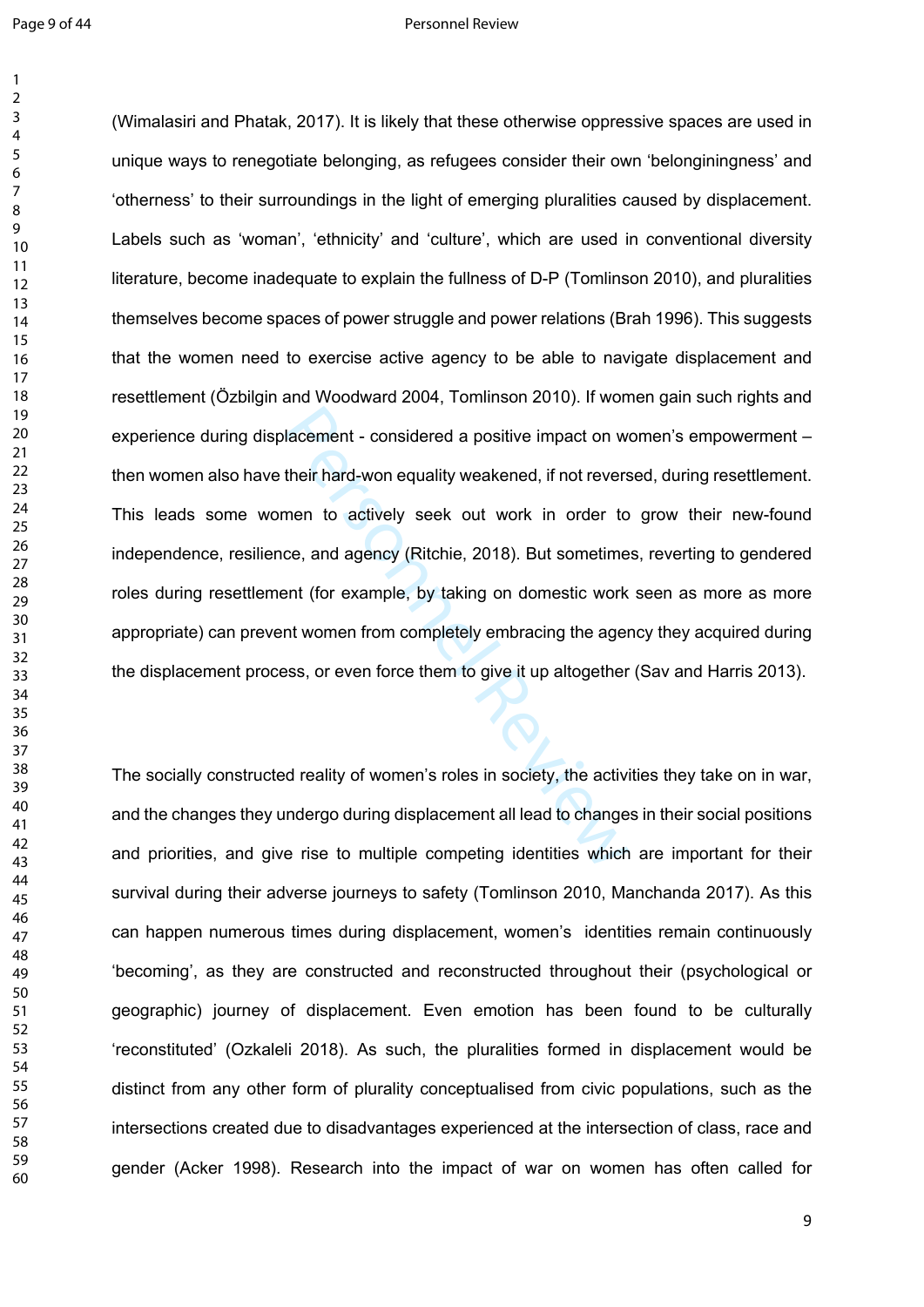exploration outside the scripted frames of gender, in order to make accurate judgements, rather than seeing displacement as merely a geographical concern (Manchanda 2017, Ozkaleli 2018). These women have in fact experienced transformed and empowered roles as leaders, amidst conflict, trauma and social disruption (Manchanda 2001).

## **D-P, work engagement and economic empowerment (D-P, WE and EE)**

ty of roles in their evolving identity during resect and isolated realms of experience. Instead, t<br>and contradicting relationships to each othe<br>d as such (Acker 2006, Dill 2015). As well as a<br>also give rise to intersection The rules and regulations that govern work present a sterile work environment to those who are balancing a plurality of roles in their evolving identity during resettlement. Race, gender and class are not distinct and isolated realms of experience. Instead, they come into existence through contradictory and contradicting relationships to each other; they are also locally situated and understood as such (Acker 2006, Dill 2015). As well as defining the core identity of women, plurality can also give rise to intersectionality, which is the possibility of oppression through any of the multi-dimensional aspects of the plurality of the women; this can present difficulties for work and workplace integration (Acker 2006, Ozbilgin, Beauregard et al. 2011). Essentially, intersectionality provides insights into the extent to which the effects of plurality might dictate disadvantage for a woman refugee when engaging with work. This effect of displacement can create further invisible intersections over and above those we already understand through research on other work populations (Acker 1998, Acker 2006, Healy, Bradley et al. 2011, Acker 2012, Öztürk, Tatli et al. 2015, Ozturk and Tatli 2016).

Gender pervades the deepest of structures, and even the term 'job' is an implicitly gendered concept which already contains gender-based divisions of labour and separates public and private spheres (Acker 1998). Acker's (2006) landmark theory on inequality regimes helps us to understand the consequences of what might happen when micro-level (individual) dimensions interact with macro-level (organisational) realities, whilst providing frameworks to respond with the most relevant and ameliorating diversity practices. In her original theory,

 $\mathbf{1}$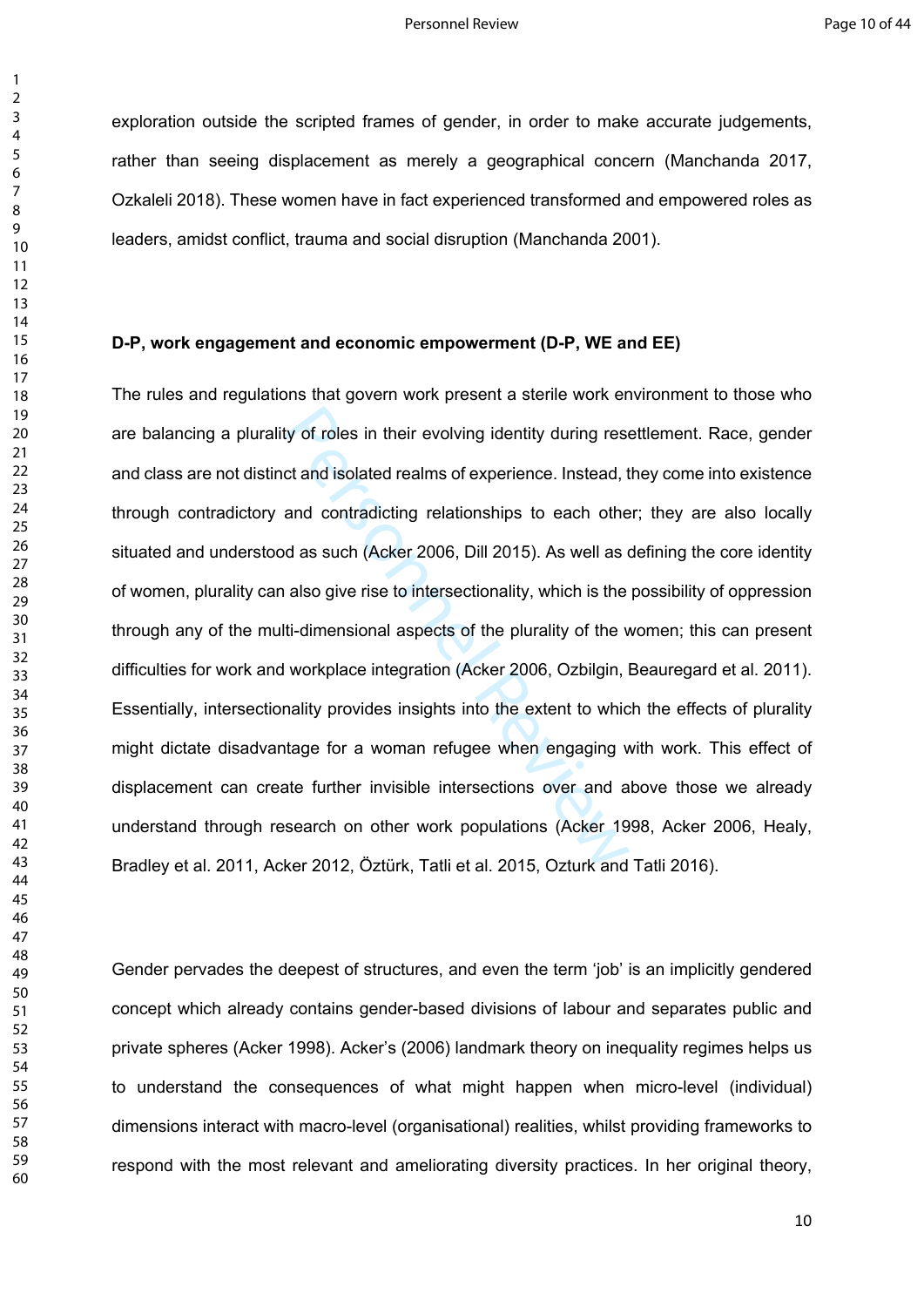#### Page 11 of 44 Personnel Review

nces in access to and control over the resound wigh Acker's original theoretical proposition<br>ace and gender, there is growing empirical evections, such as sexuality (Wright 2013), c<br>et al. 2011), religion and cultural diff Acker (2006) described inequalities as being sustained through loosely interrelated practices, processes, actions, and meanings associated with class, race and gender. According to this theory, individual disadvantage is maintained at multiple levels within the labour market and social structures, by actors with power and control over goals, symbols, personal interactions, and identities (Healy et al., 2017). The concept of intersectionality challenges binary thinking (Shields 2008) and is also more present in the eye of the beholder and not necessarily available to the introspection of an outsider (Acker, 1998). These inequalities are also sustained by patterns embedded in wider society, politics, history and culture, all of which give rise to systemic differences in access to and control over the resources needed for survival (Acker, 2006). Although Acker's original theoretical propositions were based on the intersection of class, race and gender, there is growing empirical evidence to show that the more peripheral intersections, such as sexuality (Wright 2013), class-based inequalities (Özbilgin, Beauregard et al. 2011), religion and cultural differences (Healy, Bradley et al. 2011), and occupational group and migration (Oikelome and Healy 2013), all have an effect. This complex human array of pluralities, formed through adverse circumstances, adds to the way in which the displacement experience contributes to regimes of inequality in organisations and in society. If D-P is neglected in resettlement and diversity programmes, it leads to a lack of social recognition and culturally appropriate idioms to legitimate the real experiences women go through during war, displacement and resettlement. Moreover, neglecting the subtler implications of resettlement and work engagement renders even the most basic of work interventions ineffective, and could even prove 'humiliating' to the women themselves (Hudnall and Lidner 2006).

In their study of underrepresented groups in employment, Dickens and Chavez (2018) found that identity-shifting developed as a coping mechanism to diminish the negative consequences of discrimination, and that it could take on an agentic quality. However, in refugees identity-shifting is a coping mechanism that essentially assists survival during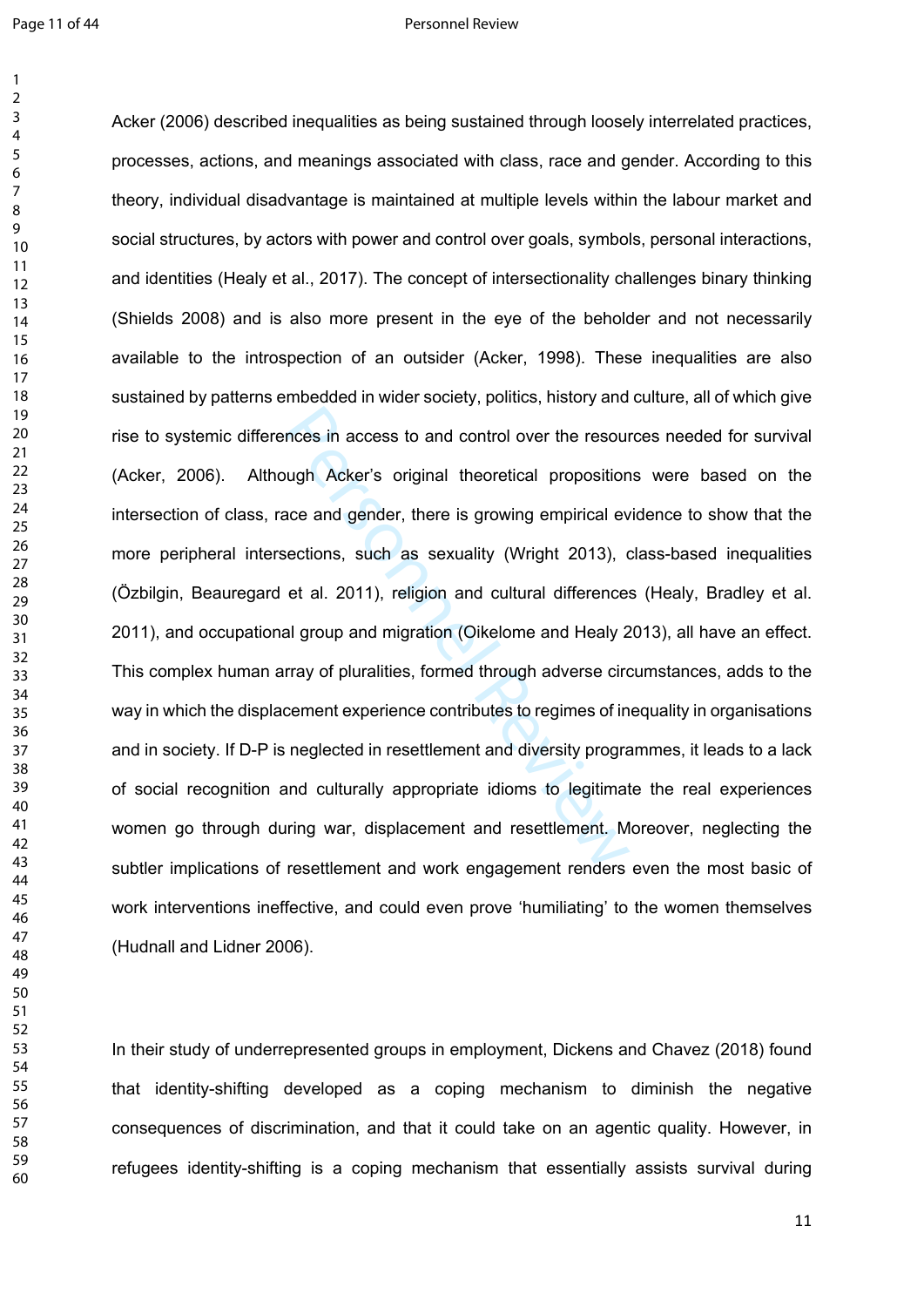$\mathbf{1}$ 

aration of work and family that exists in the Wi<br>
1, due the unique way in which intersectiona<br>
11 are unique way in which intersectiona<br>
11 are unique take time out to take sole res<br>
11 are then They therefore very seldom displacement (Tomlinson 2010, Manchanda 2017). Therefore, whether this proposition can be applied to refugees is questionable. Some studies informing the selection and assessment of refugees have reviewed the working patterns of migrant Muslim women in the West (Ali, Ashish et al. 2017). Ali et al's (2017) study indicated that this group experiences severe levels of unemployment, despite a high percentage (57 percent) wanting to engage in work. They found that this was a result of triple paralysis, arising out of key factors that defined this nonengagement, including a lack of skills and training, scarce support for domestic and childcare responsibilities, and the lack of success in the labour market and society. Their paper also highlights that the separation of work and family that exists in the West cannot be applied to the migrant population, due the unique way in which intersectionality influences spill-over effects in different cultures (Staines 1980). Other studies have found that migrant women of Pakistani and Bangladeshi heritage take time out to take sole responsibility for childcare, which is culturally important for them. They therefore very seldom make use of formal childcare provisions (Akhtar 2014). This pattern was also seen among Hindu and Sikh communities in Canada (Reitz, Phen et al. 2014). Other issues, such as mixed socialising involving alcohol consumption, lack of attention given to prayer times, and dress code restrictions are also seen as primary barriers to women in these minorities entering the workforce (Scott and Franzmann 2007, Ali, Ashish et al. 2017). Moreover, mixed socialising may have an impact on the confidence of the individual women in their new work environments, for cultural and religious reasons, and their potential to form supportive networks in the workplace could be compromised as a result. This could also lead to an increase in attrition after commencing employment.

Ali, Malik et al. (2017) also suggest that employers examine more closely any practices that could bring about discrimination, so as to make their workplaces more friendly to minority and ethnic groups, including refugees. Conflict models in work-life-balance literature also generally base their assumptions on this separation. In these models, conflicts between work and home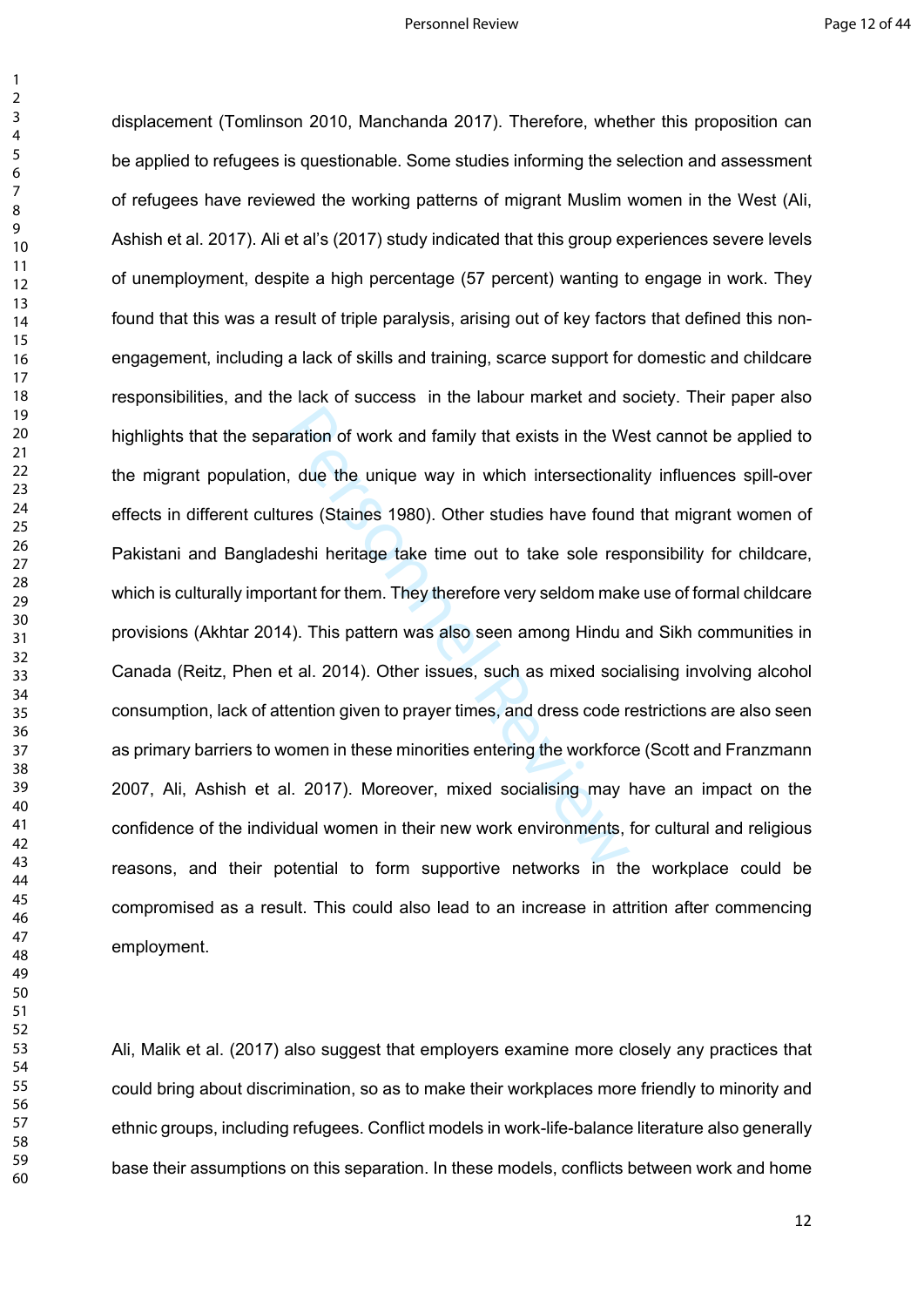#### Page 13 of 44 Personnel Review

by intersectionalities. These should incl<br>acial and ethnic lines, including different app<br>conducting family life (Modood, Berthoud<br>1). For instance, childcare has been seen a<br>a and Harris (2006) suggest that childcare pr<br>l are negotiated in a more pragmatic way (Ozbilgin, Beauregard et al. 2011, O'Driscoll 2018). However, when intersectionality is introduced into this equation, the separation boundaries are not so clearly defined and the conflict remains unresolved (Ali, Ashish et al. 2017). These boundaries are, however, seen to be moderated further by factors such as ethnicity, religion, caste, and migrant status, particularly at the entry level of the labour market (the level of manual work, which is often all that refugees initially have access to). Ozbilgin, Beauregard et al. (2011) suggest that the fluid nature of work-life balance, away from the idealised forms of male-style working, must be considered within diversity programmes, in order to overcome the effects created by intersectionalities. These should include non-work related responsibilities along racial and ethnic lines, including different approaches to child rearing and preferences for conducting family life (Modood, Berthoud et al. 1997, Ozbilgin, Beauregard et al. 2011). For instance, childcare has been seen as a route to vocational development. Ogbonna and Harris (2006) suggest that childcare provides a solution to the problem of lack of local language proficiency - one of the main barriers to workplace integration for refugees. First, linguistic proficiency allows a woman to help children with their school work and discuss their development with the school; secondly, it allows them to converse and engage with whatever is going on in the local community; thirdly, it gives structure and routine to their weeks (Klenk 2017). Language skills would also help the women to acculturate better than the men, because men usually end up in jobs which require them to do repetitive tasks, isolated from much of the host culture and language, making women ultimately more qualified and suitable for higher end jobs (Gowayed 2019). Kabeer (1999) also found that when education is related to caregiving and domestic duties women find the activities more empowering, compared to when they must engage with employment related learning.

There is mounting evidence to show that cultural and religious barriers to work engagement materialise differently in ethnic minority groups. For example, a study by Brah and Phoenix (2004) showed that going against family wishes to engage with work might threaten 'Izzat'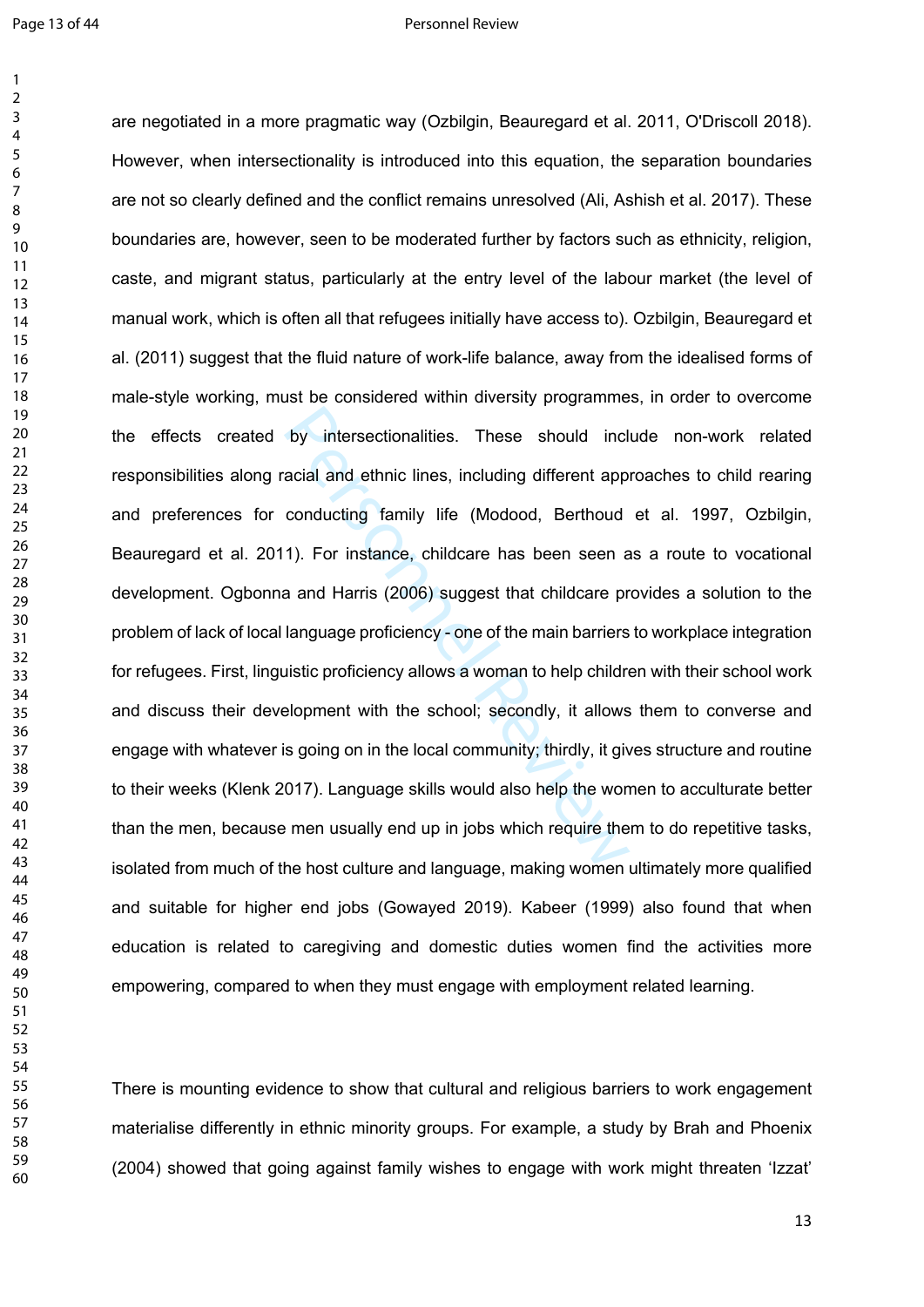$\mathbf{1}$ 

d financial assets without male interference. I<br>at work, arising from belonging to certain brancary significantly, according to the cultural idio<br>ven have led to the displacement of some of the<br>o be likely to create differ within Muslim communities, and that only 24 percent of women who would otherwise be affected conformed to such restrictions. It seems that a majority of women do not let cultural barriers intervene when it comes to work engagement. The study concluded that most often women are prevented from engaging with work by a lack of support from their spouse and family, which is an indirect transference of a cultural norm. Other studies have shown that nonengagement with work can happen for religious reasons. Al-Dajani and Marlow (2010) study on Palestinian refugees working as freelance embroiderers found that the women took inspiration from Prophet Mohamed's first wife, Khadija, who established and ran her own business and managed financial assets without male interference. Indeed, the study shows that ethnic privilege is at work, arising from belonging to certain branches of Islam, in certain countries. This would vary significantly, according to the cultural idioms set in the originating country, and it might even have led to the displacement of some of the women refugees in the first place. It might also be likely to create different intersectional effects, compared to the effects on other migrant groups from the same background. In addition, the studies fail to acknowledge the impact of D-P when extending their conclusions to refugees. Inclusion practices informed by such misunderstandings could even transport pre-existing discriminatory attributions from originating cultures and reinforce feelings of discrimination.

This is an important consideration, given that religious values and practices serve as familiar platforms on which to build transitioning lives (Schindler 1987). Itzhaky and Ribner (1999) studied a community of Jewish refugees displaced from the Middle East to Israel. Their study found a higher level of job commitment and job satisfaction in women than in men. Moreover, the women's responses were supported by a more external locus of control, with high levels of fatalistic thinking, suggesting that the women were more comfortable with the idea of fate guiding their lives, which may well have had implications for contentment with their jobs. On the other hand, a study by Yousef (2001) showed that the Islamic work ethic is devoid of national context and has a direct limiting effect on job satisfaction and organisational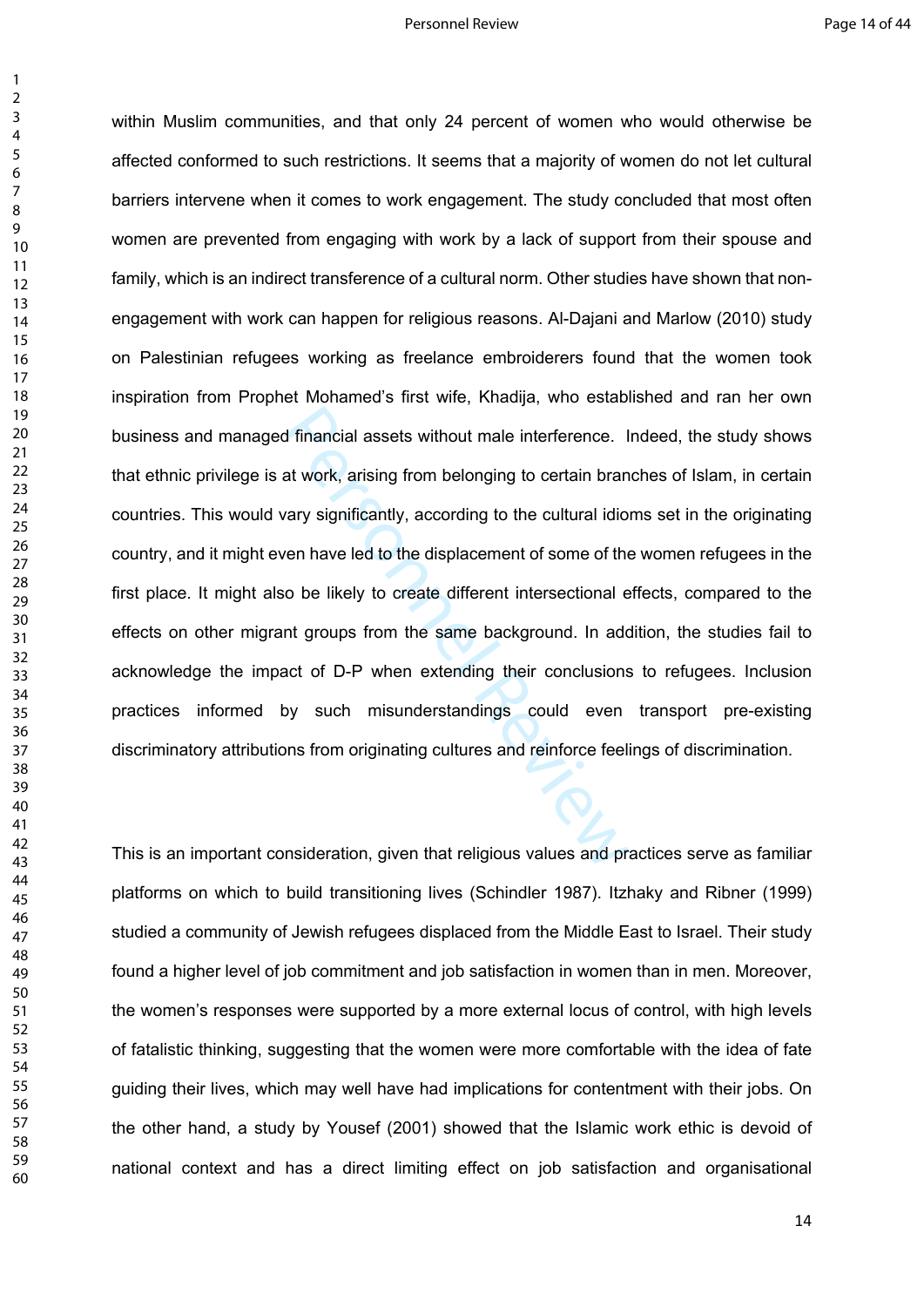#### Page 15 of 44 Personnel Review

commitment. More research into the systems' effects on the work-seeking, and the engagement behaviours of women refugees, will help to create selection and development practices that can produce more authentic HRM programmes, to attract members of this group into organisations and then retain them. Female immigrants from the same part of one country can have very different class, nationality, and ethnicity (Zavella 1991). This would also apply to refugee populations, once the appropriate D-P assumptions have been made.

thin intersectionality, as discussed above, me<br>to the needs of women refugees when they of<br>high, as most workplace practices are based<br>principles (Acker 2006, Ozbilgin, Beauregard e<br>ount for individual differences, for int The subtle interplay within intersectionality, as discussed above, means that workplaces are unlikely to be sensitive to the needs of women refugees when they do start work. Attrition is therefore likely to be high, as most workplace practices are based on the assumption of homogenous diversity principles (Acker 2006, Ozbilgin, Beauregard et al. 2011). This concept of diversity fails to account for individual differences, for intersectionality, and for plurality; it also fails to bring them into meaning-making for managers. For example, a woman refugee might be discriminated against because of her colour, race, religious beliefs, and clothing or social class, as well as her migrant status (Brah and Phoenix 2004). Or, there may be varying degrees of dominance among the identities held within the intersections (Warner 2008), created through different experiences of D-P, adding a hidden but important dimension to intersectionality. To overcome the problems created by rigid work practices, Scullion and Paauwe (2004) propose that organisations encourage active resistance to norms, by providing opportunities for individuals to practice active agency and carve out their individual preferences (Holck 2016). This could also be extended to the finer details of having autonomy over one's own work practices, to increase job satisfaction and wellbeing (Daniels, Beesley et al. 2008) - for instance, by including prayer times or bespoke childcare in daily work routines.

It is also true that livelihood intervention programmes should not assume that every woman wants to take on lucrative employment, even with support; for some women, livelihoods are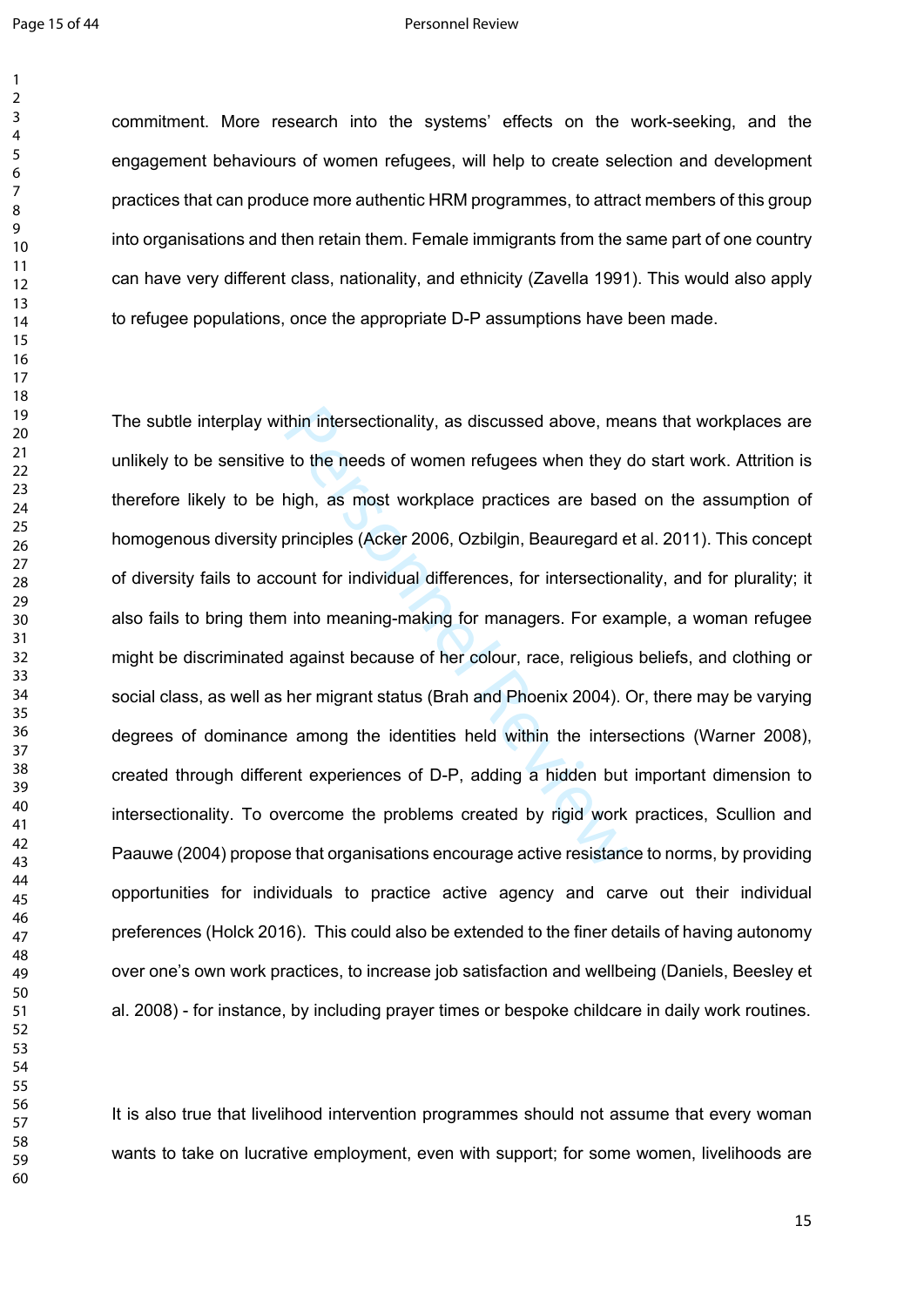$\mathbf{1}$ 

can be seen to be of benefit not only to refuge<br>
uunities in which they may settle. This paradoxi<br>
Diagram 1), whereby the impact of any is<br>
em precarious, and its effectiveness can only be<br>
effect could mean that interven simply a survival strategy rather than an entrepreneurial undertaking (Vithanagama 2018). For refugees, evidence suggests that successful resettlement depends on programmes which allow them to find a place in the new society  $-$  for example, by converting skills and qualifications so that they can be used in the 'new situation' (Duke, Sales et al. 1999). Vocational training and further education are thus usually considered key aspects of integration, to the extent that such measures foster employability, either in general terms or through enhancement of specific language or work skills, and according to personal preferences . In areas with significant potential for economic growth and a demand for labour, such efforts (crucially) can be seen to be of benefit not only to refugees and their families, but also to the wider communities in which they may settle. This paradoxical effect of D-P creates a prism-like effect (Diagram 1), whereby the impact of any intervention to improve employability might seem precarious, and its effectiveness can only be understood over time. As such, the prismatic effect could mean that intervention could be successful at any point, from the point of work engagement all the way to assisting a person into long-term, sustained employment. For this population, the cascading effects of intersectionality (Healy, Bradley et al. 2011) would be more pronounced and harder to manage where a one-size-fits-all strategy could strengthen pre-existing discriminatory trends. The need for more emic approaches (Öztürk, Tatli et al. 2015) to diversity must be emphasised in this population, for interventions to be successful.

# **D-P's relationship to work-related factors: host systems and the work environment (WRF)**

The moderating effects of D-P on WE and EE can be broken down further into systemic and psychosocial factors, and discussed against current conceptual and empirical studies in the area of refugee work and employment literature. As well as the personal push to engage with work, it is also important to consider how the institutional environment may constrain how people are able to transform their personal choices into action in a way that respects plurality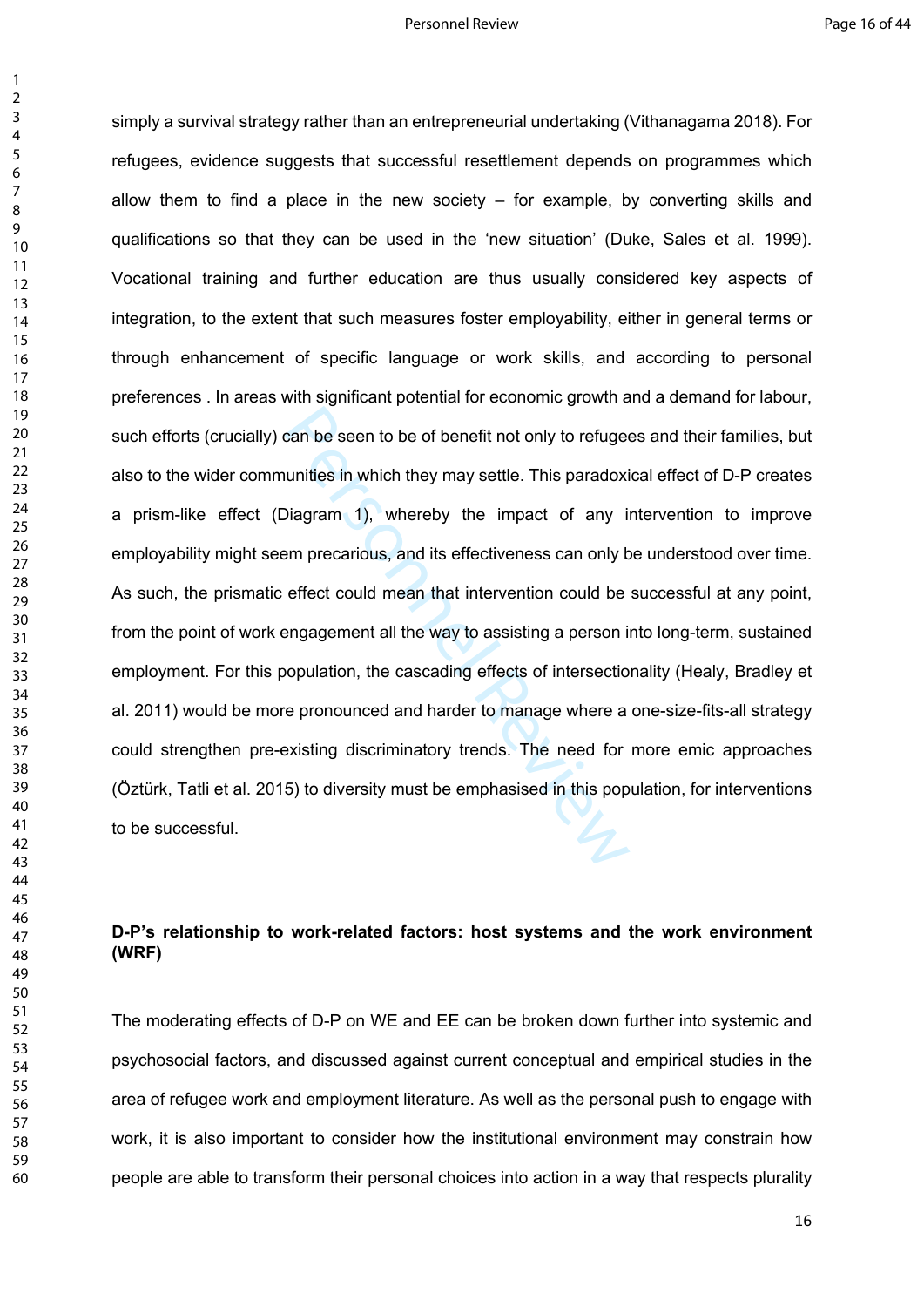#### Page 17 of 44 Personnel Review

eOffice 2018). The labour force participation stand<br>transport of women engaging in employment the city (TheWorldBank 2019). Taking Pakist<br>orms limit the number of roles available for wor<br>age in more informal work, such as (Samman and Santos 2009). There is wide acknowledgement that researchers in the field of refugee and migrant studies lack understanding of the historical, cultural and socio-economic experiences of women and the lives they construct in their host countries, against the backdrop of the socio-economic climate of the country of origin (Franz 2003). For instance, the traditions and idioms in women's countries of origin no doubt influence the way in which women engage with labour markets during resettlement. The number of nationalities within a female displaced population at any one time varies significantly. Between 2016-2019 the top nationalities applying for asylum in the UK included nationals from Libya, Syria, Iran, Pakistan and Bangladesh (HomeOffice 2018). The labour force participation statistics in these countries indicate that the percentages of women engaging in employment there are 24.5, 14.6, 19, 21.9, and 30.6, respectively (TheWorldBank 2019). Taking Pakistan as an example, the traditional patriarchal norms limit the number of roles available for women in the formal sector; therefore, women engage in more informal work, such as domestic work (Isran and Ali Isran 2012). Similarly, in Syria women are expected to lead the home front and take care of the children (Ritchie 2018).

Generally, refugees are underemployed due to: systematic non-recognition of qualifications; discrimination, based on gender and race; lack of social networks outside the refugee community; and language barriers (Baranik, Hurst et al. 2018, Knappert, van Dijk et al. 2019). This is based on an understanding that refugees are already a population that may be facing discrimination, due to their ethnicity, religion, gender-related issues, colour, and refugee status, including more personal factors, such as those related to intersectionality. It has been found that the xenophobic and racist media representations of refugees impact employer attitudes negatively, resulting in reluctance to employ refugees in order to avoid hostility towards their organisations. For the same reason, there is an unwillingness among those who are already engaged with initiatives to be involved in research about refugees (Hurstfield 2004). These forms of discrimination undermine the actual contributions and potential that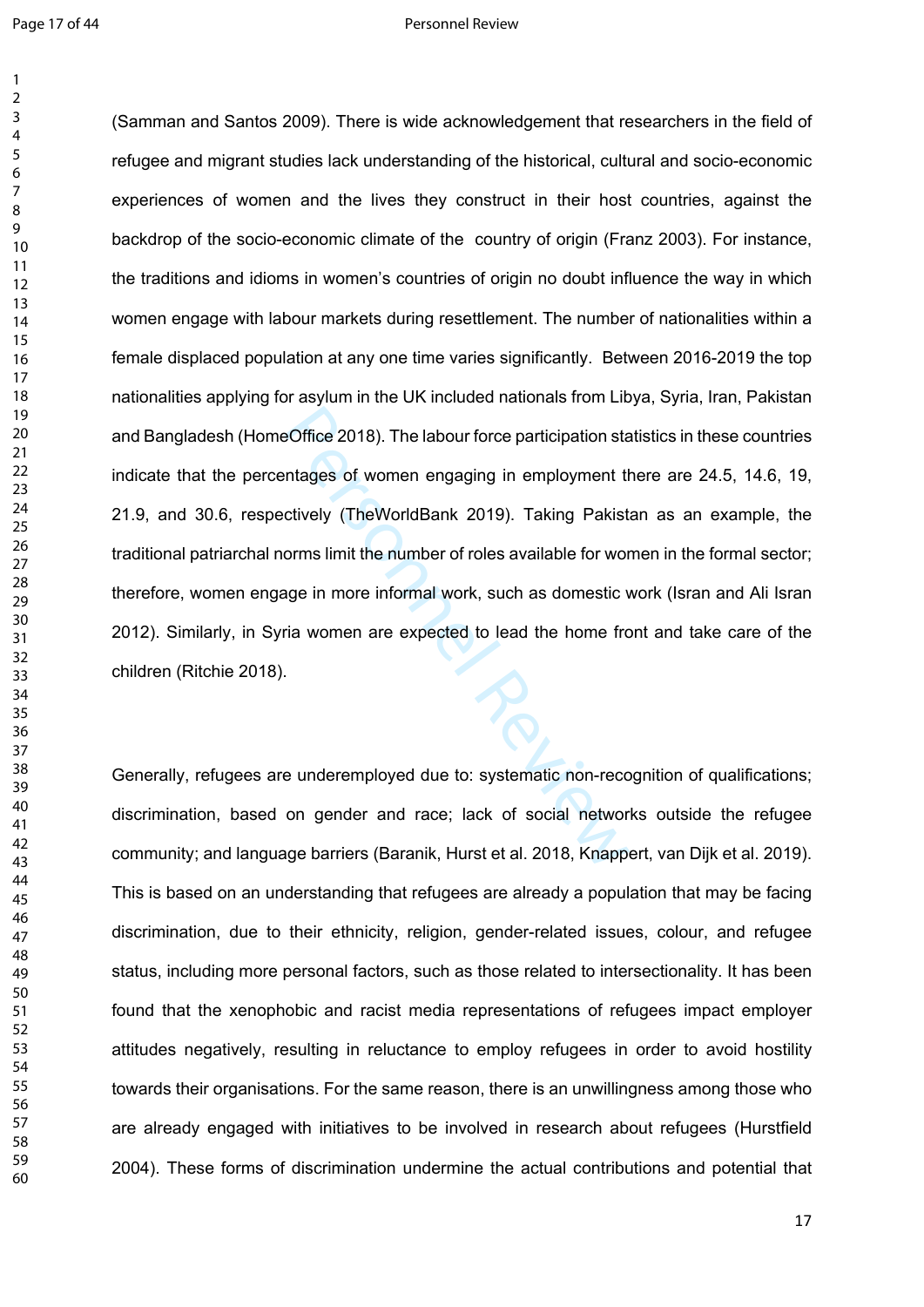refugees have to offer their host communities, and cause damage to any integration programme (Kiragu, Rosi et al. 2011). Two good examples of how well integration can work are Sigmund Freud (Wotruba and Cernovsky 1987) and Albert Einstein (Robinson 2019). They were both refugees who migrated to their final host countries, where they made some of the most significant contributions to science that we have yet known, with the help of the opportunities afforded them at the time.

ay a role in work engagement and success. Fo<br>stranged from the socio-cultural practices, soc<br>onder that they are acculturated to in their cou<br>country, the lives of displaced individuals are<br>l rules and regulations that hav Cultural factors also play a role in work engagement and success. For instance, refugees and asylum seekers are estranged from the socio-cultural practices, socio-affective dispositions and sensitivities to gender that they are acculturated to in their countries of origin (Sharma 2015). Once in a new country, the lives of displaced individuals are dictated by bureaucratic systems enforcing rigid rules and regulations that have little or no resemblance to those they lived under prior to displacement, even if the systems are broadly guided by the conventions of the United Nations (Sharma 2015). Some of the terms used to categorise asylum seekers - such as 'irregular migrant', 'forced migrant', 'voluntary migrant', and 'victim of trafficking' deem people to either be deserving of protection or fit only for deportation, via neo-colonial stereotypes of agency and vulnerability (Serughetti 2018). Some women who are trafficked have been tricked into believing they are being recruited for employment. On the other hand, levels of awareness are now increasing about sex work being an economic activity which some women and girls choose in order to escape the harsh realities of social and economic deprivation in their home countries, and to help pay off family debts (Serughetti 2018). Not knowing the distinction between these choices renders our understanding and actions simply discriminatory. The Italian state views women who have considered sex work in their migratory plan as practicing agency, putting them in the deportation category - something which is contradictory to the woman's lived experience and (in a worse case scenario) might even force her into a category which does not represent her accurately (Gennep 1960, Serughetti 2018). This is a good example of the problems that arise from labelling migrants and allowing them

 $\mathbf{1}$  $\overline{2}$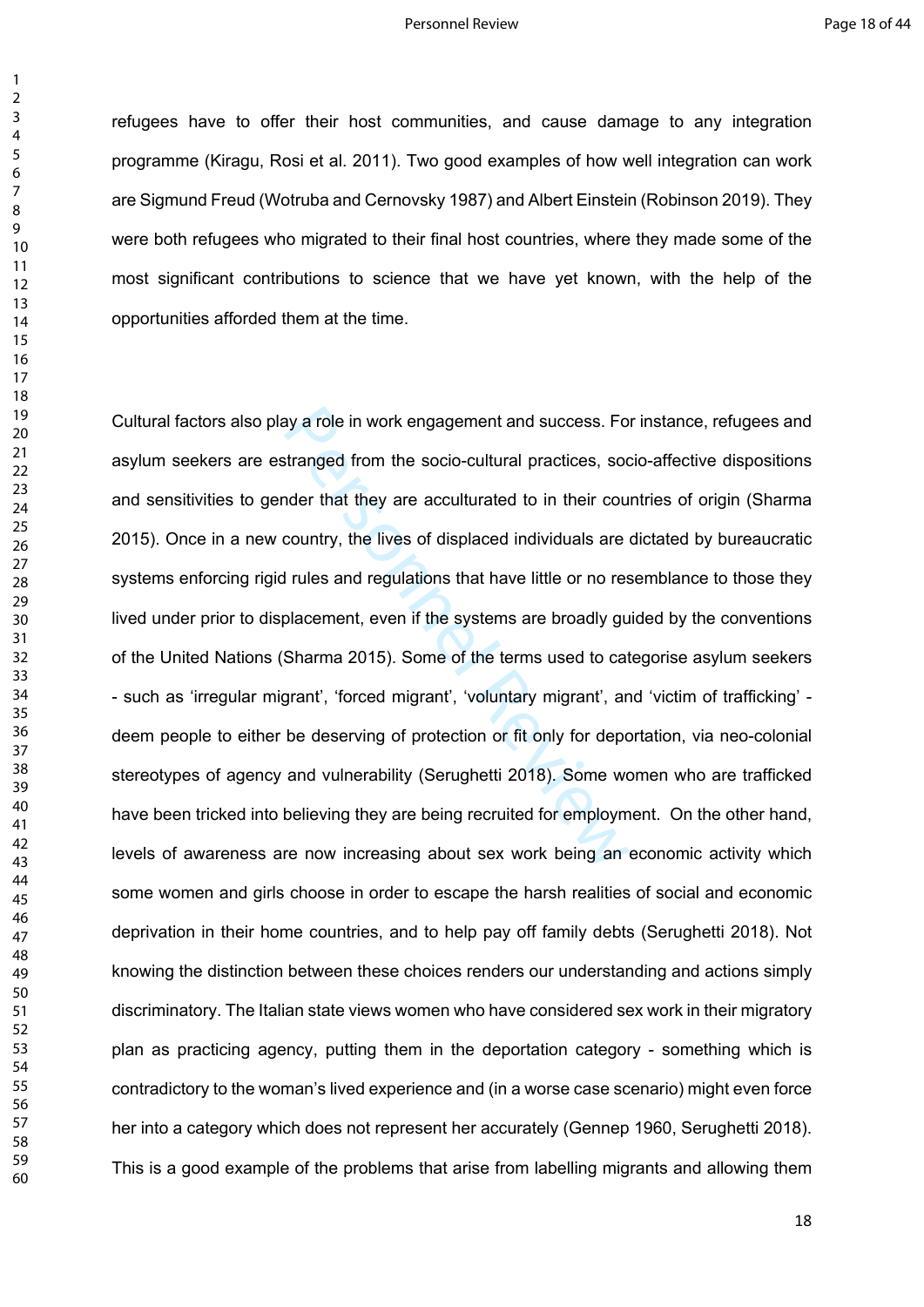#### Page 19 of 44 Personnel Review

Price to be 'processed' through rigid bureaucratic structures; the process dehumanises them and leads to forms of exclusion. Researchers have criticised in-country processing systems as putting refugees in a 'liminal state' (Gennep 1960); they have also questioned whether the systems are lacking in humanity. For systems that govern work processes and are primarily designed to serve domestic populations, these effects would be further emphasised and would not serve the best interests of the refugees, particularly when the more invisible effects of D-P come into play. Newman, Bimrose et al. (2018) suggest that the systems that govern the asylum/refugee process instil rigid compliance, or even a deep sense of fear, in someone who is a refugee, since adhering to the rules literally means life or death for them, as there is always the possibility of being sent back to the unsafe conditions of their country of exile. Rules that enable psychological openness, and encourage wellbeing and agentic success are essentially prohibited during this period. In order to be granted refugee status, some migrants could even play out a victim role, lasting throughout their asylum process. Paradoxically, this has the potential to strip refugees of the agency and self-efficacy they have gained during displacement, impacting on their work-seeking behaviours following being granted refugee status.

## **D-P's relationship to psycho-social factors (PSF)**

The subject of the mental health of refugees is well documented within the literature, which finds that there is a prevalence of depression, anxiety, and post-traumatic stress (among other mental illnesses) in refugee populations, which is caused by pre- and post-settlement stressors (Peisker and Tilbury 2006, Carswell, Blackburn et al. 2011). A systematic review of the literature by Roberts and Browne (2011) found that, among displaced populations, refugees at higher risk of experiencing negative psychological health were those who had been subjected to forced displacement, had experienced a more traumatic passage to safety, and had lower education levels. Refugees meeting this description are mostly women. Due to increased vulnerability during displacement, women also suffer higher levels of PTSD and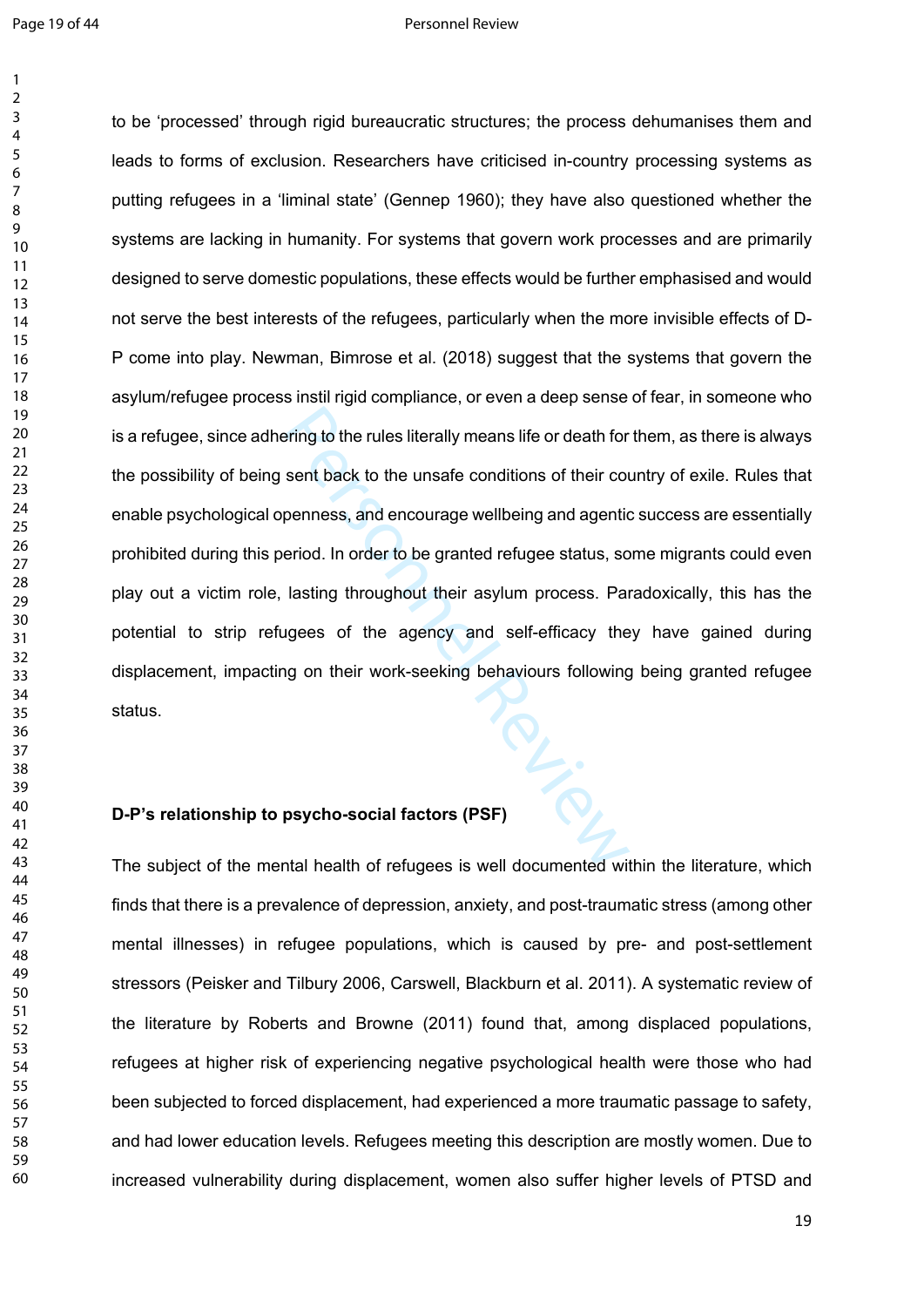#### Personnel Review **Page 20 of 44**

 $\mathbf{1}$ 

depression than men (Ross-Sherrif 2011). These conditions give way to increased levels of stress, anxiety, sleep disturbances, and feelings of isolation (Deacon and Sullivan 2009), and can impact daily work routines. Direct and indirect consequences arise for women's psychological health during displacement, which act together to disempower them (El Jack, Bell et al. 2003). For example, post-trauma and current mental health problems can make seeking, securing and maintaining work, which all require some level of mental wellness, almost impossible. For this reason, effective diversity measures for this demographic might need to include appropriate welfare and mental health measures, without prejudice.

psychological health in working refugee popular at work (Coker, Elliott et al. 2009) lack of an vork appointments (Campion 2018), which we Bossert 2009). Unlike other migrants looking wise where they are not able to re-eng Factors seen to reduce psychological health in working refugee populations include: perceived levels of discrimination at work (Coker, Elliott et al. 2009) lack of autonomy and inability to exercise choice over work appointments (Campion 2018), which would all lead to reduced resilience (Brune and Bossert 2009). Unlike other migrants looking for work, refugees are faced with circumstances where they are not able to re-engage with professions they might have enjoyed prior to displacement, due to problems with transferring qualifications and language barriers (Campion 2018). These are likely to have a heightening effect on acculturation in relation to work in refugee populations compared to other migrant populations (Groutsis, Ng et al. 2014). Moreover, PTSD and other mental illnesses caused by violent displacement have been found to be left unvoiced and unresolved, due to women's fear of being denied refugee status on arrival. Despite the hardships individuals face during displacement, the post-displacement development agenda rarely tends to give enough attention to this topic. Rather, interventions make a basic assumption of wellness (Somasundaram and Sivayokan 2013). Moreover, untreated illnesses may later affect wellbeing at work (McPherson 2015). If these indirect effects on mental health could be circumvented, including by way of economic empowerment, this would help to increase a person's agency and their sense of citizenship to the host community (Tomlinson 2010, Roberts and Browne 2011, UNHCR 2018), and would have indirect mental health benefits.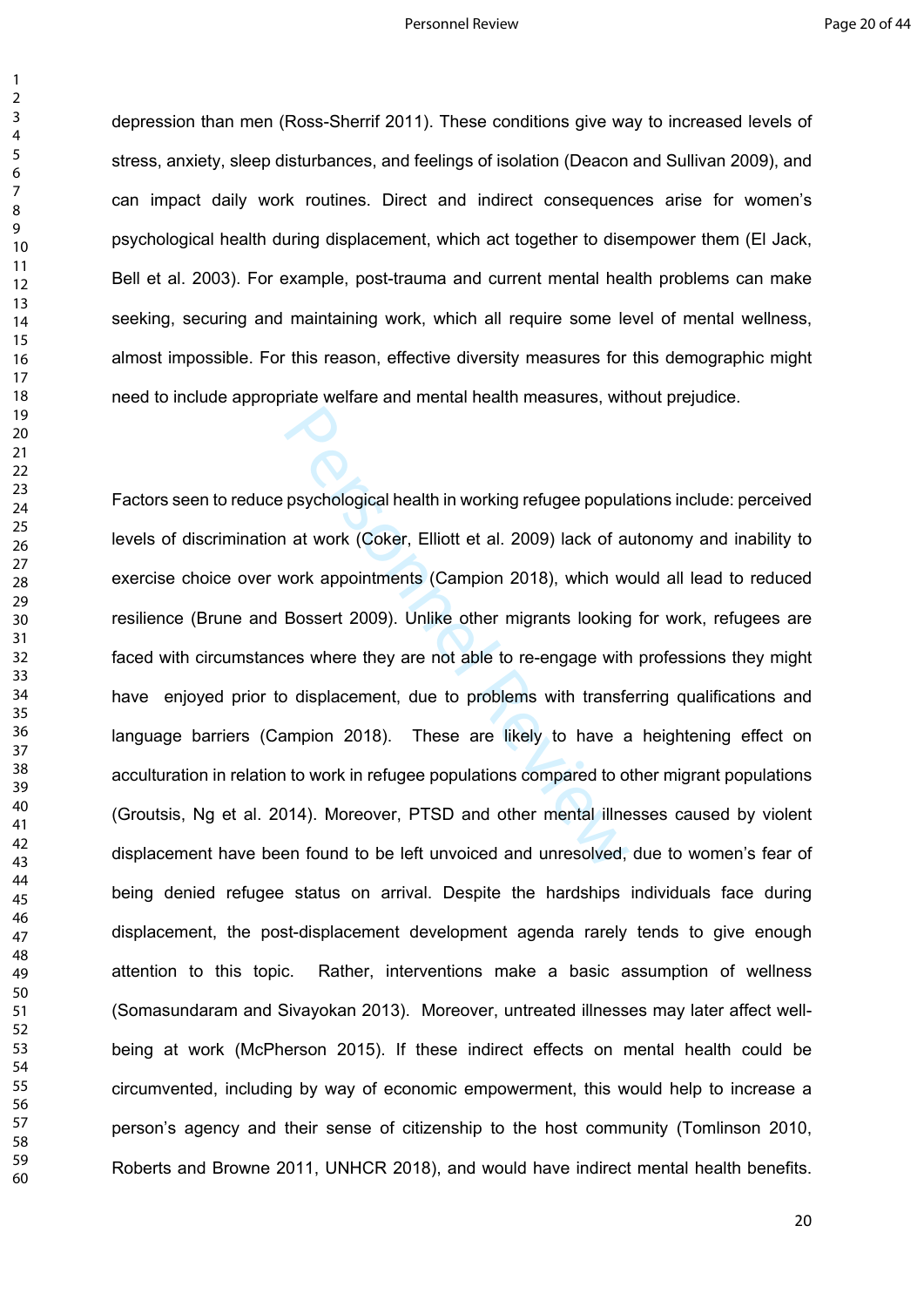New ways to understand these factors in more detail would facilitate more emancipatory approaches to resettlement and lead to the development of work practices that help more than they harm. However, it is important to remember that the study of causal factors relating to the mental health of refugee populations is difficult, as much of the existing research is crosssectional (Carswell, Blackburn and Baker, 2011). It is also likely that gender biases are due under-reporting of mental health problems in this population.

## **Practical implications**

Somethian at work needs to be examined at m<br>
Intry, and the interactive effects of the three als<br>
1009, Knappert, van Dijk et al. 2019). In line v<br>
Imight address the three components of WRF<br>
Irategy and monitoring plans, Understanding of refugee inclusion at work needs to be examined at multiple levels, individual, organisational and country, and the interactive effects of the three also need to be understood (Syed and Özbilgin 2009, Knappert, van Dijk et al. 2019). In line with the D-P framework, diversity programmes might address the three components of WRF, PSF and WE, and the nature of D-P in their strategy and monitoring plans, in order to align practices and make their work environment more inclusive for women refugees. Given the widespread negative societal discourses about refugee populations (Knappert, van Dijk et al. 2019, Ortlieb, Glauninger et al. 2020), it is essential that any organisation interested in a diversity programme serving this population actively challenges this negativity (Ponzoni, Ghorashi et al. 2017). Care needs to be taken to avoid awarding 'deservingness', and other generally pre-defined labels given to refugee populations that essentialise them (Ortlieb, Glauninger et al. 2020), to ensure a truly emancipatory approach to inclusion. The D-P framework could be used to facilitate discussions between organisational decision makers and refugee employees, to scrutinise inclusivity measures and avoid benevolent discrimination (Romani, Holck et al. 2019, Ortlieb, Glauninger et al. 2020).

Tatli, Nicolopoulou et al. (2015) question the level of impact that can be created by any diversity programme, and whether such programmes should serve strategic or justice-based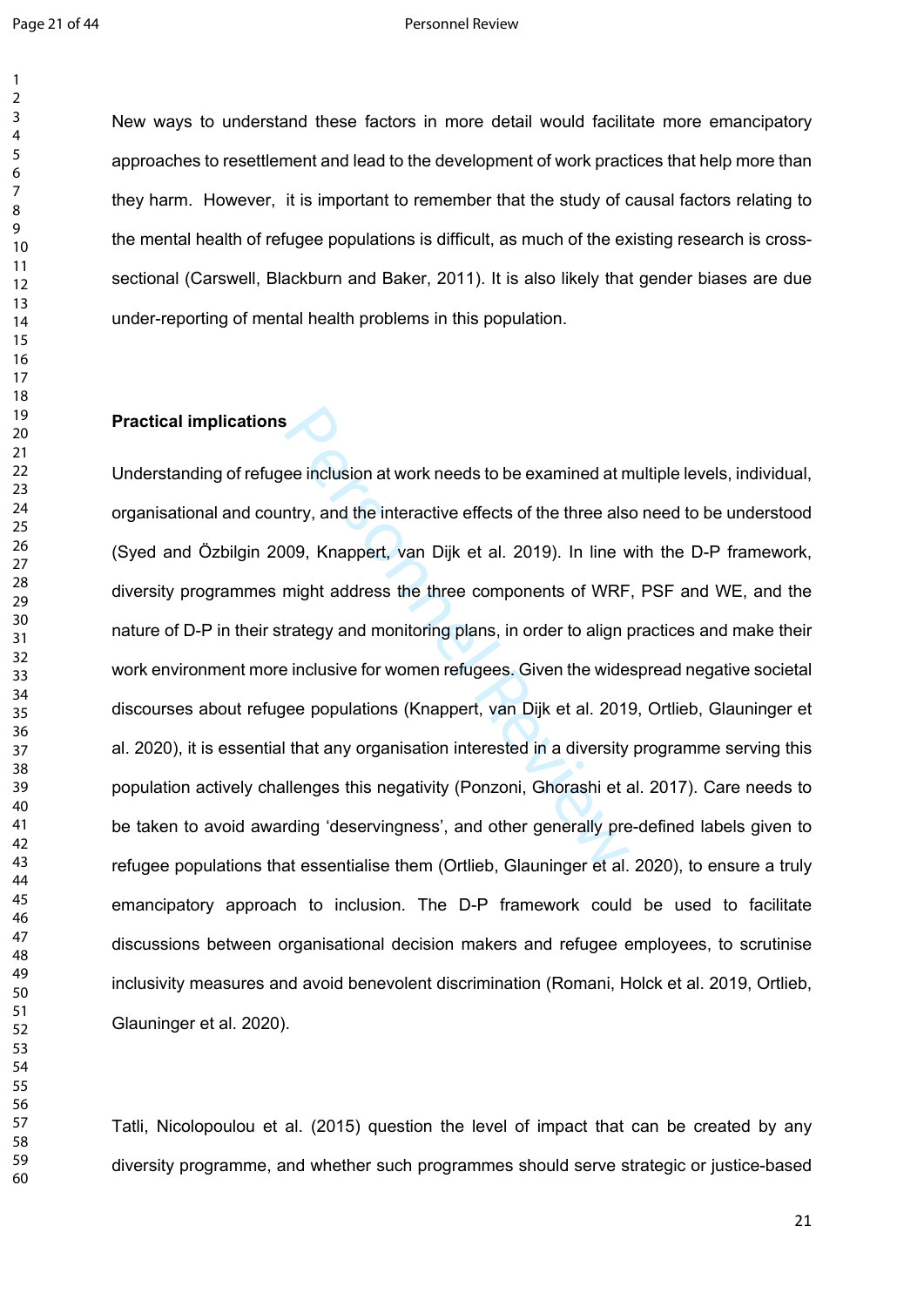#### Personnel Review **Page 22 of 44**

 $\mathbf{1}$ 

ough shared experience, such paraprofessic<br>
challenges of displacement; they can act as<br>
d 'bridge builders'(Shaw 2014). It has also b<br>
ate negative situations quicker, by sign-pos<br>
ervices (Nawyn 2010, Cannedy 2011, Shaw ends. They place the power of being able to create this balance in the reflexive capabilities of Equality and Diversity champions, working closely with the workforce to deliver E&D goals situated in justice, as well as transforming inequalities in organisations to obtain more balance (Tomlinson and Schwabenland 2010). Practical approaches used in resettlement in the humanitarian sector might be instructive as to how diversity management practices can be implemented within the D-P context by change agents (Tatli, Nicolopoulou et al. 2015). For instance, Shaw (2014) found that integration interventions are particularly constructive when delivered by paraprofessionals, who are themselves refugees, working in collaboration with service providers. Through shared experience, such paraprofessionals are better able to understand the subtler challenges of displacement; they can act as 'culture brokers' (Owen and English 2005) and 'bridge builders'(Shaw 2014). It has also been found that such an approach can ameliorate negative situations quicker, by sign-posting people to relevant internal and external services (Nawyn 2010, Cannedy 2011, Shaw 2014).

Career adaptability discussions could be facilitated by career coaches having prior knowledge of the D-P framework work-related (e.g. integration rules and regulations, English speaking skills, and work-related social networks) and psychological factors (e.g. diagnosed and undiagnosed mental health conditions due to displacement), as well as making appropriate and additional resources available to support individuals (e.g. support pamphlets, resources, and additional funding for work-related training programmes). Moreover, organisations actively offering volunteering opportunities assist further movement of this under-represented population into the labour market. Tomlinson (2010) found that volunteering not only provides interim workspaces where refugee women can negotiate their 'belonginingness' and 'otherness' to their host communities, it is also a powerful tool for agentic integration into work. Equally, there are valuable opportunities for organisations to be involved in building a new discourse of diversity practice in relation to this population (Tomlinson 2010, Knappert, van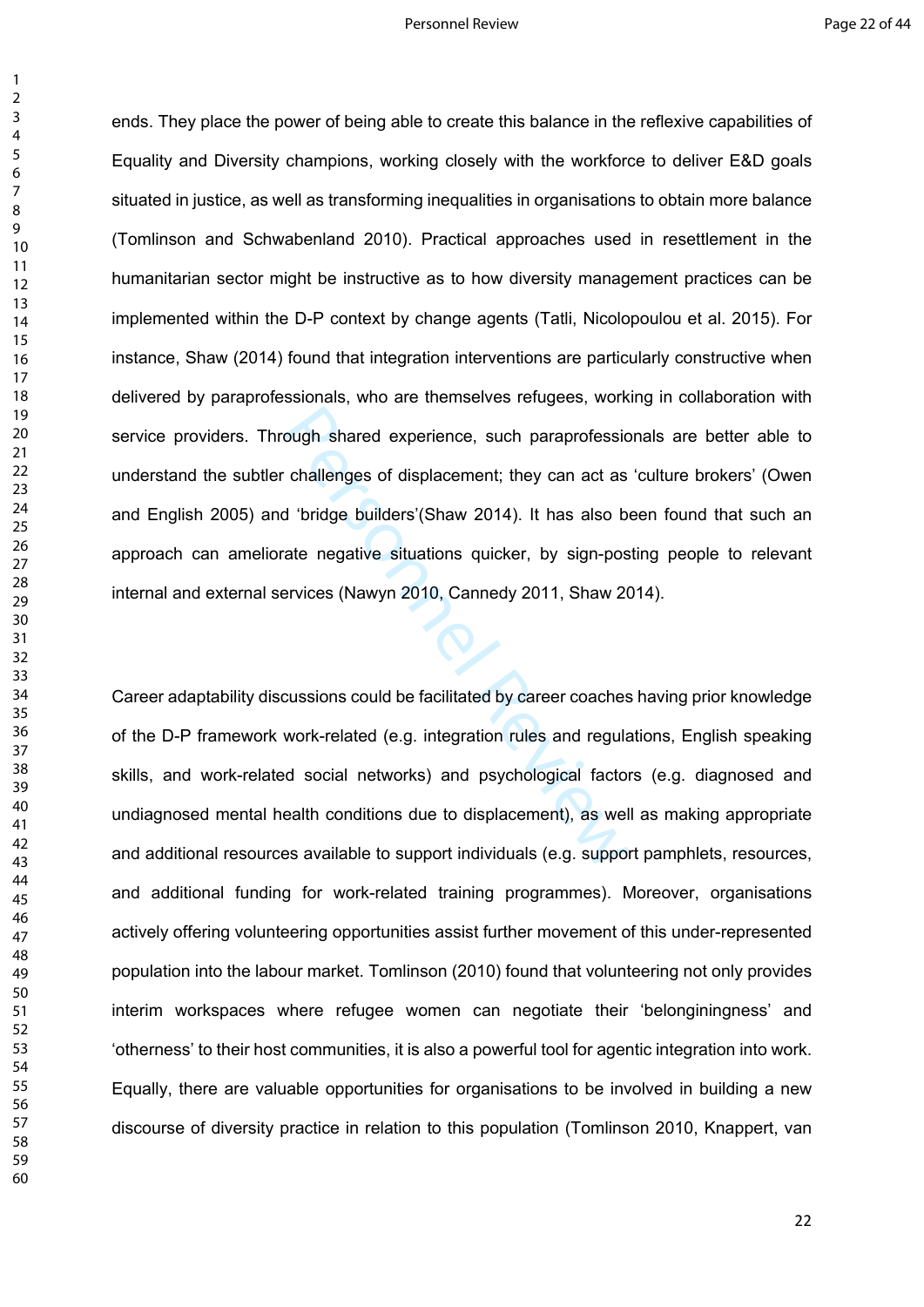$\mathbf{1}$  $\overline{2}$ 

Dijk et al. 2019), and the D-P framework is a useful tool for assisting discussions between refugee women and their career coaches.

## **Conclusion**

cement, and which empower them in seeking<br>g resettlement, as they come into contact with<br>ys (Knappert, Kornau et al. 2018). The institut<br>tions can be played out to create very evide<br>in 2007, Öztürk, Tatli et al. 2015); it The theory of displacement plurality (D-P), explained in this paper, has clearly illustrated that work seeking and engagement following forced displacement are very different from work seeking in civic life. The very pluralities which are developed by refugees to combat the uncertainties of displacement, and which empower them in seeking refuge, can give rise to intersectionalities during resettlement, as they come into contact with host societies impacting their lives in unique ways (Knappert, Kornau et al. 2018). The institution of work is one place where societal intersections can be played out to create very evident disadvantage (Acker 2006, Nishii and Özbilgin 2007, Öztürk, Tatli et al. 2015); it is therefore a place where D-P can have a very evident effect. Moreover, the prismatic effect of D-P, which might create idiosyncratic responses to interventions, means that one-size-fits-all interventions are likely to produce discriminatory effects in this population. However, these can be overcome by welldesigned diversity programmes that address contextual factors (Özbilgin 2009, Groutsis, Ng et al. 2014, Öztürk, Tatli et al. 2015), such as the systemic and psychosocial factors presented in this paper. Where refugee lives are left in a liminal state due to oppressive systemic regimes and poorly understood displacement experiences, such practices (at an organisational level) can even serve to counteract the feelings of exclusion created by displacement. Thus, this is a place where diversity programmes can help to overcome societal stereotypes and create wider benefits. In particular, the D-P theory proposed in this paper suggests considerations for local toolkits (Groutsis, Ng et al. 2014), when translating diversity laws and policies into practice in relation to a single person from a refugee population. This can be achieved through detailed observation of D-P and its related constructs - systemic (WRF) and psycho-social (PSF). Not only would such actions contribute to the effectiveness of diversity programmes, they would also help to deliver the wider ethical commitments of the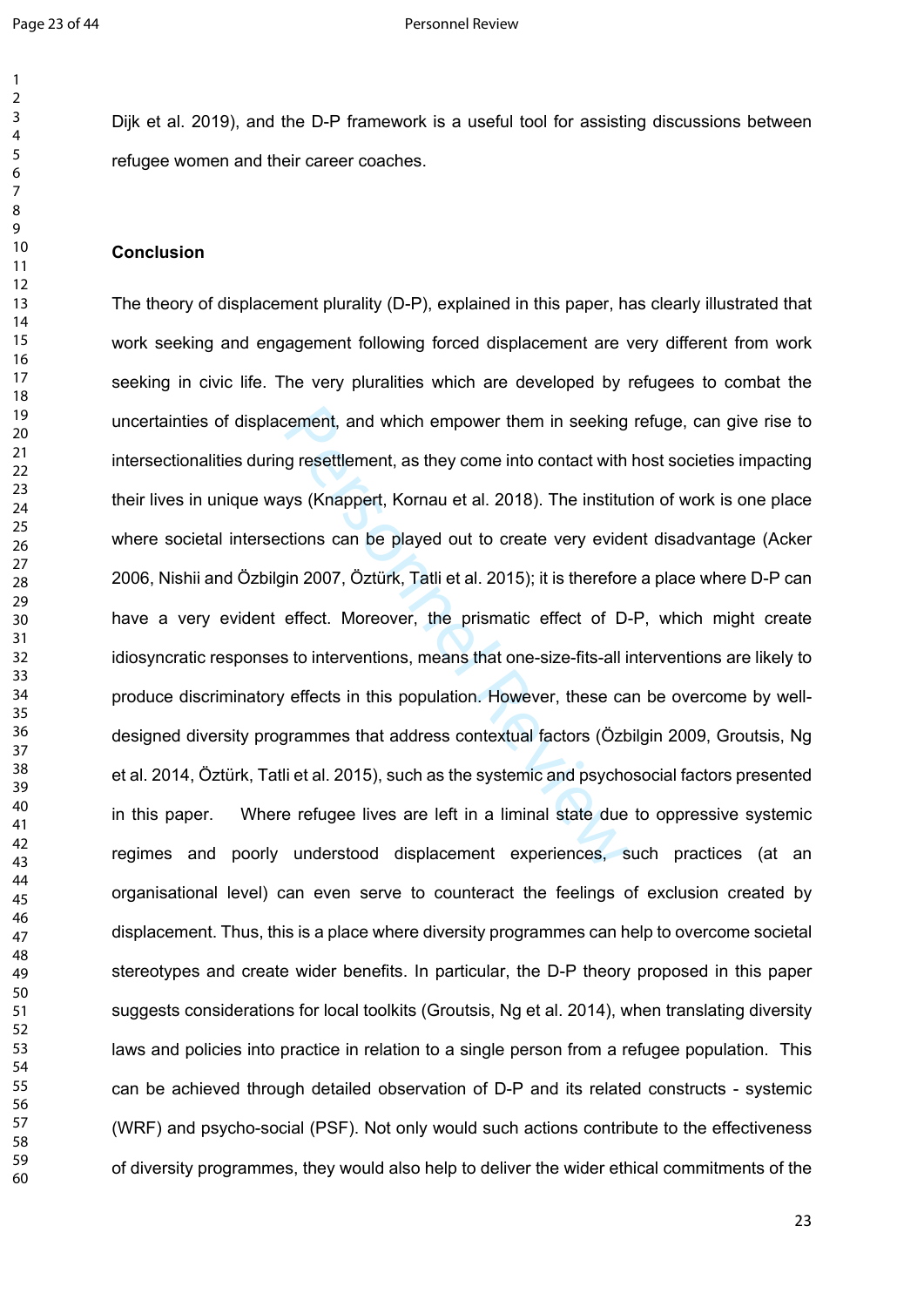organisation. The conceptual framework proposed on the impact of D-P on economic engagement and empowerment, as related factors, is illustrated in Diagram 1.

dition to other factors like sexuality, class-based and is that D-P suggests how HR practices comper, more dynamic understanding of how interreate constellation effects. We need to take As well as its relevance to work, Ac In addition, knowledge of displacement circumstances, and therefore D-P, adds to our understanding of the Ackerian propositions of intersectionality, based on the three pillars of gender, class and race, in three ways. One is that D-P proposes forced displacement as a peripheral construct that extends our understanding of how inequality regimes can be created in organisations, in addition to other factors like sexuality, class-based inequalities, religion and migration. The second is that D-P suggests how HR practices can work to counter this. Third, it provides a deeper, more dynamic understanding of how intersections are created in a very vivid way, to create constellation effects. We need to take into account multiple intersectional effects. As well as its relevance to work, Ackers' theory is shown here to be relevant to resettlement programmes where intersectionalities might be negotiated earlier on in the integration process into host countries. In this context, the theory might help to mitigate the long-term disadvantageous effects on refugee populations after settlement. The framework is directly relevant to sectors which generally have larger numbers of refugees in their workforces, such as the humanitarian and third sectors (Galera, Giannetto et al. 2018).

This detailed understanding of the impact of displacement, and its ongoing effects on work seeking and engagement, should help scholars and practitioners to navigate the intersection between gender, displacement and work more appropriately, in a contextual way. Further research is needed into each of the constructs, to provide empirical support and insight into the propositions I make here. It is my position that having a deeper understanding of the multitude of factors affecting women refugees would enable an authentically empowering, compassionate and emancipatory approach to integrating refugees into work. It is hoped that

 $\mathbf{1}$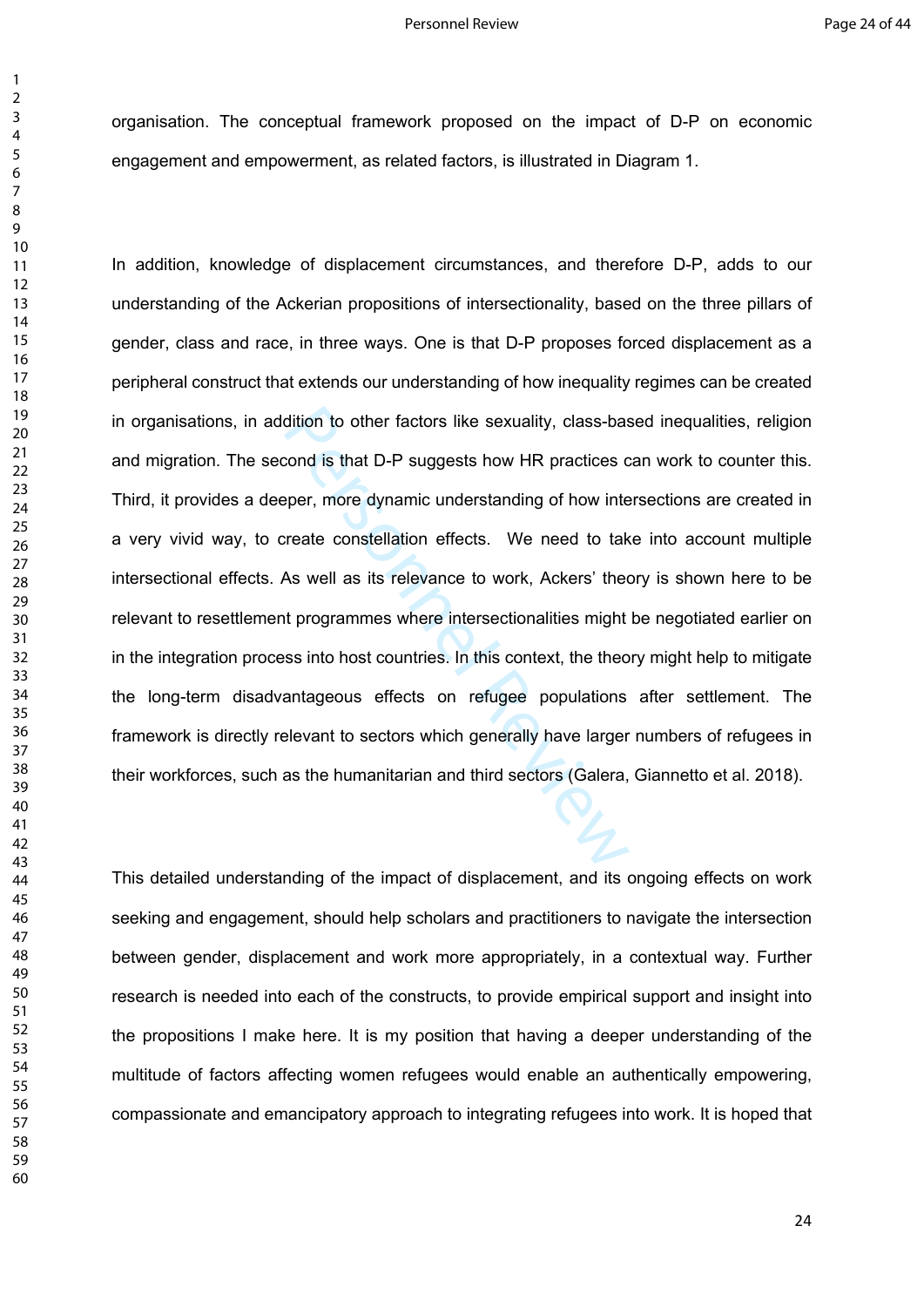$\mathbf{1}$  $\overline{2}$ 

this will initiate further exploration and debate in this area, within the academic community and in practice, and will help develop the area further.

Personnel Review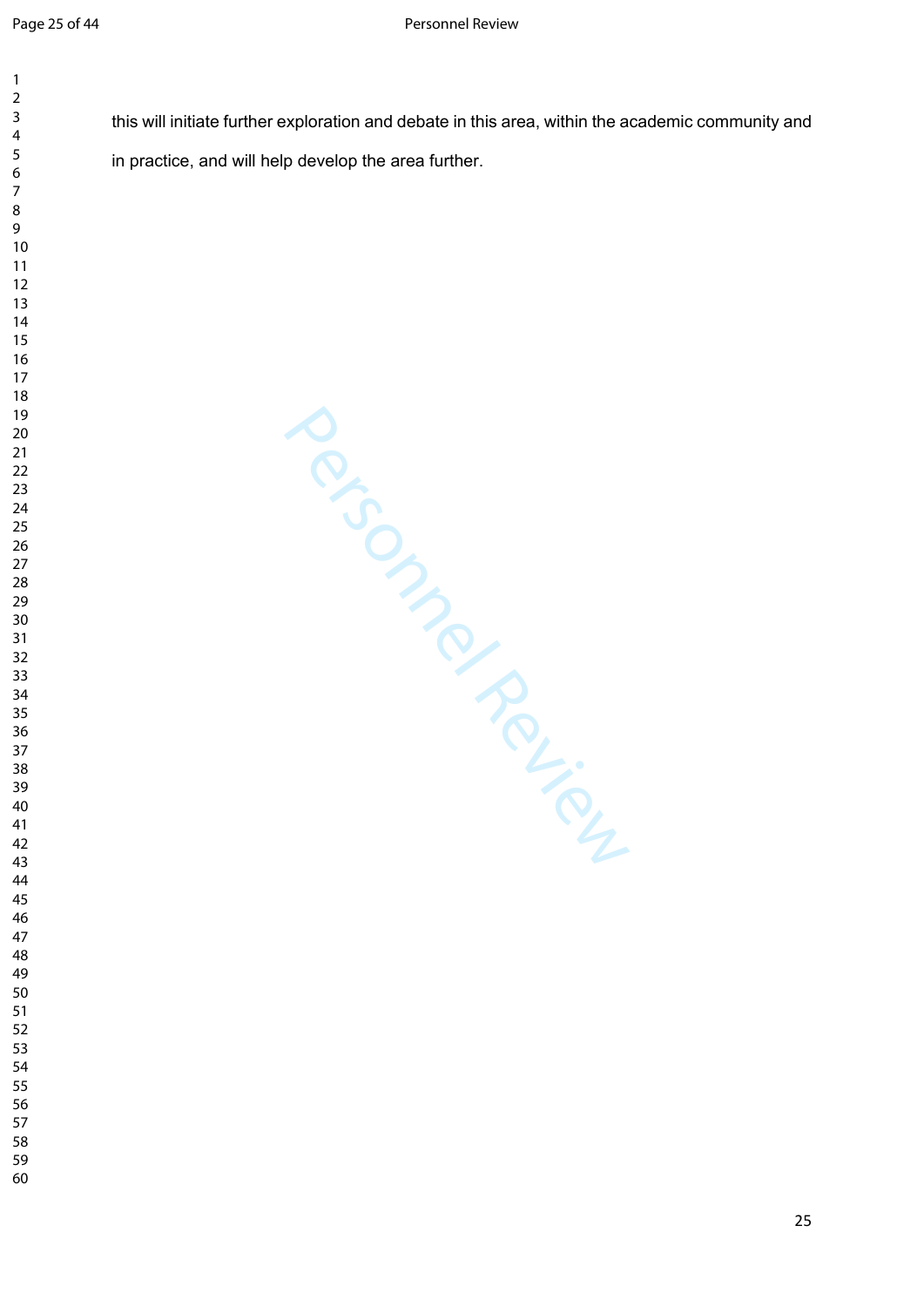## $\overline{4}$  $\overline{7}$

 $\mathbf{1}$  $\overline{2}$ 

 

# **References**

Acker, J. (1998). "The Future of 'Gender and Organizations': Connections and Boundaries." Gender, Work & Organization **5**(4): 195-206. [doi.org/10.1111/1468-0432.00057](https://doi.org/10.1111/1468-0432.00057)

Acker, J. (2006). "Inequality regimes: Gender, Class and Race in organizations." Gender and Society 20: 441-464. [doi.org/10.1177/0891243206289499](https://doi.org/10.1177%2F0891243206289499)

Acker, J. (2012). "Gendered organizations and intersectionality: problems and possibilities." Equality, Diversity and Inclusion: An International Journal 31(3): 214-224.

[doi.org/10.1108/02610151211209072](https://doi.org/10.1108/02610151211209072)

dered organizations and intersectionality: prob<br>
Inclusion: An International Journal 31(3): 214-<br>
151211209072<br>
• were Muslims but we didn't know Islam': Migr<br>
eligious practices in the UK." Women's Studie<br>
1.1016/j.wsif.2 Akhtar, P. (2014). "'We were Muslims but we didn't know Islam': Migration, Pakistani Muslim women and changing religious practices in the UK." Women's Studies International Forum 47: 232-238. [doi.org/10.1016/j.wsif.2014.06.010](https://doi.org/10.1016/j.wsif.2014.06.010)

Al-Dajani, H. and S. Marlow (2010). "Impact of women's home-based enterprise on family dynamics: Evidence from Jordan." International Small Business Journal 28(5): 470-486. [doi.org/10.1177/0266242610370392](https://doi.org/10.1177%2F0266242610370392)

Ali, F., M. Ashish, V. Pereira and A. Al Ariss (2017). "A relational understanding of work-life balance of Muslim migrant women in the West: future research agenda." International Journal of Human Resource Management 28(8): 1163-1181.

[doi.org/10.1080/09585192.2016.1166784](https://doi.org/10.1080/09585192.2016.1166784)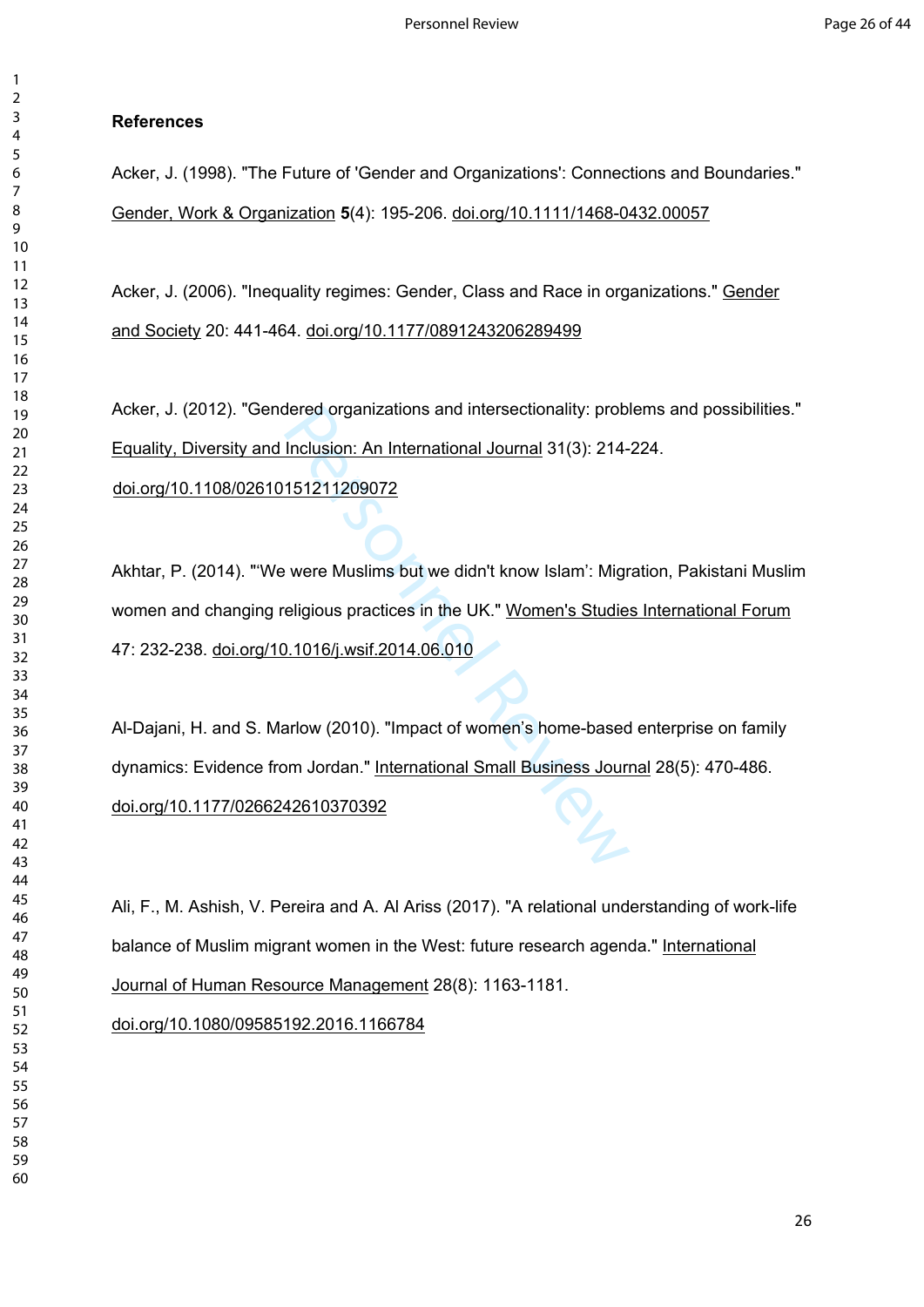$\mathbf{1}$  $\overline{2}$ 

Ali, F., A. Malik, V. Pereira and A. Al Ariss (2017). "A relational understanding of work-life balance of Muslim migrant women in the west: future research agenda." The International Journal of Human Resource Management 28(8): 1163-1181.

[doi.org/10.1080/09585192.2016.1166784](https://doi.org/10.1080/09585192.2016.1166784)

Arifeen Shehla, R. and J. Syed (2019). "The challenges of fitting in: An intersectional framing of minority ethnic women managers' career experiences in the UK." Personnel Review. 49(5):1194-1211. doi.org/10.1108/PR-02-2019-0093

rg/10.1108/PR-02-2019-0093<br>urst and L. T. Eby (2018). "The stigma of being<br>es' experiences of vocational stress." Journal<br>10.1016/j.jvb.2017.09.006<br>Global Compact on Refugees: Towards a Thee<br>Frefugee Law 30(4): 623-626. <u>d</u> Baranik, L. E., C. S. Hurst and L. T. Eby (2018). "The stigma of being a refugee: A mixedmethod study of refugees' experiences of vocational stress." Journal of Vocational Behavior 105: 116-130. [doi.org/10.1016/j.jvb.2017.09.006](https://doi.org/10.1016/j.jvb.2017.09.006)

Betts, A. (2018). "The Global Compact on Refugees: Towards a Theory of Change?" International Journal of Refugee Law 30(4): 623-626. [doi.org/10.1093/ijrl/eey056](https://doi.org/10.1093/ijrl/eey056)

Blazevic, V. and A. Lievens (2004). "Learning during the new financial service innovation process: antecedents and performance effects." Journal of business research 57(4): 374- 391. [doi.org/10.1016/S0148-2963\(02\)00272-2](https://doi.org/10.1016/S0148-2963(02)00272-2)

Brah, A. (1996). Cartographies of diaspora: Contesting identities, Psychology Press.

Brah, A. and A. Phoenix (2004). "Ain't I A Woman? Revisiting Intersectionality." Journal of International Women's studies 5(3): 75-86.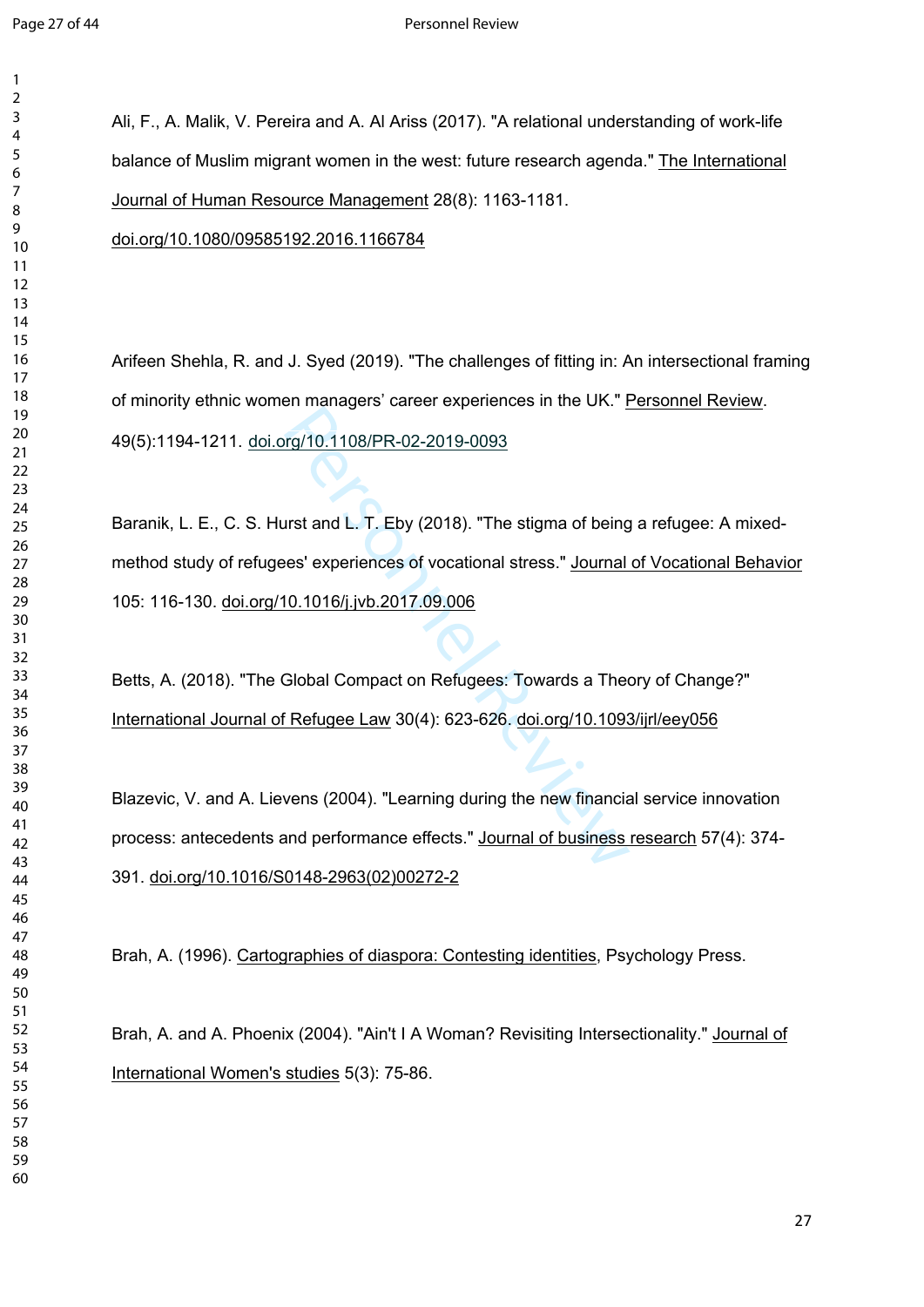$\mathbf{1}$  $\overline{2}$ 

Brune, N. E. and T. Bossert (2009). "Building social capital in post-conflict communities: Evidence from Nicaragua." Social Science & Medicine 68(5): 885-893. [doi.org/10.1016/j.socscimed.2008.12.024](https://doi.org/10.1016/j.socscimed.2008.12.024)

Campion, E. D. (2018). "The career adaptive refugee: Exploring the structural and personal barriers to refugee resettlement." Journal of Vocational Behavior 105: 6-16. [doi.org/10.1016/j.jvb.2017.10.008](https://doi.org/10.1016/j.jvb.2017.10.008)

Cannedy, S. (2011). "Crafting citizens: Resettlement agencies and refugee incorporation in the US." Practicing Anthropology 33(4): 29-34.

Carafting citizens: Resettlement agencies and re<br>
hropology 33(4): 29-34.<br>
urn and C. Baker (2011). "The relationship bet<br>
origical well-being of refugees and asylum seeker<br>
hillimore (2014). "Refugees, social capital, ane Carswell, K., P. Blackburn and C. Baker (2011). "The relationship between trauma, postmigration and psychological well-being of refugees and asylum seekers." International Journal of Social Psychiatry 57(2): 107-119. [doi.org/10.1177/0020764009105699](https://doi.org/10.1177%2F0020764009105699)

Cheung, S. Y. and J. Phillimore (2014). "Refugees, social capital, and labour market integration in the UK." Sociology 48(3): 518-536. [doi.org/10.1177/0038038513491467](https://doi.org/10.1177%2F0038038513491467)

Coker, T. R., M. N. Elliott, D. E. Kanouse, J. A. Grunbaum, D. C. Schwebel, M. J. Gilliland, S. R. Tortolero, M. F. Peskin and M. A. Schuster (2009). "Perceived Racial/Ethnic Discrimination Among Fifth-Grade Students and Its Association With Mental Health." American Journal of Public Health 99(5): 878-884.

Connell, R. W. (1987). "Gender and power. Palo Alto." CA: Stanford University Press.

Connell, RW (1993). The big picture: Masculinities in recent world history. Theory and Society 22: 597-623.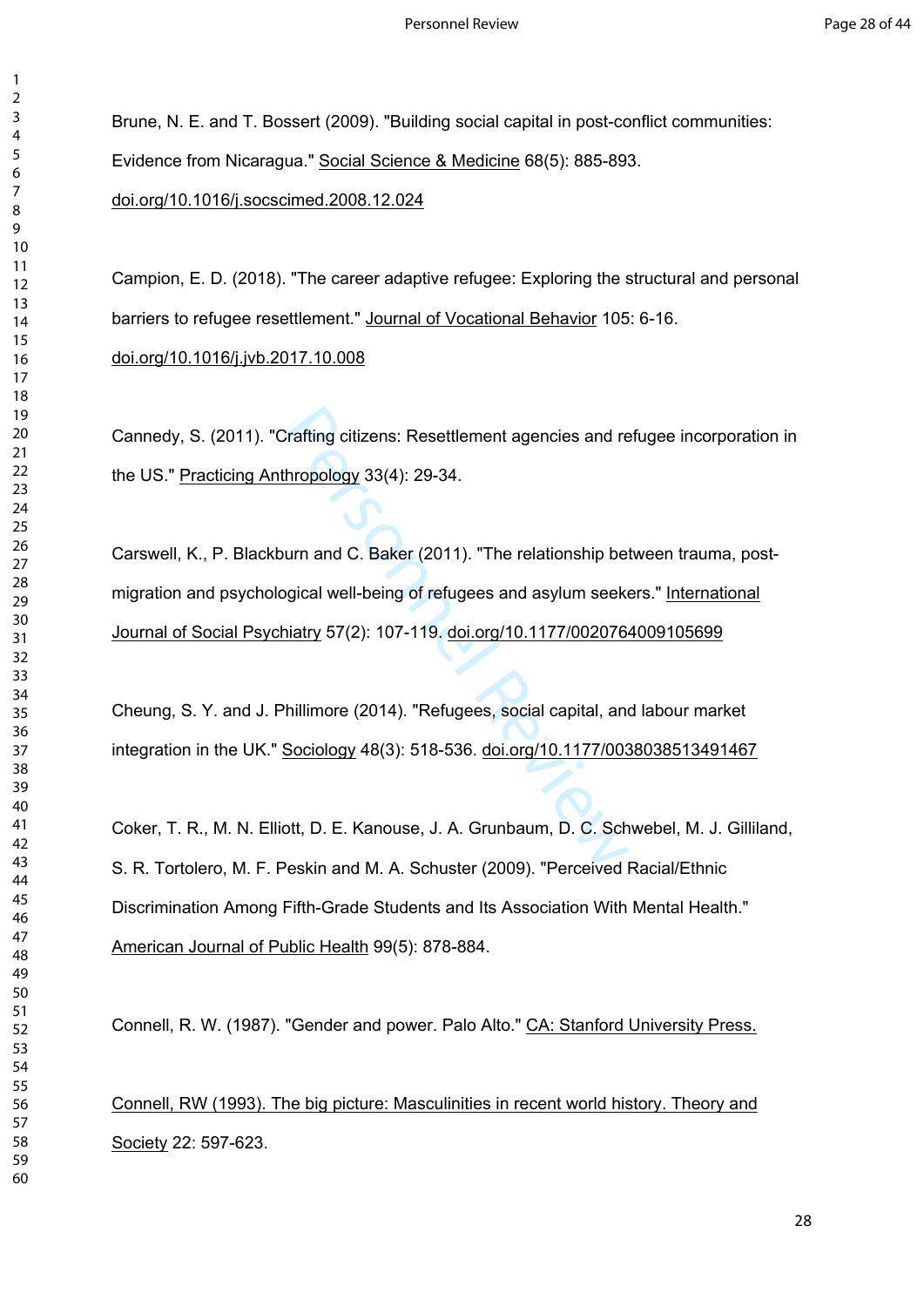$\mathbf{1}$  $\overline{2}$ 

Cox, T. (1994). Cultural diversity in organizations: Theory, research and practice, Berrett-Koehler Publishers.

Daniels, K., N. Beesley, A. J. T. Cheyne and V. Wimalasiri (2008). "Coping with demands – it's what you do with control and support that counts: An experience-sampling study of affect and cognitive functioning." Human Relations 61(6): 845-874.

[doi.org/10.1177/0018726708093543](https://doi.org/10.1177%2F0018726708093543)

Deacon, Z. and C. Sullivan (2009). "Responding to the complex and gendered needs of refugee women." Affilia 24(3): 272-284. [doi.org/10.1177/0886109909337401](https://doi.org/10.1177%2F0886109909337401)

ivan (2009). "Responding to the complex and<br>
1 24(3): 272-284. <u>doi.org/10.1177/0886109909</u><br>
1. Chavez (2018). "Navigating the Workplace:<br>
Work among Early Career US Black Women."<br>
1. Step Boundaries of Race & Class: An Ex Dickens, D. D. and E. L. Chavez (2018). "Navigating the Workplace: The Costs and Benefits of Shifting Identities at Work among Early Career US Black Women." Sex Roles 78(11-12): 760-774.

Dill, B. T. (2015). Across the Boundaries of Race & Class: An Exploration of Work & Family among Black Female Domestic Servamts, Routledge.

Duke, K., R. Sales and J. Gregory (1999). Refugee resettlement in Europe. Refugees, Citizenship and Social Policy in Europe. A. Bloch and C. Levy. London, Palgrave Macmillan UK: 105-131.

Ekblad, S. and J. K. Jaranson (2004). Psychological rehabilitation. Broken spirits. J.P.Wilson and B. Drozdek. New-York, Brunner-Routedge: 609-636.

El Jack, A., E. Bell and L. Narayanaswamy (2003). Gender and armed conflict: Overview report, Institute of Development Studies Brighton.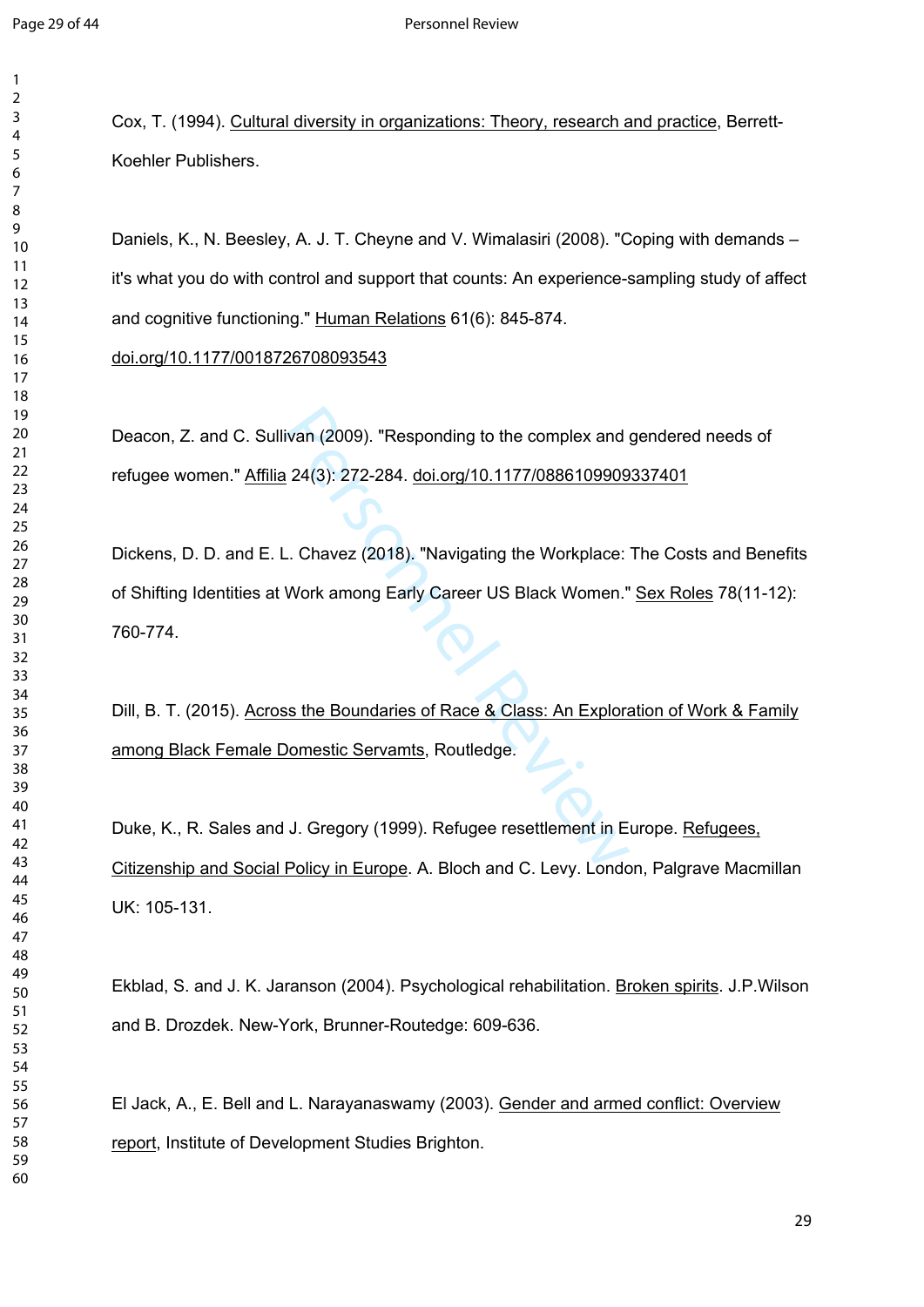Franz, B. (2003). "Bosnian refugee women in (re)settlement: gender relations and social mobility." Feminist Review(73): 86-103. [doi.org/10.1057/palgrave.fr.9400077](https://doi.org/10.1057%2Fpalgrave.fr.9400077)

Galera, G., L. Giannetto and A. Noya (2018), "The Role of Non-state Actors in the Integration of Refugees and Asylum Seekers", *OECD Local Economic and Employment Development (LEED) Papers*, No. 2018/02, OECD Publishing, Paris, [https://doi.org/10.1787/434c3303-en.](https://doi.org/10.1787/434c3303-en)

Gennep, A. (1960). The rites of passage. London, Routledge & Kegan Page.

Gordon, A. (1995). "The work of corporate culture: Diversity management." Social Text(44): 3-30.

e rites of passage. London, Routledge & Kega<br>
e work of corporate culture: Diversity manager<br>
Diverging by Gender: Syrian Refugees' Divisio<br>
apital in the United States." <u>Gender & Society</u><br>
43218819753<br>
and M. B. Ozturk ( Gowayed, H. (2019). "Diverging by Gender: Syrian Refugees' Divisions of Labor and Formation of Human Capital in the United States." Gender & Society 33(2): 251-272. [doi.org/10.1177/0891243218819753](https://doi.org/10.1177%2F0891243218819753)

Groutsis, D., E. S. Ng and M. B. Ozturk (2014). "Cross-cultural and diversity management intersections: lessons for attracting and retaining international assignees." In M. Ozbilgin, D. Groutsis & W.S. Harvey (2014) International human resources management. Cambridge University Press. 23-46.

Hainmueller, J., D. Hangartner and D. Lawrence (2016). "When lives are put on hold: Lengthy asylum processes decrease employment among refugees." Science Advance 2(8): 1-7. doi: 10.1126/sciadv.1600432

 $\mathbf{1}$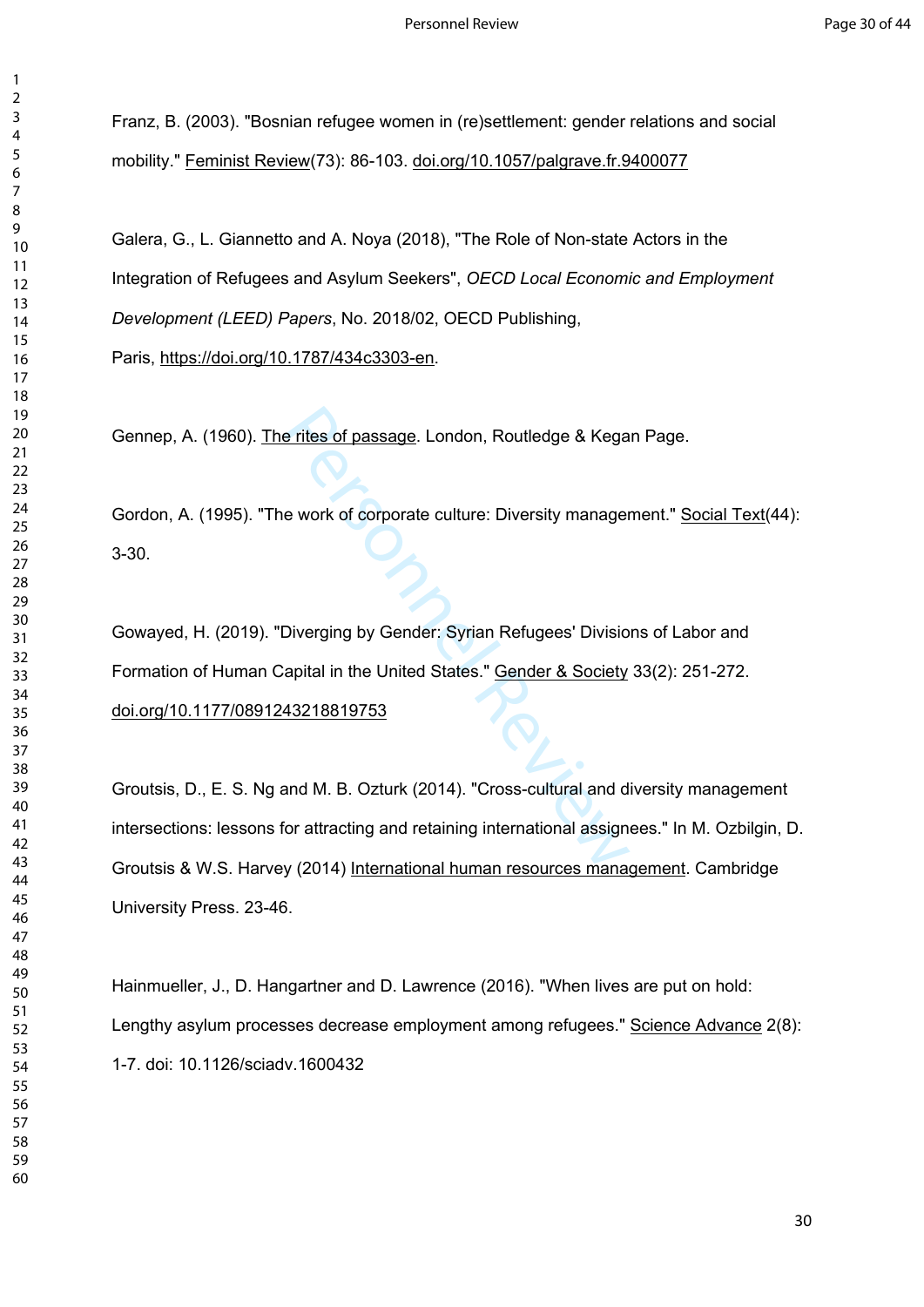$\mathbf{1}$  $\overline{2}$  $\overline{4}$ 

Halpern, P. (2008). Refugee economic self-sufficuiency: An exploratory study of approached used in the office of refugee resettlement program. P. Halpern. Washintgon, DC., US dept of Health and human services.

Healy, G., H. Bradley and C. Forson (2011). "Intersectional sensibilities in analysing inequality regimes in public sector organizations." Gender, Work & Organization 18(5): 467- 487. [doi.org/10.1111/j.1468-0432.2011.00557.x](https://doi.org/10.1111/j.1468-0432.2011.00557.x)

Holck, L. (2016). "Spatially embedded inequality." Personnel Review 45(4): 643-662.

HomeOffice. (2018). "Immigration Statistics year ending June 2018." from [https://www.gov.uk/government/statistics/immigration-statistics-year-ending-june-2018-data](https://www.gov.uk/government/statistics/immigration-statistics-year-ending-june-2018-data-tables)[tables](https://www.gov.uk/government/statistics/immigration-statistics-year-ending-june-2018-data-tables).(Accessed on 02nd February 2021)

ially embedded inequality." <u>Personnel Review</u><br>
mmigration Statistics year ending June 2018."<br>
vernment/statistics/immigration-statistics-year-<br>
2nd February 2021)<br>
3. Lidner (2006). Crisis and Gender: Addressin<br>
Frational Hudnall, A. C. and A. G. Lidner (2006). Crisis and Gender: Addressing the psychosocial needs of women in international disasters. . "Handbook of international disaster psychology: Interventions with special needs populations" In G. Reyes and G. A. Jacobs. London, Praeger.

Hurstfield, J. (2004). "Employing refugees: Some organisations' experience". Institute for Employment Studies.

IMF (Aiyar, S. Barkbu B. Batini, N and Berger,H,) (2016). "The refugee surge in Europe: Economic challenges". , International Monetary Fund.

Isran, S. and M. Ali Isran (2012). "Low Female Labour Participation in Pakistan: Causes and Consequences." Pakistan Journal of Social Sciences (PJSS) 32(2):433-468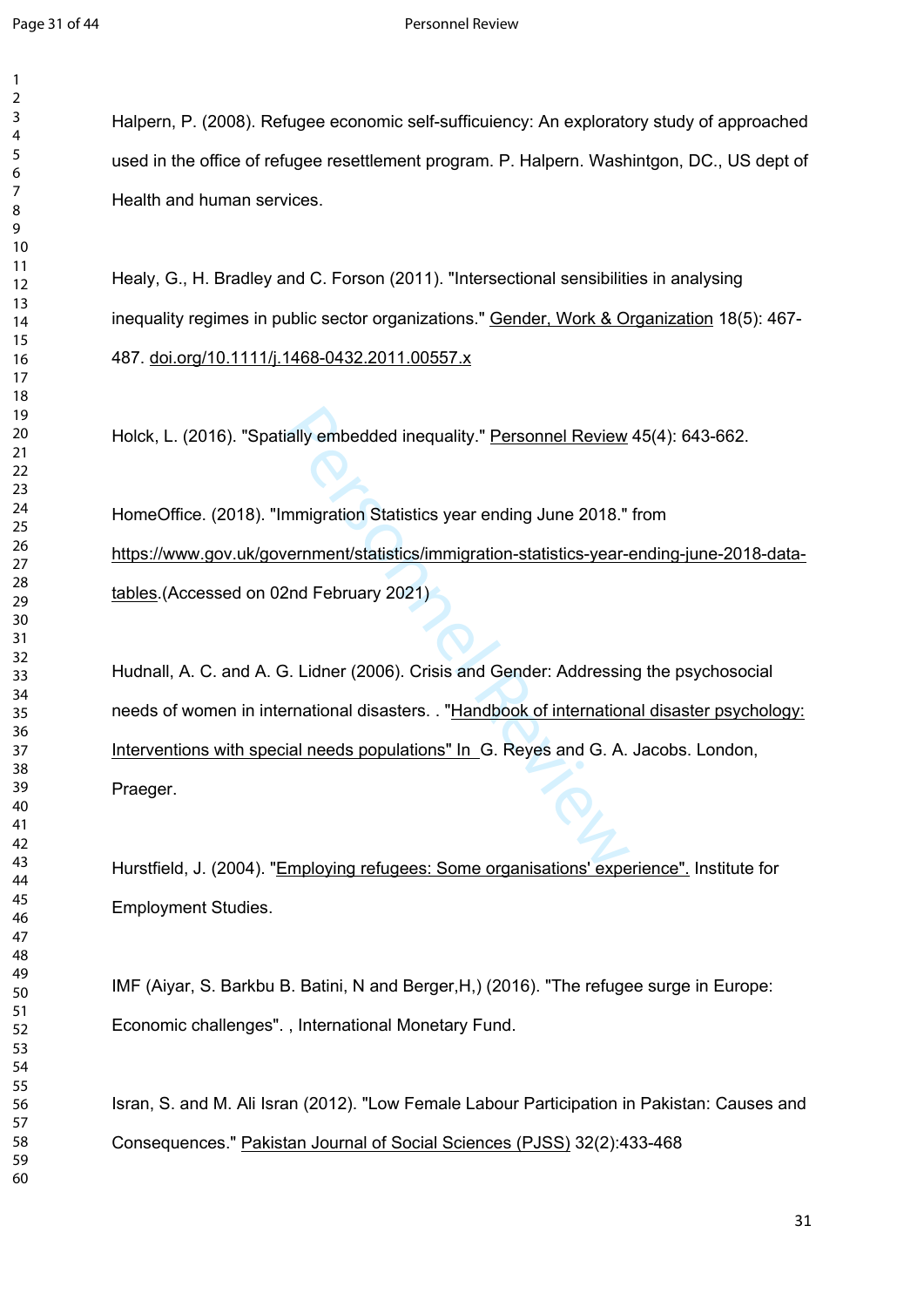Itto, D. A. (2008). "Self-sufficiency and adjustment among Sudanese refugees in Tennessee". Dissertation submitted to Walden University (2008).

Itzhaky, H. and D. S. Ribner (1999). "Gender, values and the work place - Considerations for immigrant acculturation." International Social Work 42(2): 127-

[doi.org/10.1177/002087289904200203.](https://doi.org/10.1177%2F002087289904200203)

Kabeer, N. (1999). "The conditions and consequences of choice: reflections on the measurement of women's empowerment". UNRISD Discussion paper 108. United Nations Research Institute for Social Development.

Kandanearachchi, K. and Ratnayake, R. (2018). Post-war realities: Barriers to female economic empowerrment. Exploring Women's Empowerment. R. Vithanagame. Colombo, International Centre for Ethnic Studies.

n's empowerment". UNRISD Discussion pape<br>
Social Development.<br>
Ind Ratnayake, R. (2018). Post-war realities: B<br>
Pent. Exploring Women's Empowerment. R. Vith<br>
Fethnic Studies.<br>
Ind T. Morris (2011). "States of denial: A rev Kiragu, E., A. L. Rosi and T. Morris (2011). "States of denial: A review of UNHCR's response to the protracted situation of stateless Rohingya refugees in Bangladesh." Policy Dev. Eval. Serv. UNHCR.

Klenk, H. (2017). "An alternative understanding of education and empowerment: Local-level perspectives of refugee social integration in the United Kingdom." European Education 49(2- 3): 166-183. [doi.org/10.1080/10564934.2017.1341290](https://doi.org/10.1080/10564934.2017.1341290)

Knappert, L., A. Kornau and M. Figengul (2018). "Refugees' exclusion at work and the intersection with gender: Insights from the Turkish-Syrian border." Journal of Vocational Behavior 105: 62-82. [doi.org/10.1016/j.jvb.2017.11.002](https://doi.org/10.1016/j.jvb.2017.11.002)

 $\mathbf{1}$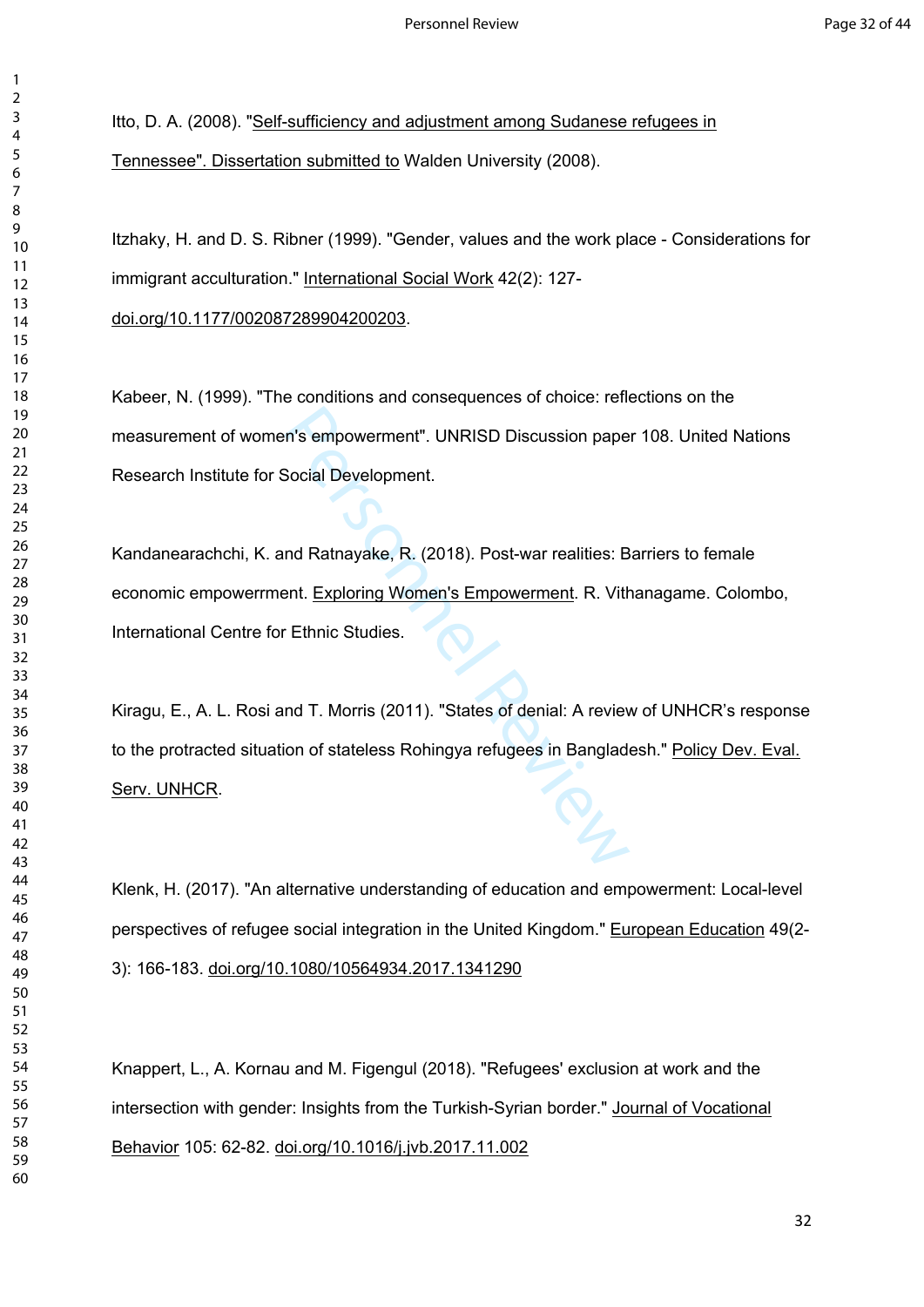$\mathbf{1}$  $\overline{2}$ 

Knappert, L., H. van Dijk and V. Ross (2019). "Refugees' inclusion at work: a qualitative cross-level analysis." Career Development International. 25(1): 32-48. [doi.org/10.1108/CDI-](https://doi.org/10.1108/CDI-01-2018-0021)[01-2018-0021](https://doi.org/10.1108/CDI-01-2018-0021)

Linnehan, F. and A. M. Konrad (1999). "Diluting diversity: Implications for intergroup inequality in organizations." Journal of Management Inquiry 8(4): 399-414.

[doi.org/10.1177/105649269984009](https://doi.org/10.1177%2F105649269984009)

Pessar (2006). "Gender Matters: Ethnographe<br>
the core of migration studies." <u>International miquin 1747-7379.2006.00002.x</u><br>
Where are women in South Asian conflicts? International. New Delhi, Sage: 9.<br>
Ananda. New Delhi, S Mahler, S. J. and P. R. Pessar (2006). "Gender Matters: Ethnographers bring gender from the periphery towards the core of migration studies." International migration review 40(1): 27-63. [doi.org/10.1111/j.1747-7379.2006.00002.x](https://doi.org/10.1111/j.1747-7379.2006.00002.x)

Manchanda, R. (2001). Where are women in South Asian conflicts? Women, War and Peace in South Asia. R. Manchanda. New Delhi, Sage: 9.

Manchanda, R. (2017). Introduction. Women and politics of peace: South Asia narratives of militarization, power and justice. R. Manchanda. Los Angeles, Sage.

Martin, P. Y. (2003). ""Said and Done" Versus "Saying and Doing": Gendering Practices,

Practicing Gender at Work." Gender & Society 17(3): 342-366.

[doi.org/10.1177/0891243203017003002](https://doi.org/10.1177%2F0891243203017003002)

McPherson, M. (2015). Refugee women, representation and education: Creating a discourse of self-authorship and potential. . London and NewYork, Routledge.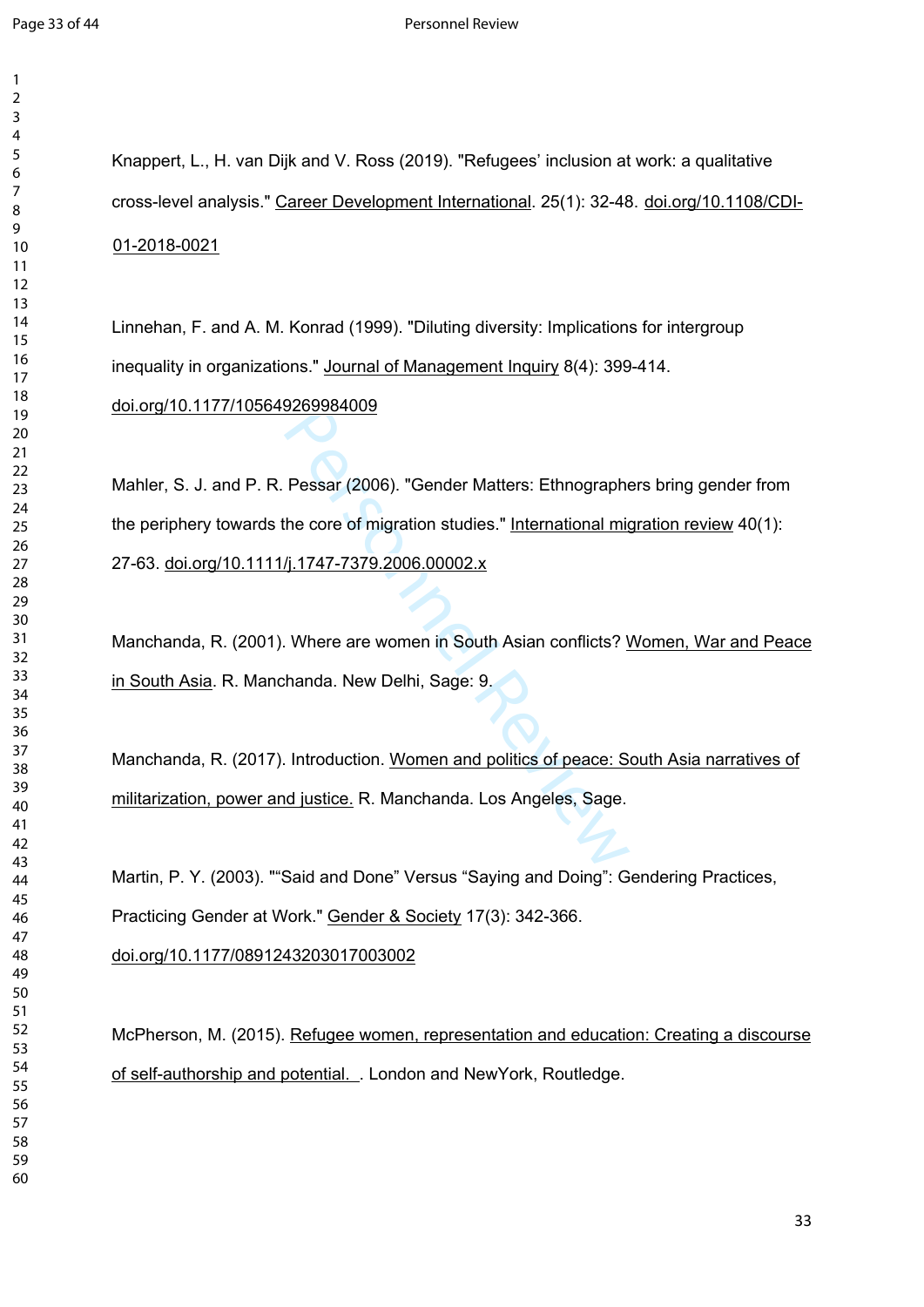Mellahi, K. and S. Budhwar Pawan (2010). "Introduction: Islam and human resource management." Personnel Review 39(6): 685-691. [doi.org/10.1108/00483481011075558](https://doi.org/10.1108/00483481011075558)

Metcalfe, B. D., C. Woodhams, R. Bendl, A. Fleischmann and C. Walenta (2008). "Diversity management discourse meets queer theory." Gender in Management: an international Journal. 23(6): 382-492. [doi.org/10.1108/17542410810897517](https://doi.org/10.1108/17542410810897517)

Modood, T., R. Berthoud, J. Lakey, J. Nazroo, P. Smith, S. Virdee and S. Beishon (1997). Ethnic minorities in Britain: diversity and disadvantage, Policy Studies Institute.

Nawyn, S. J. (2010). "Institutional structures of opportunity in refugee resettlement: Gender, race/ethnicity, and refugee NGOs." J. Soc. & Soc. Welfare 37: 149.

ain: diversity and disadvantage, Policy Studies<br>ain: diversity and disadvantage, Policy Studies<br>mstitutional structures of opportunity in refugee<br>gee NGOs." J. Soc. & Soc. Welfare 37: 149.<br>a and L. Barker (2007). Bridging Newland, K., H. Tanaka and L. Barker (2007). Bridging Divides: The role of ethnic community-based organizations in refugee integration. Wasginton, DC., Migration Policy Institute.

Newman, A., J. Bimrose, I. Nielsen and H. Zacher (2018). "Vocational Behaviour of Refugees: How do refugees seek employment, overcome work-relatec challenges and navigate their careers ?" Journal of Vocational Behaviour 105: 1-5. [doi.org/10.1016/j.jvb.2018.01.007](https://doi.org/10.1016/j.jvb.2018.01.007)

Nishii, L. H. and M. F. Özbilgin (2007). "Global diversity management: towards a conceptual framework." The International Journal of Human Resource Management 18(11): 1883-1894. [doi.org/10.1080/09585190701638077](https://doi.org/10.1080/09585190701638077)

 $\mathbf{1}$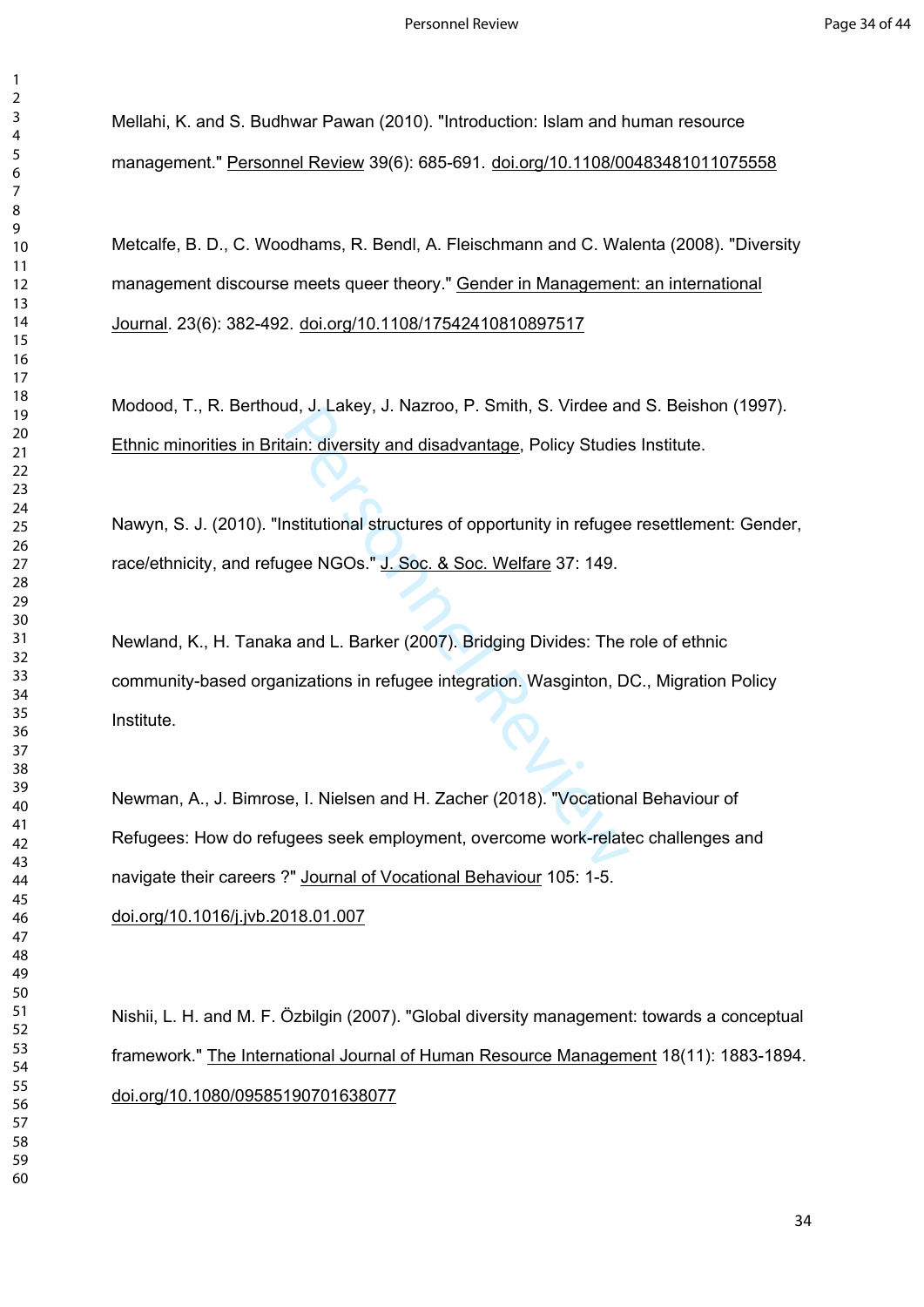$\mathbf{1}$  $\overline{2}$ 

Noon, M. (2007). "The fatal flaws of diversity and the business case for ethnic minorities." Work, employment and society 21(4): 773-784. [doi.org/10.1177/0950017007082886](https://doi.org/10.1177%2F0950017007082886) O'Driscoll, D. (2018). "Transformation of marginalised through inclusion." Institute of Developmetal Studies. https://opendocs.ids.ac.uk/opendocs/handle/20.500.12413/14255. (Accessed on 2nd May 2021).

Ogbonna, E. and L. C. Harris (2006). "The dynamics of employee relationships in an ethnically diverse workforce." Human Relations 59(3): 379-407. [doi.org/10.1177/0018726706064181](https://doi.org/10.1177%2F0018726706064181)

<br>ealy (2013). "Gender, migration and place of q<br>inequality, morale and career aspiration." <u>Jou</u><br>): 557-577. <u>doi.org/10.1080/1369183X.2013.7</u><br>ger and S. Weiss (2020). "Organizational inclus<br>we organizations Oikelome, F. and G. Healy (2013). "Gender, migration and place of qualification of doctors in the UK: Perceptions of inequality, morale and career aspiration." Journal of Ethnic and Migration Studies 39(4): 557-577. [doi.org/10.1080/1369183X.2013.745233](https://doi.org/10.1080/1369183X.2013.745233)

Ortlieb, R., E. Glauninger and S. Weiss (2020). "Organizational inclusion and identity regulation: How inclusive organizations form 'Good','Glorious' and 'Grateful'refugees." Organization. Published online 23rd November 2021. [doi.org/10.1177/1350508420973319](https://doi.org/10.1177%2F1350508420973319)

Owen, C. L. and M. English (2005). "Working together as culture brokers by building trusting alliances with bilingual and bicultural newcomer paraprofessionals." Child Welfare 84(5): 669-688.

Özbilgin, M. (2009). "Equality, diversity and inclusion at work: yesterday, today and tomorrow". In M. Ezbilgin(2009). Equality, Diversity and Inclusion: A Research Companion. Edward Elgar, Cheltenham.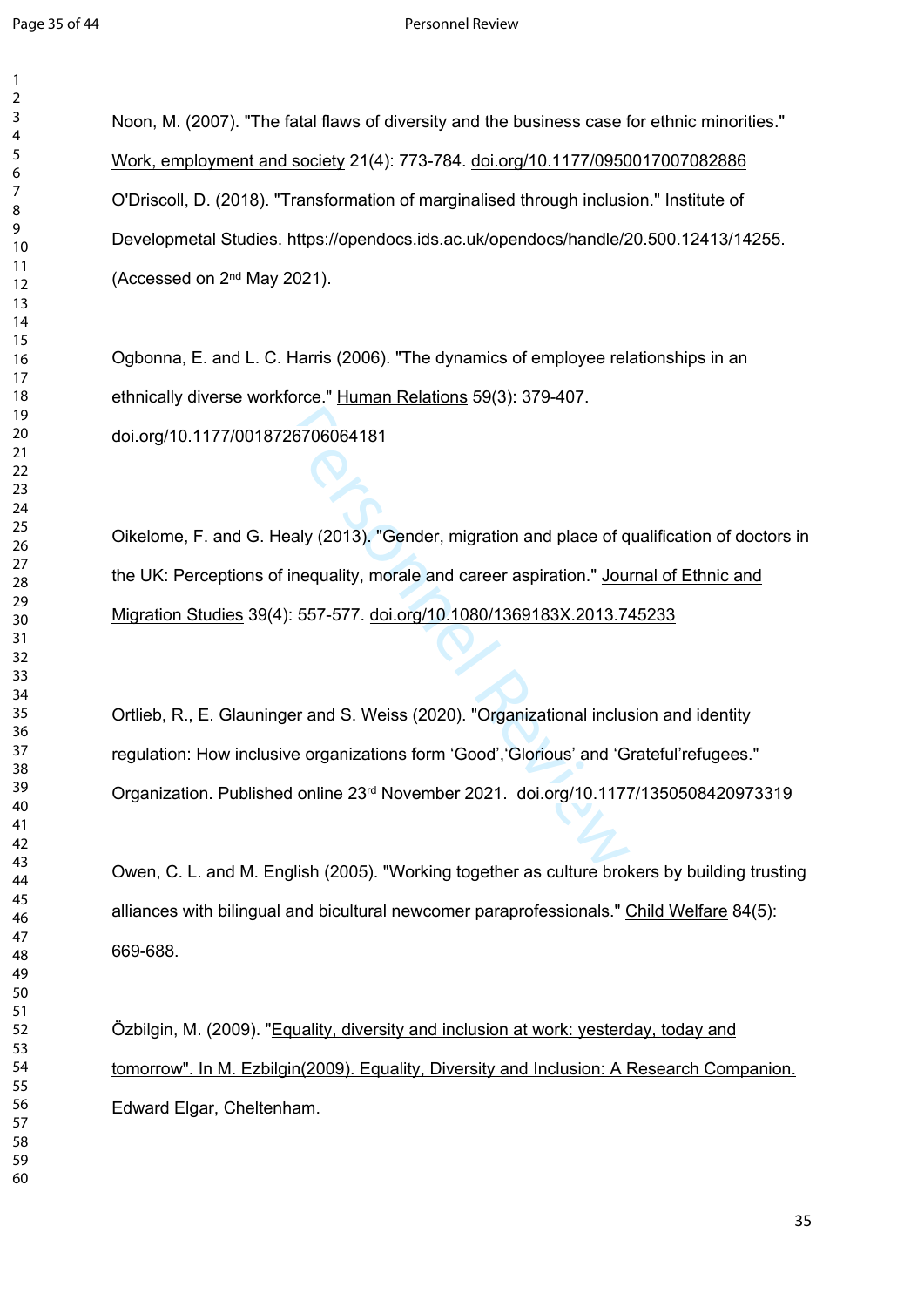Ozbilgin, M., T. A. Beauregard, A. Tatli and M. P. Bell (2011). "Work-life, diversity and intersectionality: A critical review and research agenda." International Journal of Management Reviews 13(2): 177-198. [doi.org/10.1111/j.1468-2370.2010.00291.x](https://doi.org/10.1111/j.1468-2370.2010.00291.x)

Özbilgin, M. F. and D. Woodward (2004). "'Belonging'and 'otherness': sex equality in banking in Turkey and Britain." Gender, Work & Organization 11(6): 668-688. [doi.org/10.1111/j.1468-0432.2004.00254.x](https://doi.org/10.1111/j.1468-0432.2004.00254.x)

Ozkaleli, U. (2018). "Displaced selves, dislocated emotions and transforming identities: Syrian refugee women reinventing selves." Women's Studies International Forum 70: 17-23. [doi.org/10.1016/j.wsif.2018.07.010](https://doi.org/10.1016/j.wsif.2018.07.010)

splaced selves, dislocated emotions and trans<br>reinventing selves." Women's Studies Interna<br>2018.07.010<br>atli (2016). "Gender identity inclusion in the word<br>research and practice through the case of trans<br>and Journal of Huma Ozturk, M. B. and A. Tatli (2016). "Gender identity inclusion in the workplace: broadening diversity management research and practice through the case of transgender employees in the UK." The International Journal of Human Resource Management 27(8): 781-802. [doi.org/10.1080/09585192.2015.1042902](https://doi.org/10.1080/09585192.2015.1042902)

Öztürk, M. B., A. Tatli and M. Özbilgin (2015). "Global Diversity Management." The Oxford Handbook of Diversity in Organizations: 370.

Peisker, V. and F. Tilbury (2006). "Employment niches for recent refugees: Segmented labour markets in twenty first century Australia." Journal of refugee studies 19(2): 203-229. [doi.org/10.1093/jrs/fej016](https://doi.org/10.1093/jrs/fej016)

Pessar, P. R. (2001). "Women's political consciousness and empowerment in local, national, and transnational contexts: Guatemalan refugees and returnees." Identities-Global Studies in Culture and Power 7(4): 461-500. doi:[10.1080/1070289X.2001.9962676](https://doi.org/10.1080/1070289X.2001.9962676)

 $\mathbf{1}$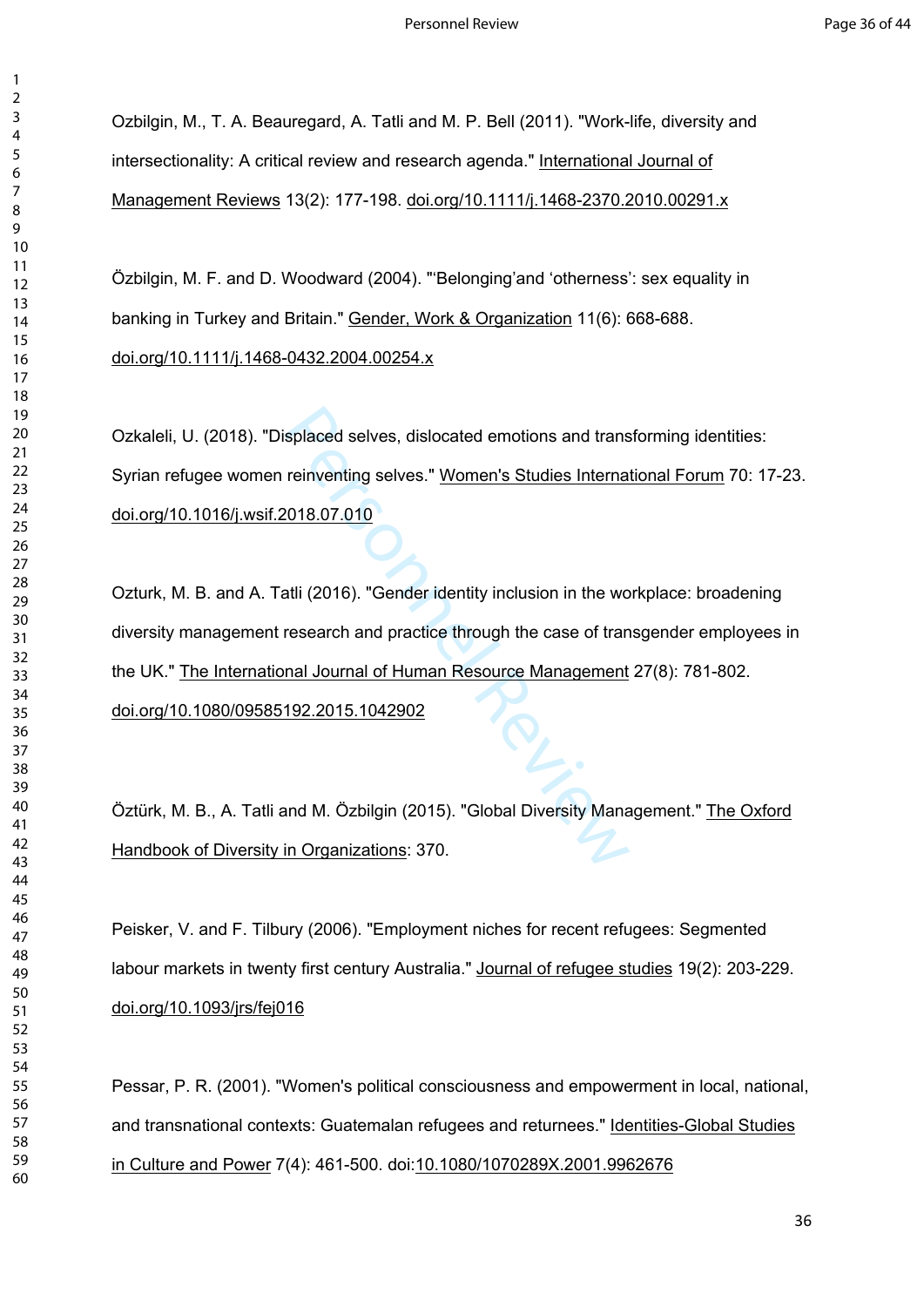$\mathbf{1}$  $\overline{2}$  $\overline{4}$ 

Ponzoni, E., H. Ghorashi and S. van der Raad (2017). "Caught between norm and difference: Narratives on refugees' inclusion in organizations." Equality, diversity and inclusion: An international Journal. 36(3):222-237. [doi.org/10.1108/EDI-11-2015-0093](https://doi.org/10.1108/EDI-11-2015-0093)

Reitz, J. G., M. B. Phen and R. Banerjee (2014). "Gender equity in Canada's newly growing religious minorities." Ethnic and Racial Studies 38(5): 681-699. [doi.org/10.1080/01419870.2014.901546](https://doi.org/10.1080/01419870.2014.901546)

Reskin, B. (2002). "Imagining work without exclusionary boundaries." Yale Journal of Law

and Feminism 14(2): 313-332.

Magnining work without exclusionary boundaries.<br>
13-332.<br>
Gender and enterprise in fragile refugee settin<br>
male emasculation-a challenge to local integra<br>
11/disa.12271<br>
Magnificant Carl Magnitic review of factors informat Ritchie, H. A. (2018). "Gender and enterprise in fragile refugee settings: female empowerment amidst male emasculation-a challenge to local integration?" Disasters 42: S40-S60. [doi.org/10.1111/disa.12271](https://doi.org/10.1111/disa.12271)

Roberts, B. and J. Browne (2011). "A systematic review of factors influencing the psychological health of conflict-affected populations in low- and middle-income countries." Global Public Health 6(8): 814-829. [doi.org/10.1080/17441692.2010.511625](https://doi.org/10.1080/17441692.2010.511625)

Robinson, A. (2019). Einstein on the Run: How Britain Saved the World's Greatest Scientist. Yale University Press.

Romani, L., L. Holck and A. Risberg (2019). "Benevolent discrimination: Explaining how human resources professionals can be blind to the harm of diversity initiatives." Organization 26(3): 371-390. [doi.org/10.1177/1350508418812585](https://doi.org/10.1177%2F1350508418812585)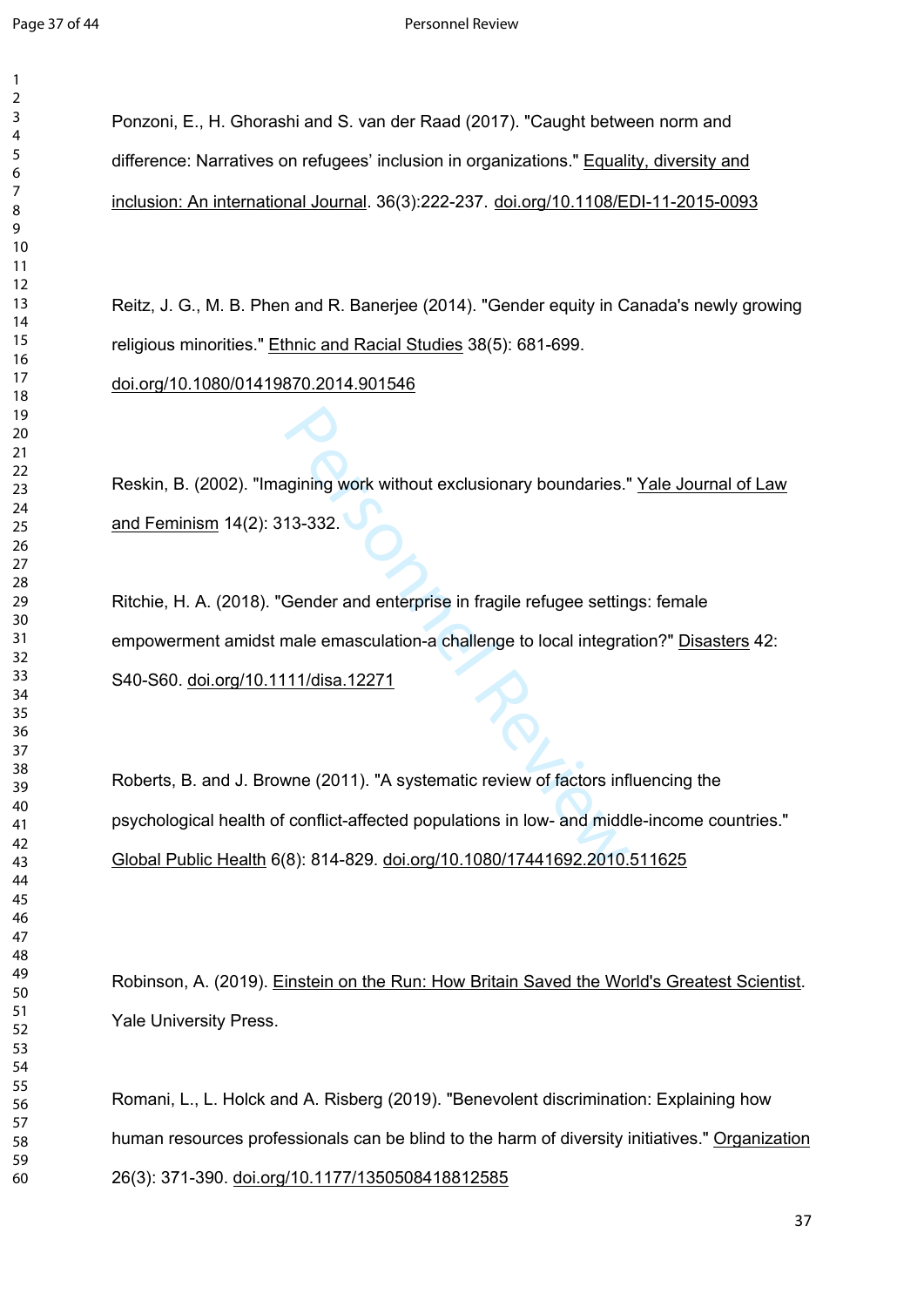Ross-Sherrif, F. (2011). "Global migration and gender." Affilia-Journal of Women and Social Work 26(3): 233-238.

Samman, E. and M. E. Santos (2009). Agency and empowerment: A review of the concepts, indicators and empirical evidence. Oxford University Research Archive.

Sav, A. and N. Harris (2013). "Work-life conflict in Australian Muslims: is gender important?" Gender in Management: An International Journal 28(8): 486-504. [doi.org/10.1108/GM-01-](https://doi.org/10.1108/GM-01-2013-0013) [2013-0013](https://doi.org/10.1108/GM-01-2013-0013)

Schindler, R. (1987). "Intergenerational theories in social work intervention with Religious Jewish families." Journal of Social Work and Policy in Israel 1 1(1): 99-113.

It: An International Journal 28(8): 486-504. doi<br>Intergenerational theories in social work interverse all of Social Work and Policy in Israel 1 1(1): 9<br>International Review of Social Work and Policy in Israel 1 1(1): 9<br>Int Scott, G. and M. Franzmann (2007). "Religious identity and 'secular'employment: a case study of young Muslim women graduates in the Sydney workforce." Contemporary Islam 1(3): 275-288.

Scullion, H. and J. Paauwe (2004). "International human resource management: recent developments in theory and empirical research." In A. Harzing & J. Van Ruysseveldt. International human resource management (2004) 2nd edition. Sage Publications: London

Serughetti, G. (2018). "Smuggled or Trafficked? Refugee or job seeker? Deconstructing rigid classifications by rethinking women's vulnerability." Anti-Trafficking Review(11): 16-35. [doi.org/10.14197/atr.201218112](https://doi.org/10.14197/atr.201218112)

 $\mathbf{1}$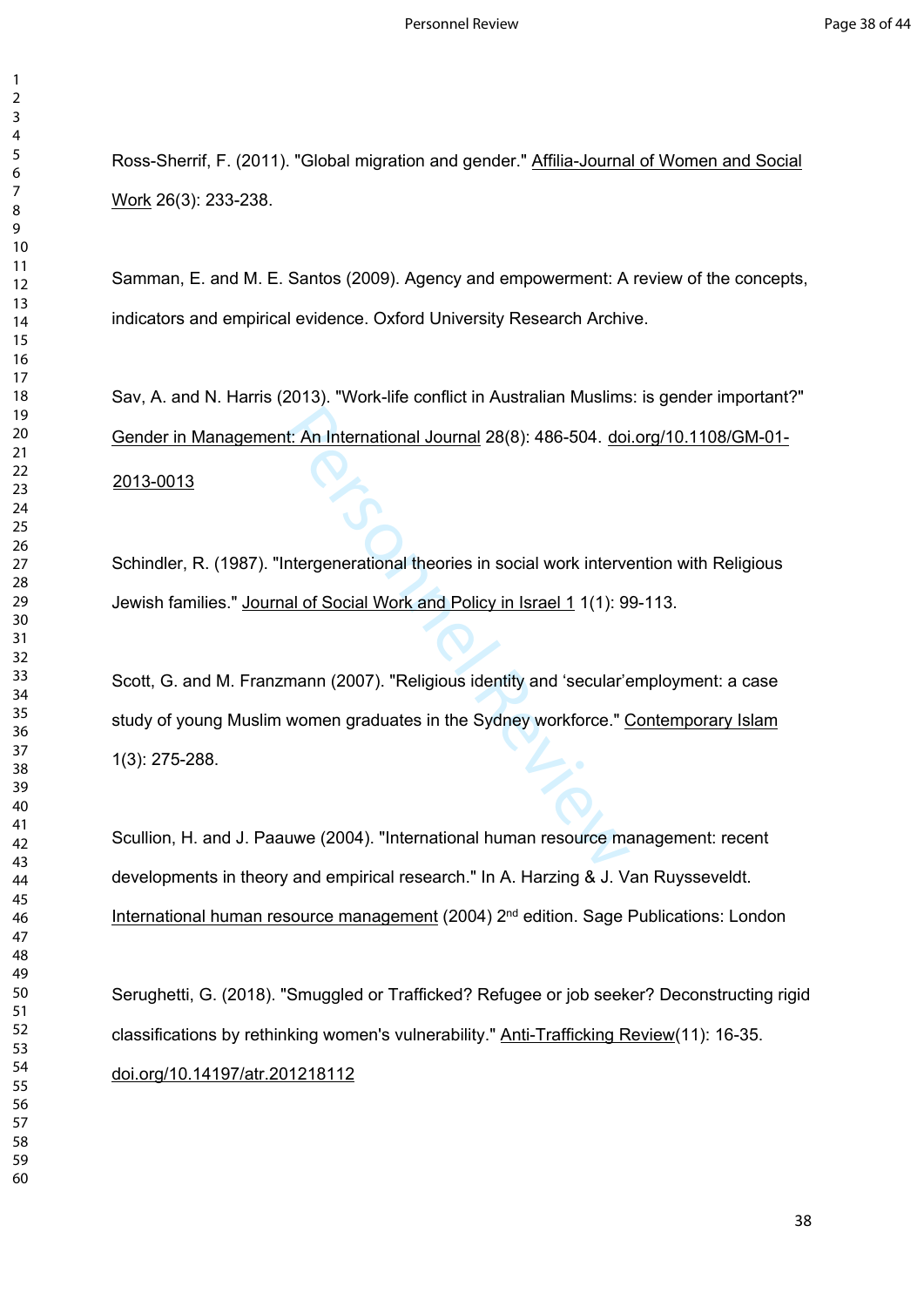$\mathbf{1}$  $\overline{2}$ 

Sharma, B. B. (2015). "Revisiting the United Nations' 1951 convention relating to the status of refugees: A critical analysis of the international refugee law." Social Development Issues 37(2): 80-94.

Shaw, S. A. (2014). "'Bridge builders' A qualitative study exploring the experiences of former refugees working as caseworkers in the United States." Journal of Social Services Research 40(2): 284-296. [doi.org/10.1080/01488376.2014.901276](https://doi.org/10.1080/01488376.2014.901276)

Shields, S. A. (2008). "Gender: An intersectionality perspective." Sex Roles 59(5-6): 301- 311.

Gender: An intersectionality perspective." Sex<br>
ic diversity on top corporate boards: a resource<br>
national Journal of Human Resource Manager<br>
09585190701695275<br>
d S. Sivayokan (2013). "Rebuilding community<br>
pping insights Singh, V. (2007). "Ethnic diversity on top corporate boards: a resource dependency perspective." The International Journal of Human Resource Management 18(12): 2128- 2146. [doi.org/10.1080/09585190701695275](https://doi.org/10.1080/09585190701695275)

Somasundaram, D. and S. Sivayokan (2013). "Rebuilding community resillience in a postwar context and developing insights and recommendations: A qualitative study in Northern Sri-Lanka." International Journal of mental health systems 7(3). doi:10.1186/1752-4458-7-3

Staines, G. L. (1980). "Spillover versus compensation: A review of the literature on the relationship between work and nonwork." Human Relations 33(2): 111-129.

[doi.org/10.1177/001872678003300203](https://doi.org/10.1177%2F001872678003300203)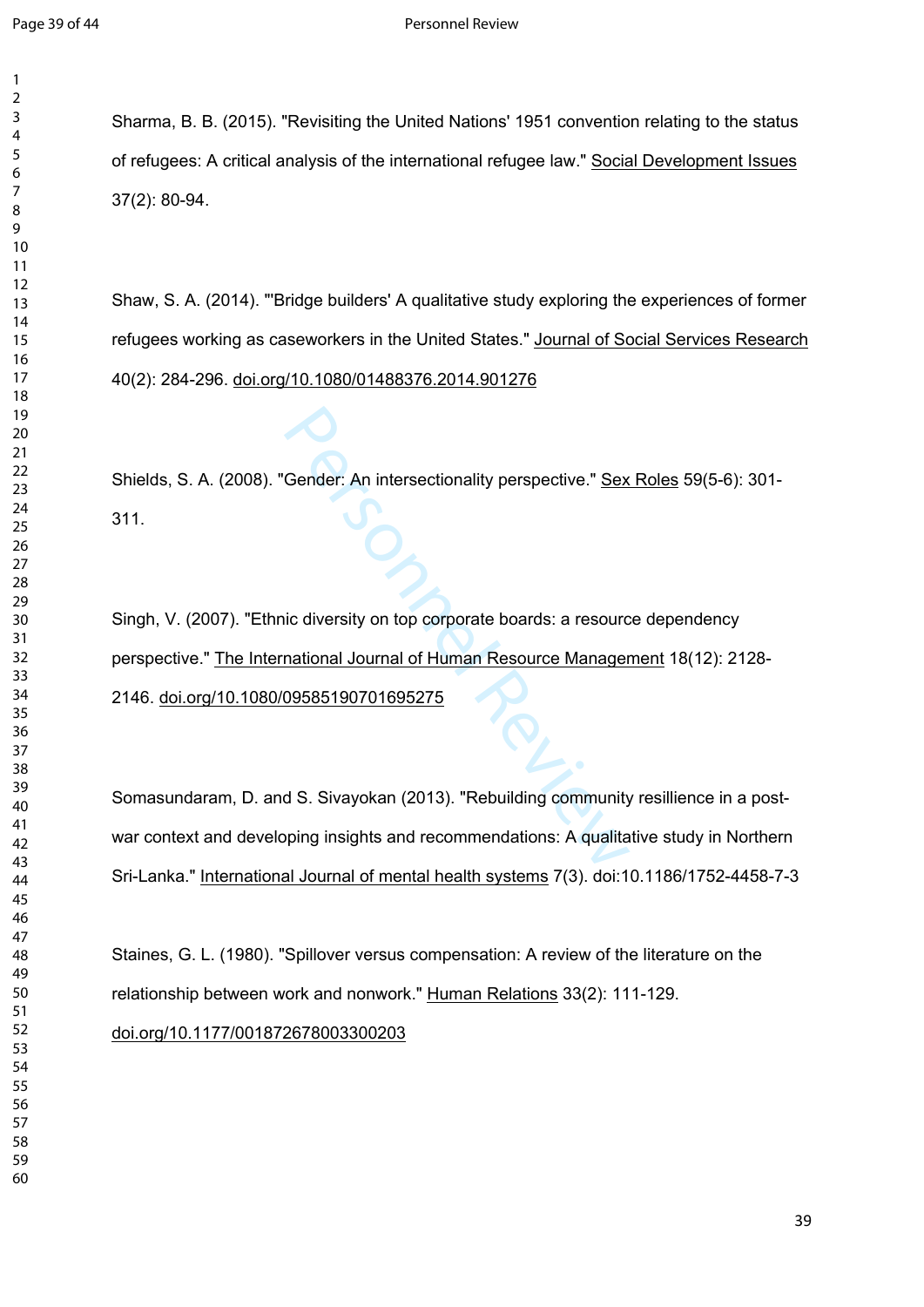Syed, J. (2007). "'The other woman'and the question of equal opportunity in Australian organizations." The international journal of human resource management 18(11): 1954- 1978. [doi.org/10.1080/09585190701638184](https://doi.org/10.1080/09585190701638184)

Syed, J. and M. Özbilgin (2009). "A relational framework for international transfer of diversity management practices." The International Journal of Human Resource Management 20(12): 2435-2453. [doi.org/10.1080/09585190903363755](https://doi.org/10.1080/09585190903363755)

Nu, M. Özbilgin, M. Karatas-Ozkan and M. B. Č<br>tercon[ne](https://doi.org/10.1080/09585192.2014.934893)ction between extra-organizational refficers." The International Journal of Human R<br>prg/10.1080/09585192.2014.934893<br>. "Labour force, female. (% of labour force) " fr<br>o Tatli, A., K. Nicolopoulou, M. Özbilgin, M. Karatas-Ozkan and M. B. Öztürk (2015). "Questioning impact: interconnection between extra-organizational resources and agency of equality and diversity officers." The International Journal of Human Resource Management 26(9): 1243-1258. doi.org/10.1080/09585192.2014.934893

TheWorldBank. (2019). "Labour force, female. (% of labour force) " from <https://data.worldbank.org/indicator/SL.TLF.TOTL.FE.ZS?view=chart>(Accessed on 10<sup>th</sup> November 2020).

Tomlinson, F. (2010). "Marking difference and negotiating belonging: Refugee women, volunteering and employment." Gender, Work & Organization 17(3): 278-296. [doi.org/10.1111/j.1468-0432.2008.00399.x](https://doi.org/10.1111/j.1468-0432.2008.00399.x)

Tomlinson, F. and C. Schwabenland (2010). "Reconciling competing discourses of diversity? The UK non-profit sector between social justice and the business case." Organization 17(1): 101-121. [doi.org/10.1177/1350508409350237](https://doi.org/10.1177%2F1350508409350237)

 $\mathbf{1}$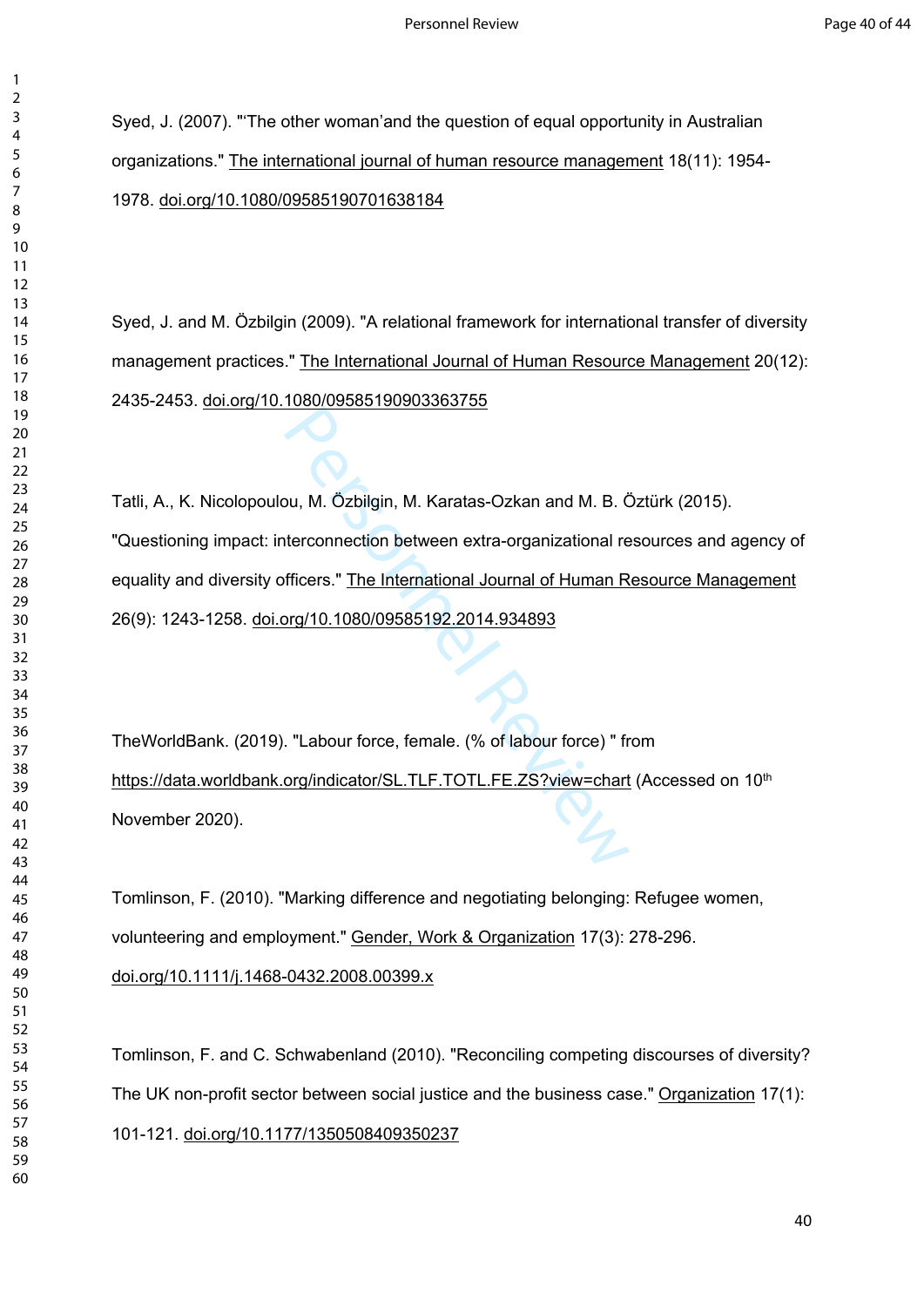$\mathbf{1}$  $\overline{2}$ 

UNHCR (2018). Report of the United Naitons High Commisioner for refugees: Global Compact on refugees. G. Assembly, UN-NY. 73.

Vithanagama, R. (2018). Exploring Women's Empowerment: Exeprience from Sri-Lanka's North. International Centre for Ethnic Studies.

Vithanagama, R. (2018). Exploring women's empowerment: experience from Sri-Lanka's North. Exploring Women's Empowerment. In R. Vithanagama. Colombo, International Centre for Ethnic Studie, Colombo.

Warner, L. R. (2008). "A best practices guide to intersectional approaches in psychological research." Sex Roles 59(5-6): 454-463.

e, Colombo.<br>
A best practices guide to intersectional appros<br>
9(5-6): 454-463.<br>
Phatak (2017). The fragile flavours of hope. <u>Re</u><br>
ust. March/April: 44-45.<br>
The March (1987). "Freud's self-analysis and the<br>
S." The America Wimalasiri, V. and A. Phatak (2017). The fragile flavours of hope. Resurgence and Ecologist. Devon, Resurgence Trust. March/April: 44-45.

Wotruba, A. and Z. Cernovsky (1987). "Freud's self-analysis and the inner life of contemporary refugees." The American Journal of Psychoanalysis 47(3): 237-242.

Wright, T. (2013). "Uncovering sexuality and gender: an intersectional examination of women's experience in UK construction." Construction management and economics 31(8): 832-844. [doi.org/10.1080/01446193.2013.794297](https://doi.org/10.1080/01446193.2013.794297)

Yousef, D. A. (2001). "Islamic work ethic–A moderator between organizational commitment and job satisfaction in a cross-cultural context." Personnel review. 30(2): 152-

[.doi.org/10.1108/00483480110380325](https://doi.org/10.1108/00483480110380325)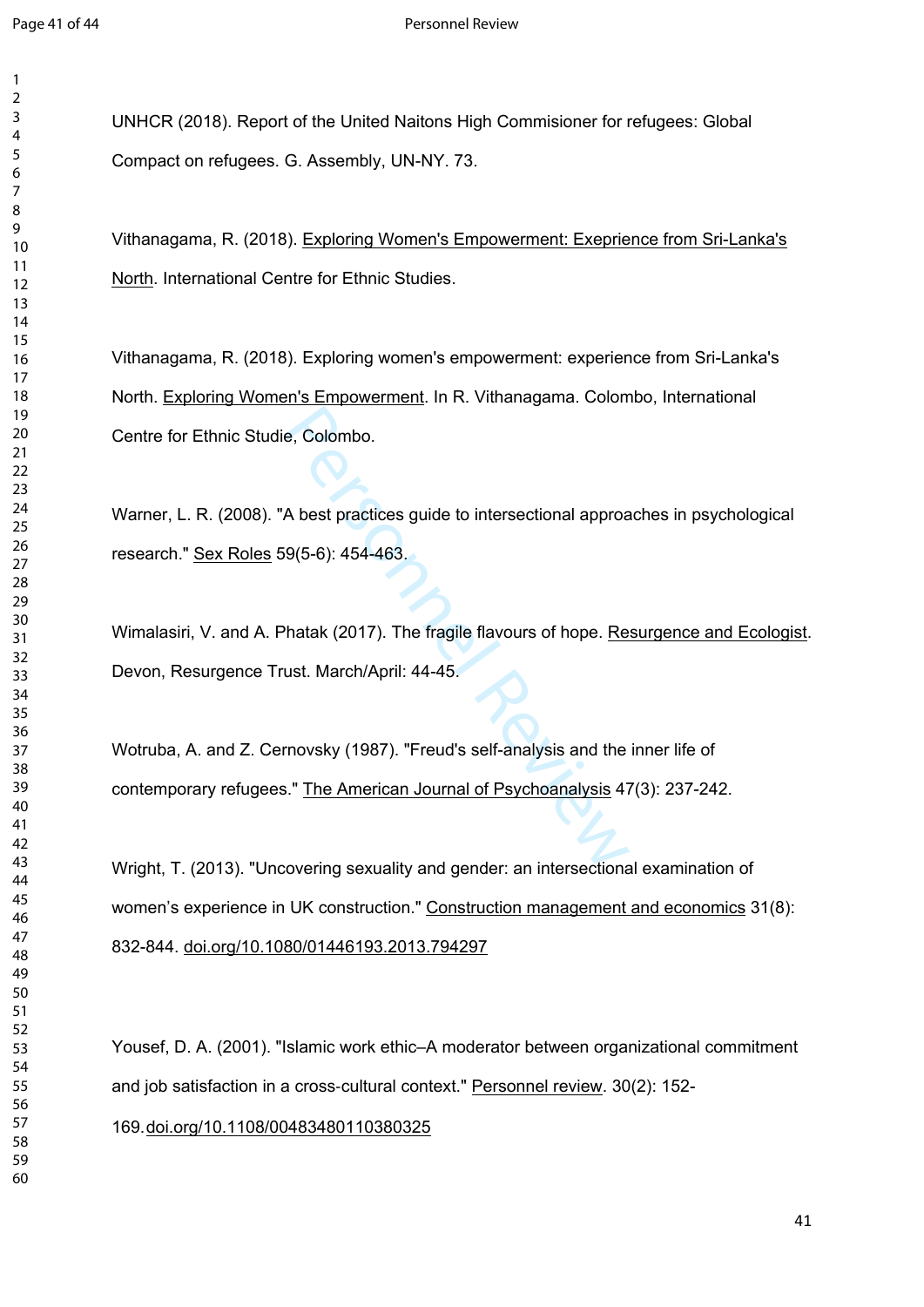Zanoni, P. and M. Janssens (2007). "Minority employees engaging with (diversity) management: an analysis of control, agency, and micro-emancipation." Journal of Management Studies 44(8): 1371-1397. [doi.org/10.1111/j.1467-6486.2007.00700.x](https://doi.org/10.1111/j.1467-6486.2007.00700.x)

Zavella, P. (1991). "Mujeres in factories." Race and Class Perspectives on Women, Work and Family. In Gender at the Crossroads of Knowledge. Micaela di Leaonardo (ed.). California: University of California Press: 312-336.

SCONDING PRESS MONTENGAL CONTROLL

 $\mathbf{1}$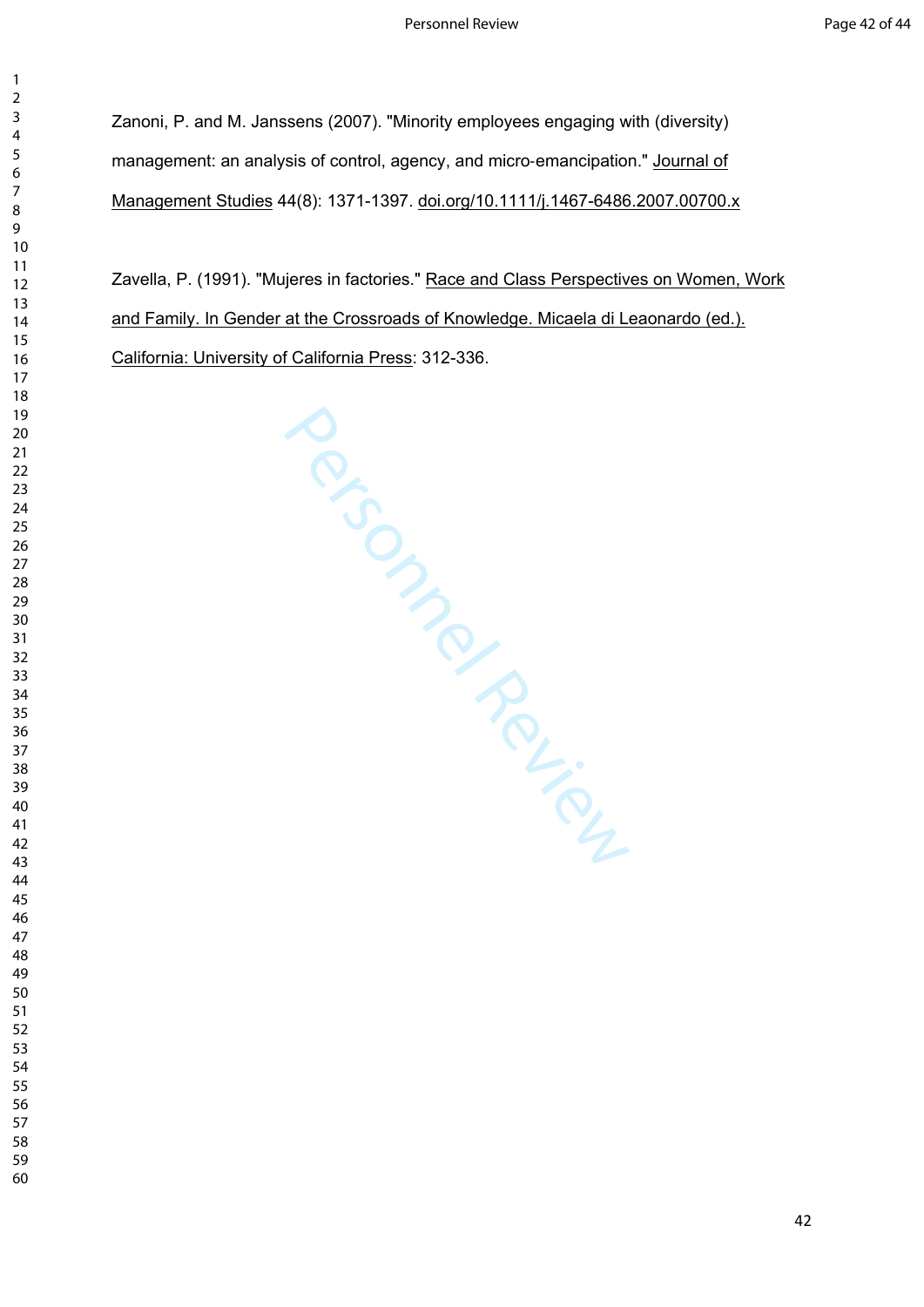Page 43 of 44 Personnel Review